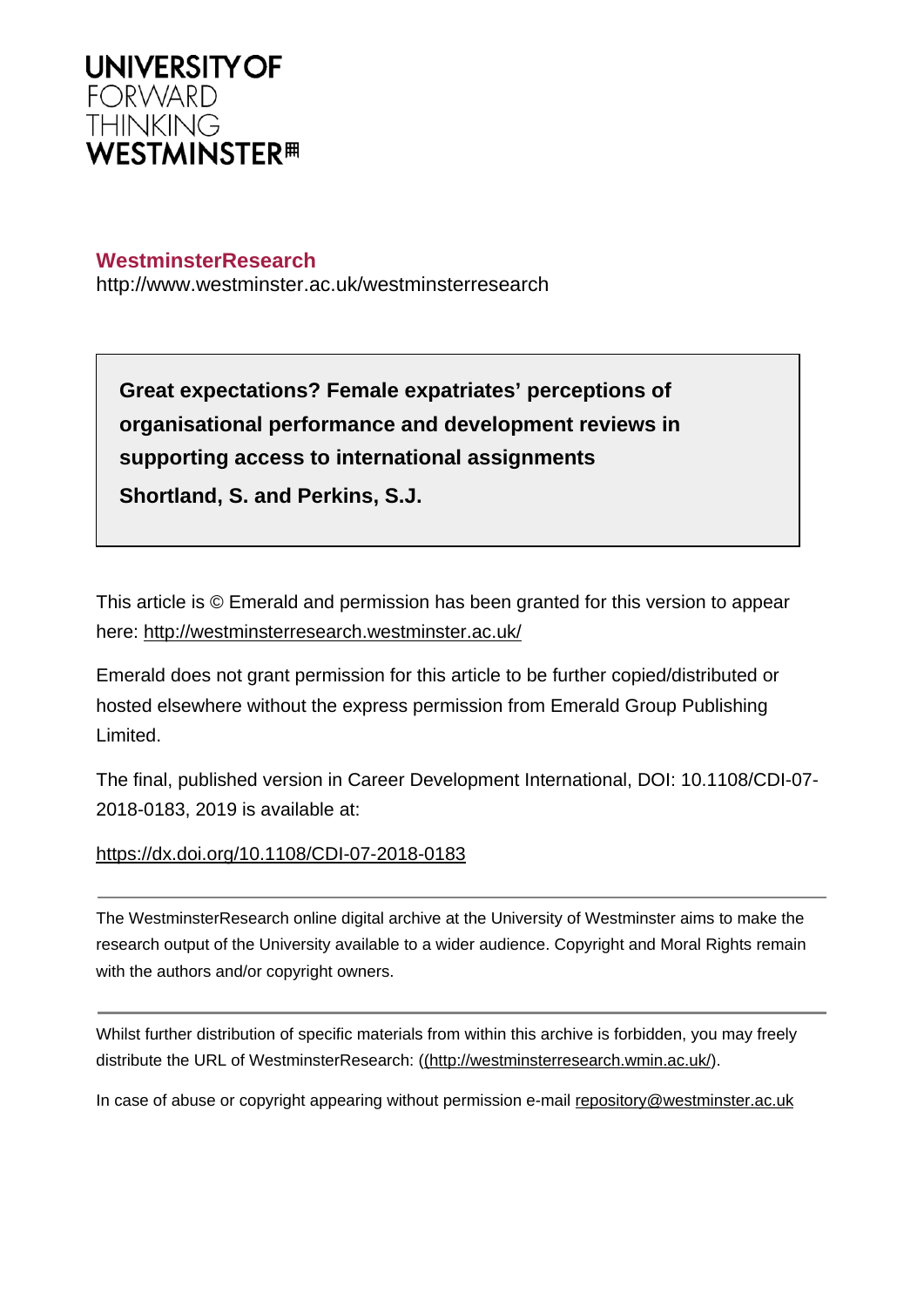**Great expectations? Female expatriates' perceptions of organisational performance and development reviews in supporting access to international assignments** 

#### **Abstract**

#### *Purpose*

The purpose of this study is to examine the role of organisational performance and development review policy and practice on women's access to international careers via long-term expatriate assignments in the oil and gas industry, with a specific focus on women's perceptions of procedural justice.

#### *Design/methodology/approach*

A qualitative cross-sectional case study research design is used to analyse performance and development review, and international assignment policies in two firms, together with in-depth, semi-structured interviews with 14 Human Resource policy custodians and 21 female long-term current assignees.

#### *Findings*

Women assignees do not see performance and development reviews as effective mechanisms to access expatriate roles. Nonetheless, women use these procedures while also operating within senior male networks to signal their desire to expatriate.

#### *Research implications*

This study identifies differences between organisational policy objectives and policy implementation, and female assignees' experiences and expectations of accessing expatriate roles. Women's perceptions of organisational justice are not harmed because women place more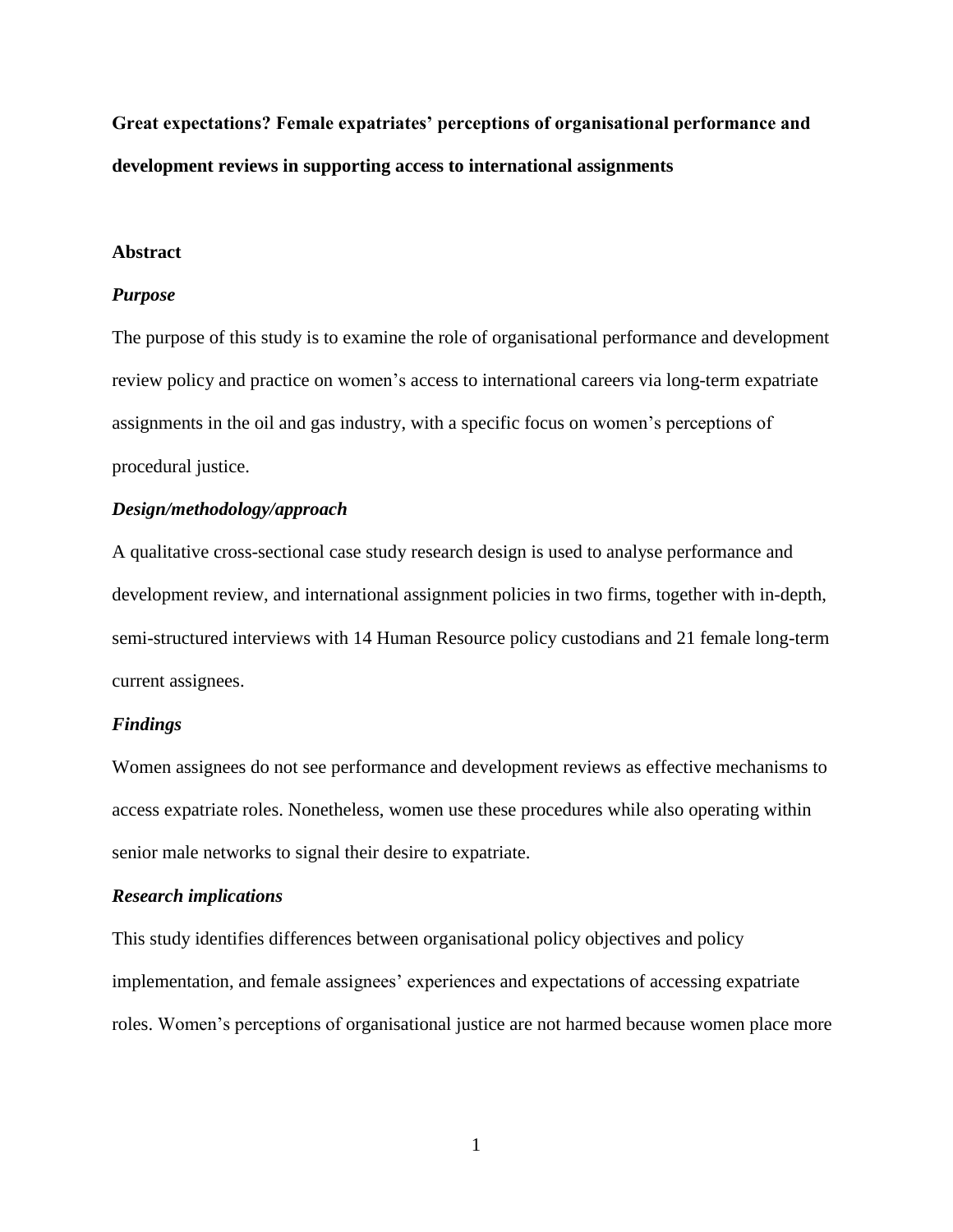emphasis on process and conversations than on policy. Research propositions are suggested extending organisational justice theory.

### *Practical implications*

Clear articulation of performance and development review processes aids organisational succession planning. Formalised, transparent expatriate career management supports women's access to expatriation. The roles of key personnel in determining access to expatriate career paths require clarification.

## *Originality/value*

This article extends our knowledge of women's organisationally-assigned expatriate careers and perceptions of procedural justice. Women use performance and development reviews to access expatriate opportunities. Employer action aligned to policy intent could help increase female expatriate participation.

## **Keywords**

Expatriates; gender; women; careers; performance and development reviews; organisational justice.

## **Article classification**

Research paper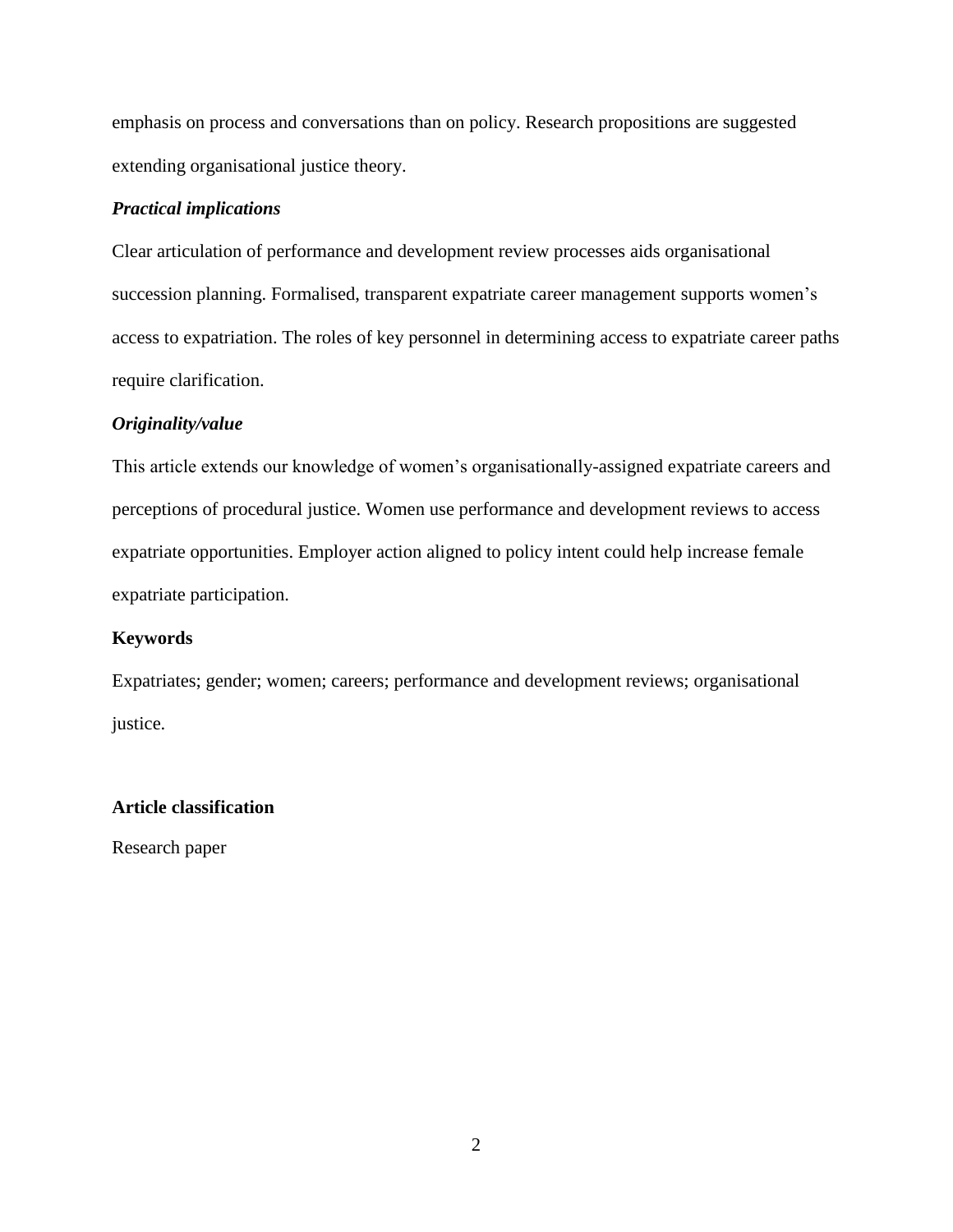#### **Introduction**

Expatriation generates career capital (Dickmann, Suutari, Brewster, Mäkelä, Tanskanen and Tornikoski, 2018) and acts as a precursor to leadership (Dickmann and Doherty, 2010). Yet, women comprise only 25% of organisationally-assigned expatriates industry-wide (Santa Fe Relocation, 2018). Thus, impediments in undertaking expatriation are concerning not only to women who wish to pursue leadership roles but also to employers given increased organisational interest in building, maintaining and retaining a more diverse expatriate talent pool (Pinto, Cabral-Cardoso and Werther, 2012) and given recognised shortages of international managers (Collings, Scullion and Morley, 2007).

Women gain career benefit from expatriation (Mayerhofer, Hartmann and Herbert, 2004) and they seek assignments with the highest potential for career contribution (Shortland, 2016a). But there is a research gap (Sandberg and Alvesson, 2011) – we know little about career management processes and how these affect women's access to expatriate careers. Examining organisational policies and processes, such as performance and development reviews, that ostensibly facilitate entry to expatriate roles is therefore an important avenue of enquiry in understanding actions that can help increase women's career growth. Yet, studying the mechanics of policy implementation may be insufficient by itself. We need to understand whether women believe that they are able to gain access to expatriate career opportunities and how they make use of organisational procedures to gain the openings actually made available. Thus, examining women assignees' perceptions of organisational action to implement policy as stated can assist us to identify whether women see justice as being enacted and thus whether they view the pursuit of access to expatriation as worthwhile.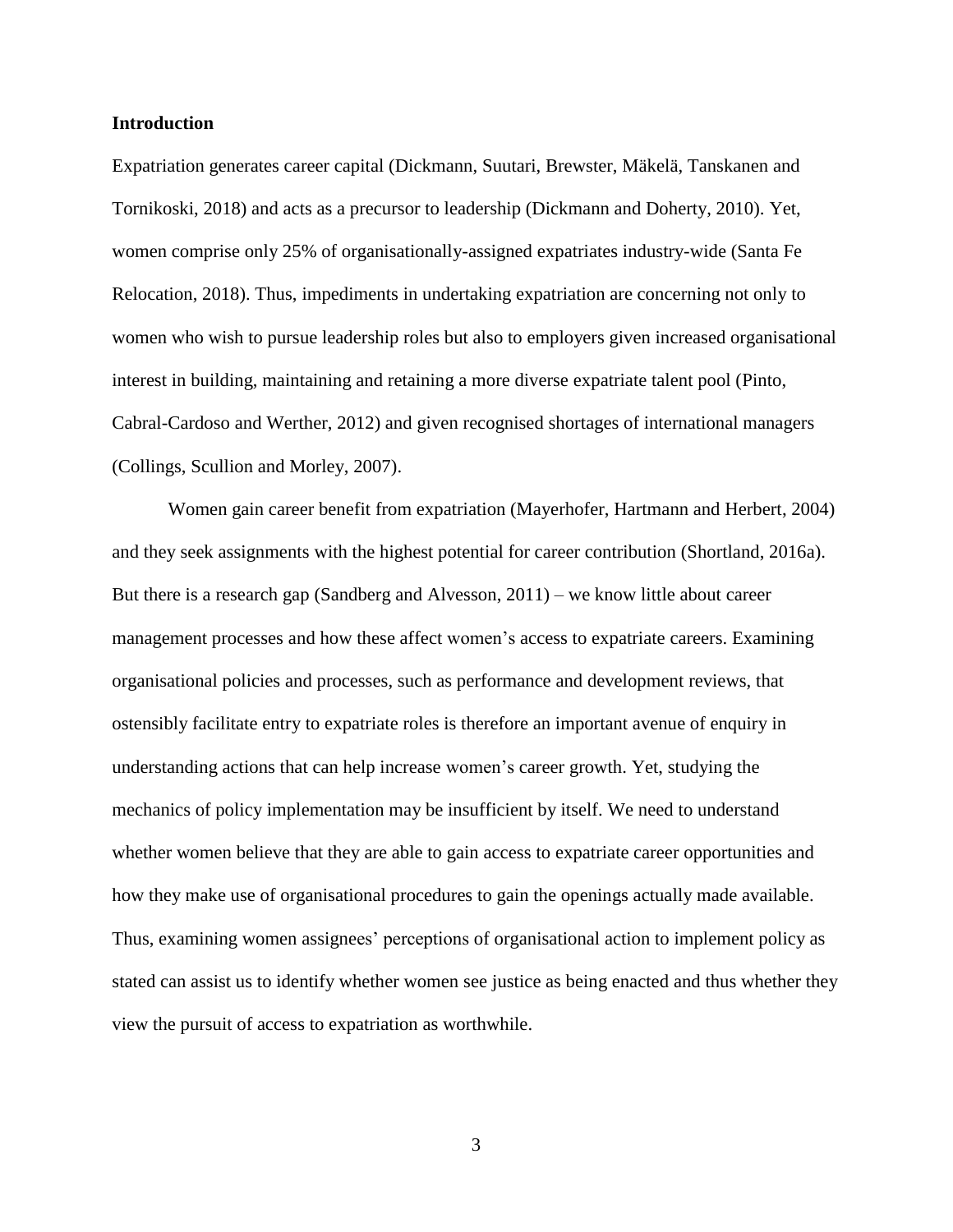This research examines one specific aspect of human resource policy that relates to access to expatriate roles, namely the management of performance and development reviews, set within the context of the oil and gas industry. Although oil and gas employs high and increasing volumes of organisationally-assigned expatriates compared with other industries (Air Inc., 2017), women comprise just 7-10% of its upstream exploration and production expatriate population (Shortland, 2014a). The choice of this sector as a research case might therefore appear to be an extreme, not widely applicable, example given its geographically isolated locations and the relative slowness with which women's share of expatriate roles has changed. Nonetheless, it presents an exceptionally relevant industry in which to conduct research into women's access to expatriation. From a research perspective, the study of 'extreme' cases can prove ideal for theory building (Pratt, 2009) as such case contexts can enable contrasting patterns in the data to be more easily identified together with clear "recognition of the central constructs, relationships, and logic of the focal phenomenon" (Eisenhardt and Graebner, 2007:27). From an organisational perspective, industries such as engineering and mining employ high expatriate volumes and also frequently operate in remote locations and emerging economies (Shortland, 2009). In addition, a wide range of other multinationals, including for example, manufacturing, pharmaceuticals and financial services, are increasingly entering fast-growing, newly emerging economies (Collings *et al*., 2007; Holmes, 2013). With such relocations come the inherent challenges that these locations pose, including safety and security issues and the lack of traditional expatriate infrastructure (Cartus, 2018) and so all can potentially learn lessons from the oil and gas sector. In relation to expatriate gender diversity, industries with small proportions of female assignees such as mining (Richardson, McKenna and Dickie, 2014) may learn from the experiences of the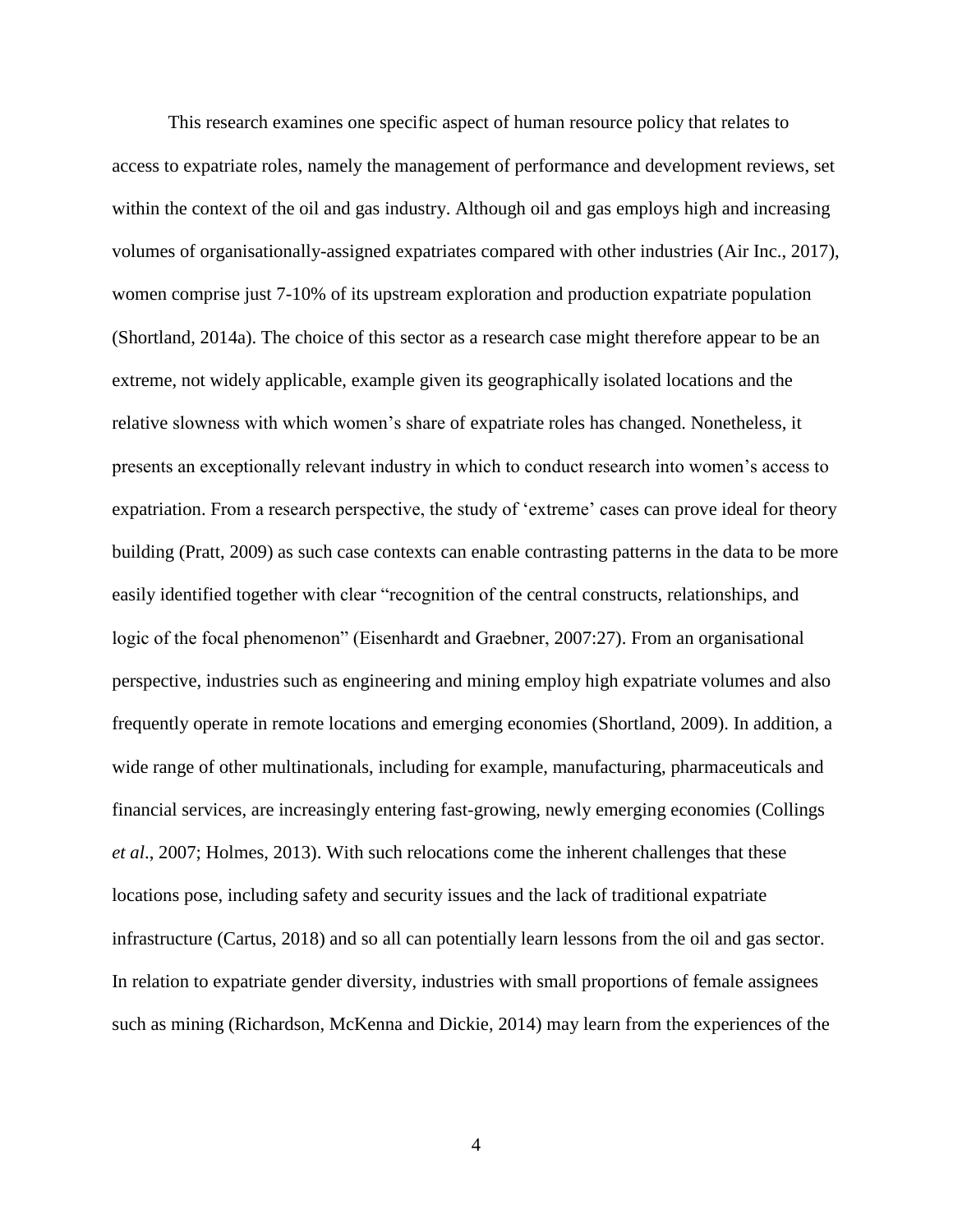oil and gas industry as it endeavours to promote expatriate gender diversity as a business case (Permits Foundation, 2018).

If women's share of expatriate roles is to be maintained, even increased, the experiences of female expatriates working in difficult environments, such as those in which oil and gas firms operate, will prove invaluable. However, research on expatriation into emerging economies is limited (de Eccher and Duarte, 2018) and women's expatriation into such locations is also currently under-studied (Shortland, 2016b). Hence, lessons learned from women on the extent to which - and how - they believe organisational performance and development interventions can support their access to expatriation are potentially transferable to all industries relocating into male-dominated and/or less traditional expatriate environments.

This research sets out to identify differences between organisational intentions and female assignees' experiences and expectations of the performance and development reviews that feed into organisations' career path planning systems. Specifically, the research aims to address how these organisational processes, as applied by home and host country Human Resources (HR), line and senior management, act as perceived facilitators of access to expatriate careers for women. Set within the theoretical framework of organisational justice, with a particular focus on procedural justice, the following research questions are addressed:

- 1. What is the intention of organisational policy on performance and development reviews in facilitating access to expatriate career paths?
- 2. To what extent and how are female expatriates' expectations to access international careers met via organisational policy and practice on performance and development reviews and their input into career path planning?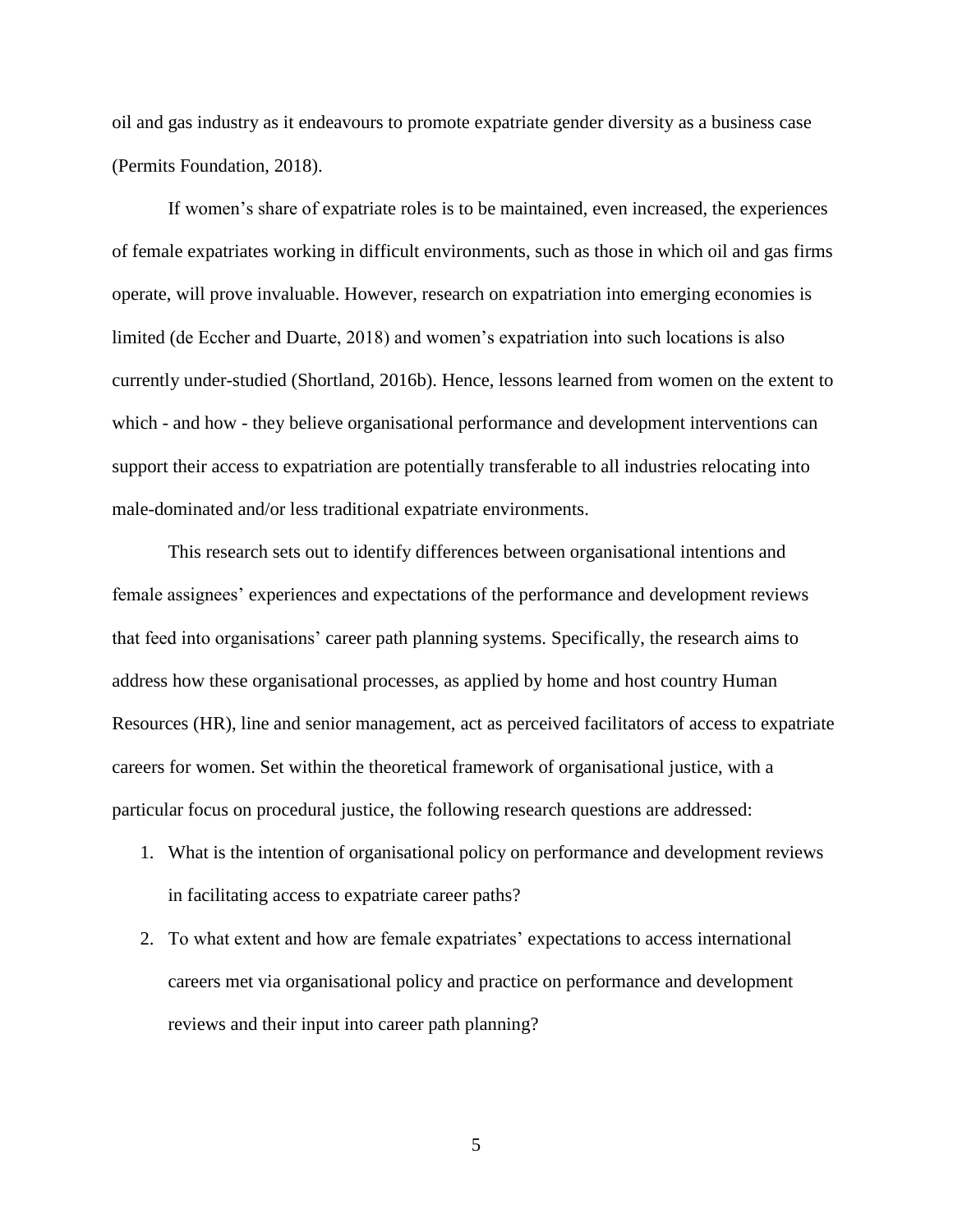3. How do organisational performance and development review and career path planning processes influence female expatriates' views of procedural justice?

#### **Literature review**

Organisationally-assigned expatriation refers to positions in foreign subsidiaries offered to employees by their current employers (Andresen, Bergdolt, Margenfeld and Dickmann, 2014). Commonly used to develop international competencies by employers building multi-national talent pools (Haslberger and Brewster, 2009), expatriation provides career development at managerial levels and leadership preparation (Orser and Leck, 2010). As Suutari, Brewster, Mäkelä, Dickmann and Tornikoski (2018) note, while firms recruit to bring in international experience, they are more likely to assign expatriate positions internally. Hence, working in a multi-national institution may bring employee expectations of organisationally-assigned international mobility and, given the career potential that is expected from undertaking an international assignment (Dickmann and Baruch, 2011), expatriation should provide an attractive option for individuals to develop career capital (Dickmann *et al*., 2018).

Yet the literature points out that, despite the positive press on the career benefits of expatriation, this career choice is not risk-free to individuals or organisations (Baruch, Altman and Tung, 2016). At a personal level, willingness and ability to undertake expatriation are affected by a range of issues and some of these can present insurmountable barriers, particularly for women. For example, decisions to access expatriate assignments are affected by dual careers/incomes and marital status (Dupuis, Haines III and Saba, 2008). The willingness of the spouse to move can affect employees' intentions to seek an assignment (Mäkelä, Känsälä and Suutari, 2011), with career priority being a key predictor of assignment acceptance (Groeneveld,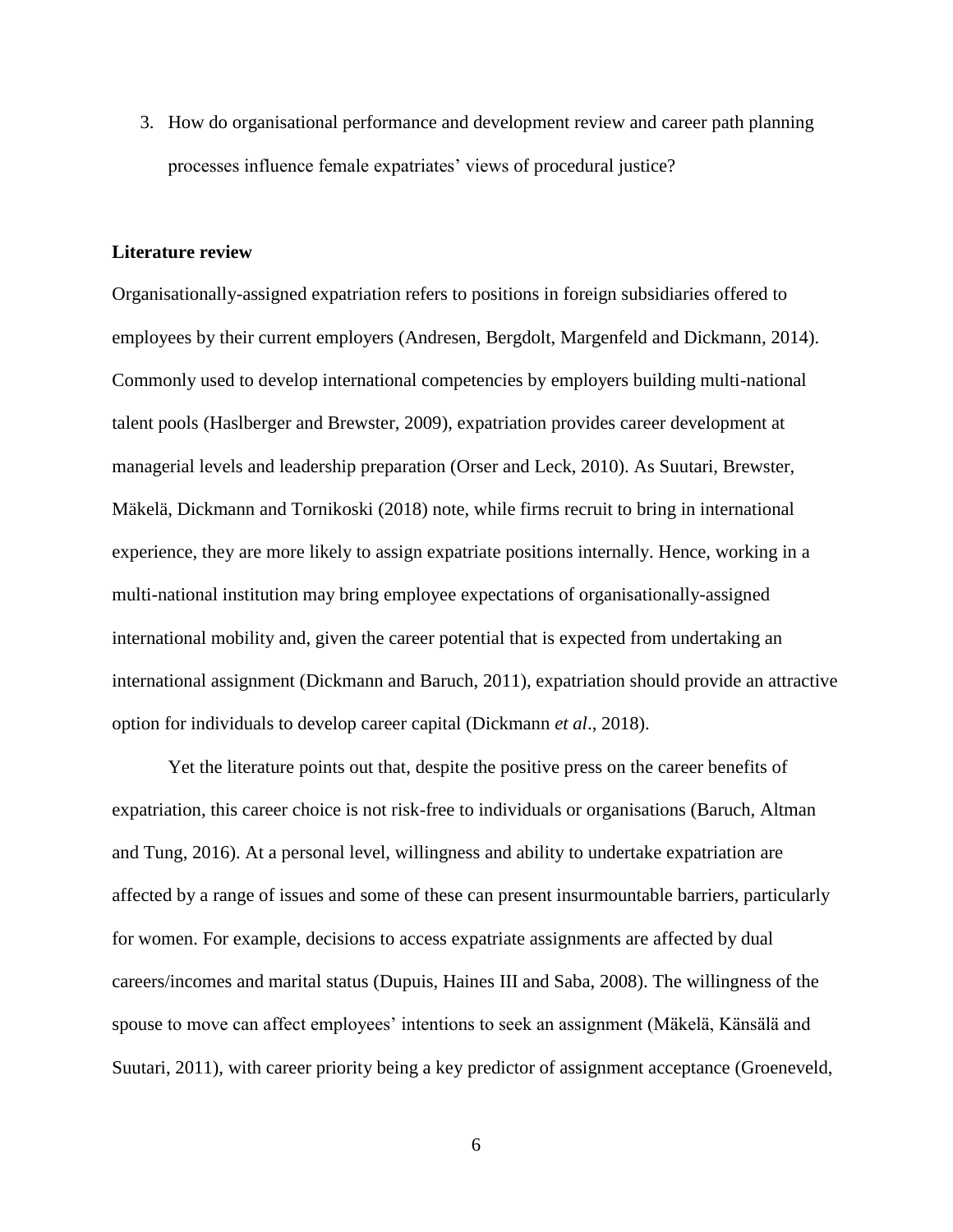2008). Perceptions of spousal job assistance affect willingness to go, especially for long-term assignments (Konopaske and Werner, 2005). Children's adjustment and schooling, as well as childcare availability, also influence assignment decisions (Hutchings, Metcalfe and Cooper, 2010) especially in culturally dissimilar countries (Tharenou, 2009). Indeed, Tharenou (2009) reports women are less willing to move to developing than to developed countries; and this is clearly an issue for the oil and gas industry focus of this study.

As well as spousal and family issues, women appear to face greater difficulties in accessing organisationally-assigned expatriation than men. For example, apparent organisational unwillingness to send women on assignments results from bias in selection (Harris, 2002). The requirement to build supervisor-subordinate relationships (where the supervisor is typically male) and convince selectors of women's abilities to work across geographical borders also raises problems for women pursuing expatriate opportunities (Varma, Stroh and Schmitt, 2001). As access to expatriate roles is reported as frequently resting on social capital, access to networks is particularly important but, overall, women have fewer networking opportunities than men (Shortland, 2014b). Given all the various hurdles that must be overcome, it would be expected that women aspiring to expatriate would seek reassurance that organisational career management policies and implementation practices will support their attempts to access potential assignments, thereby making their efforts worthwhile. Yet, this appears to represent 'a gap' in the literature which deserves further research (Sandberg and Alvesson, 2011). Thus, we need to understand how women who seek access to expatriation are affected by perceptions of the efficacy of their organisations' individual career review policies in facilitating their initial access and in gaining further expatriate opportunities to achieve their career goals. Understanding how expatriates interpret HR support, that is whether policy is received as intended, can help us to assess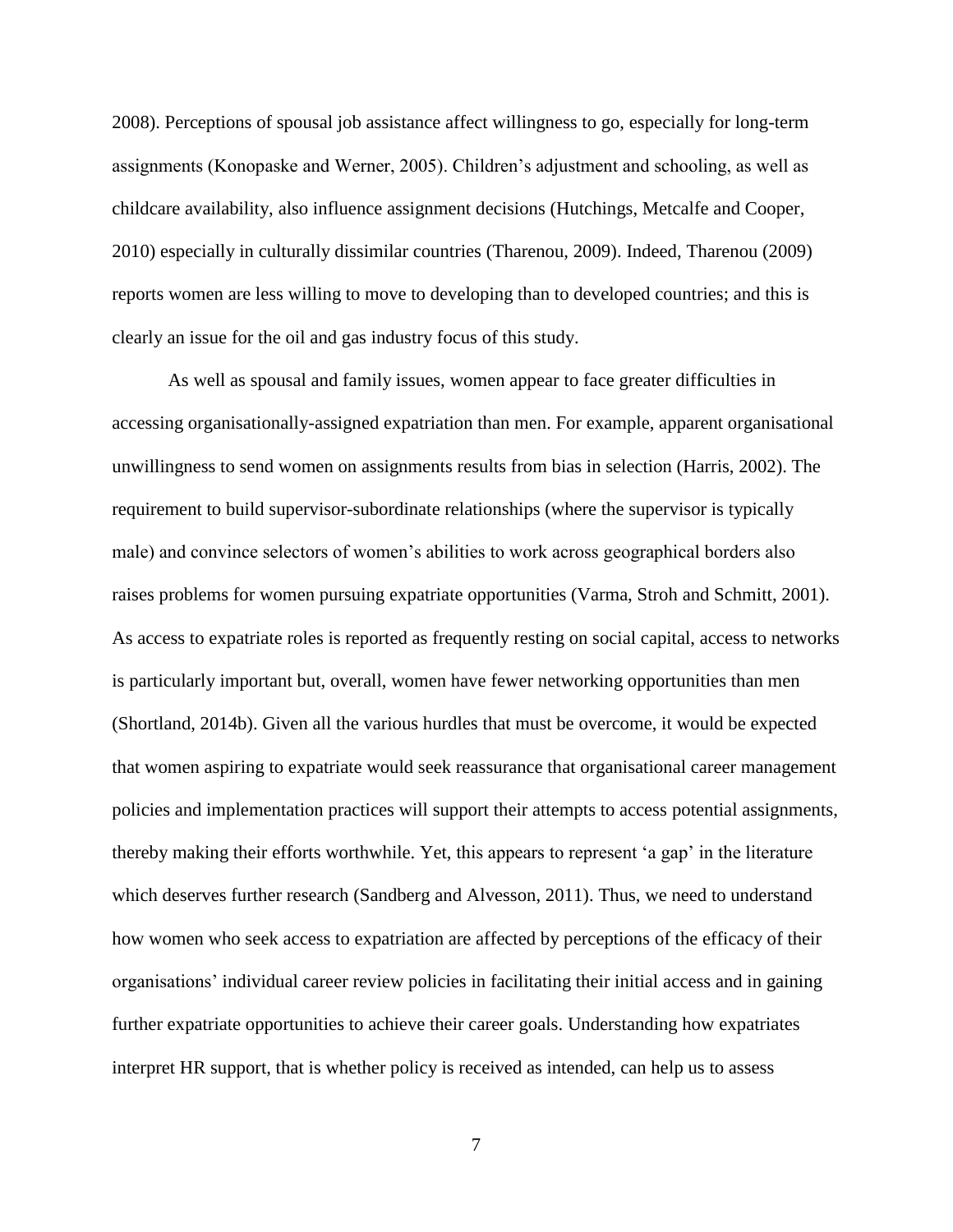expatriates' "strength of feeling, sense of injustice, and the perceptions of gains and losses" (McNulty, De Cieri and Hutchings, 2013:211).

International experience is recognised by assignees as a 'portable asset' (Haslberger and Brewster, 2009). Research by McNulty *et al.* (2013) suggests that organisationally-assigned expatriates favour individual over company career ownership. This means that rather than the organisation 'owning' their next move, individuals may adopt a more 'free agent' approach, taking the deliberate step of changing jobs and employers while on an international assignment. This is important to organisations because they stand to lose current assignees with valuable international competencies to their competitors if these individuals believe that their career expectations are not being fulfilled, for example through lack of access to future expatriate positions resulting from negative perceptions of performance, development and/or career path on-assignment processes.

Given women's lower representation as expatriates (Santa Fe Relocation, 2018) and organisations' desire to retain valuable international competencies (Shortland and Perkins, 2016), a study that examines how women use organisational policy access mechanisms and the extent to which they see these as just is necessary. This requires us to consider the implementation of organisational policy within the theoretical framework of organisational justice (Greenberg, 1990) and to understand the components of career reviews, including performance, development and succession planning processes. These issues are therefore discussed, in turn, in the following sections.

#### *Organisational justice: beyond a matter of policy*

Organisational justice writing may be dated back in the social psychological literature to Homans (1961) and Adams (1963): 'equity theory' discusses the idea that workers compare their work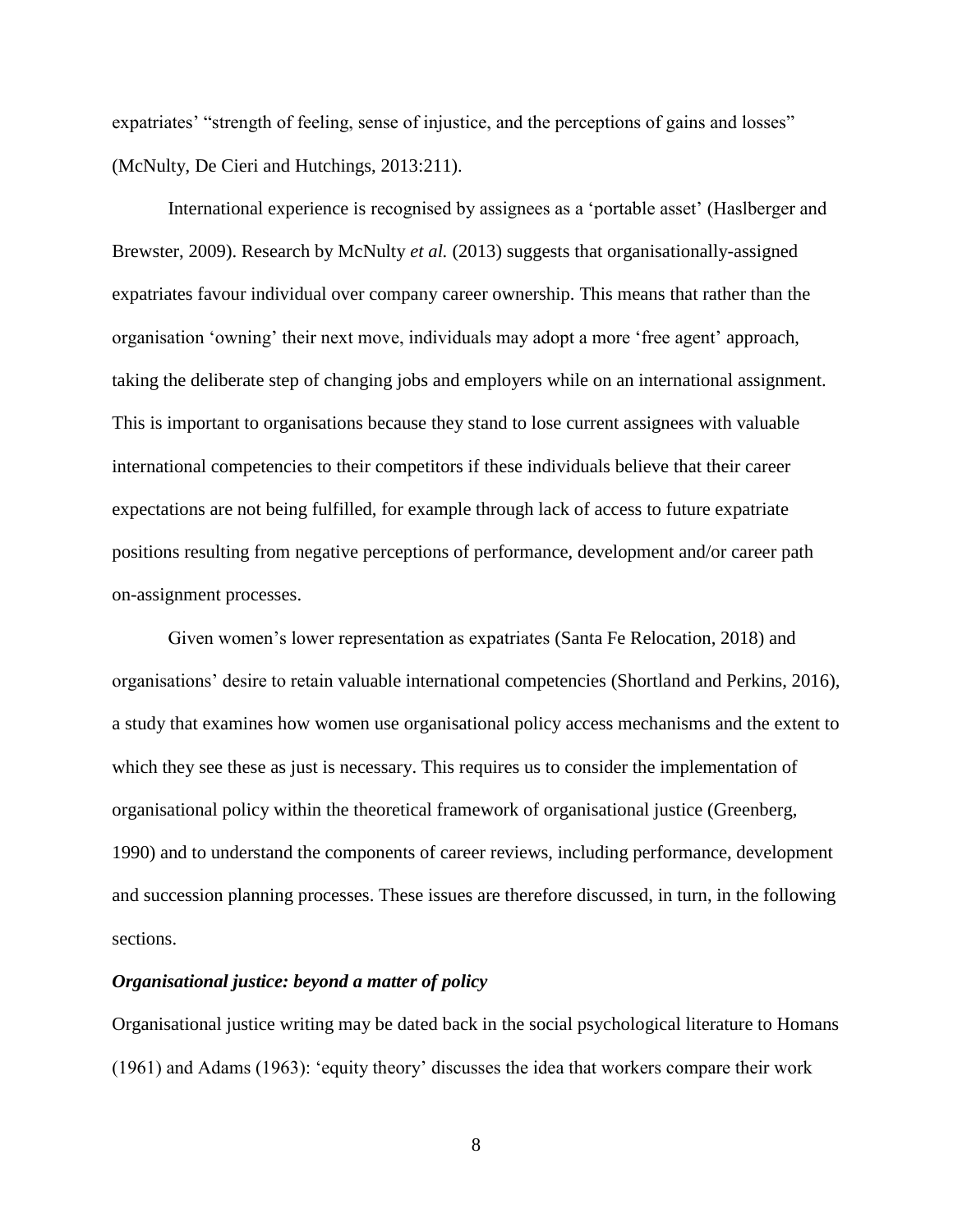inputs and outputs with others in relation to how these organisational contributions are recognised. Thus, as argued by Greenberg (1990), theoretical development of ideas about organisational justice was intended to enable systematic evaluation of perceived justice in social interaction between actors within organisations, not of organisations generally. Colquitt, Conlon, Wesson, Porter and Ng (2001) draw upon a wide-ranging review of the literature to delineate and specify the concept of organisational justice using two principal categories and two subcategories. 'Distributional justice' focuses on fairness of outcomes and 'procedural justice' on fairness of the procedures followed in arriving at the outcomes (Bye and Sandal, 2016). In turn, unpacking the processual aspects, 'interactional' or 'interpersonal justice' looks at how the decisions made by the parties to the interaction that lead to organisational outcomes are implemented. 'Informational justice' considers communication: why certain outcomes are arrived at and why certain procedures are followed. It includes scope for employee voice to be exercised in the course of these social interactions (Rowland and Hall, 2012).

Further developments in the theoretical literature on organisational justice have put forward the argument that, instead of separating organisational justice into a series of structural dimensions, it would be better to focus on individual organisational actors' perceptions of the overall 'climate' within which organisationally just outcomes and processes may be observed. This enables us to capture perceptions of the different, yet related, types of justice experienced collectively; in other words, a sense of overall fairness in social interaction within organisational settings between managers and those they manage. This, in turn, drives behaviour. Thus organisational justice is an embracing social concept, not simply a set of distinct facets (Lind, 2001). That argument notwithstanding, to analyse social interaction using organisational justice theoretically as a heuristic, it helps to take into account organisational actors' perceptions of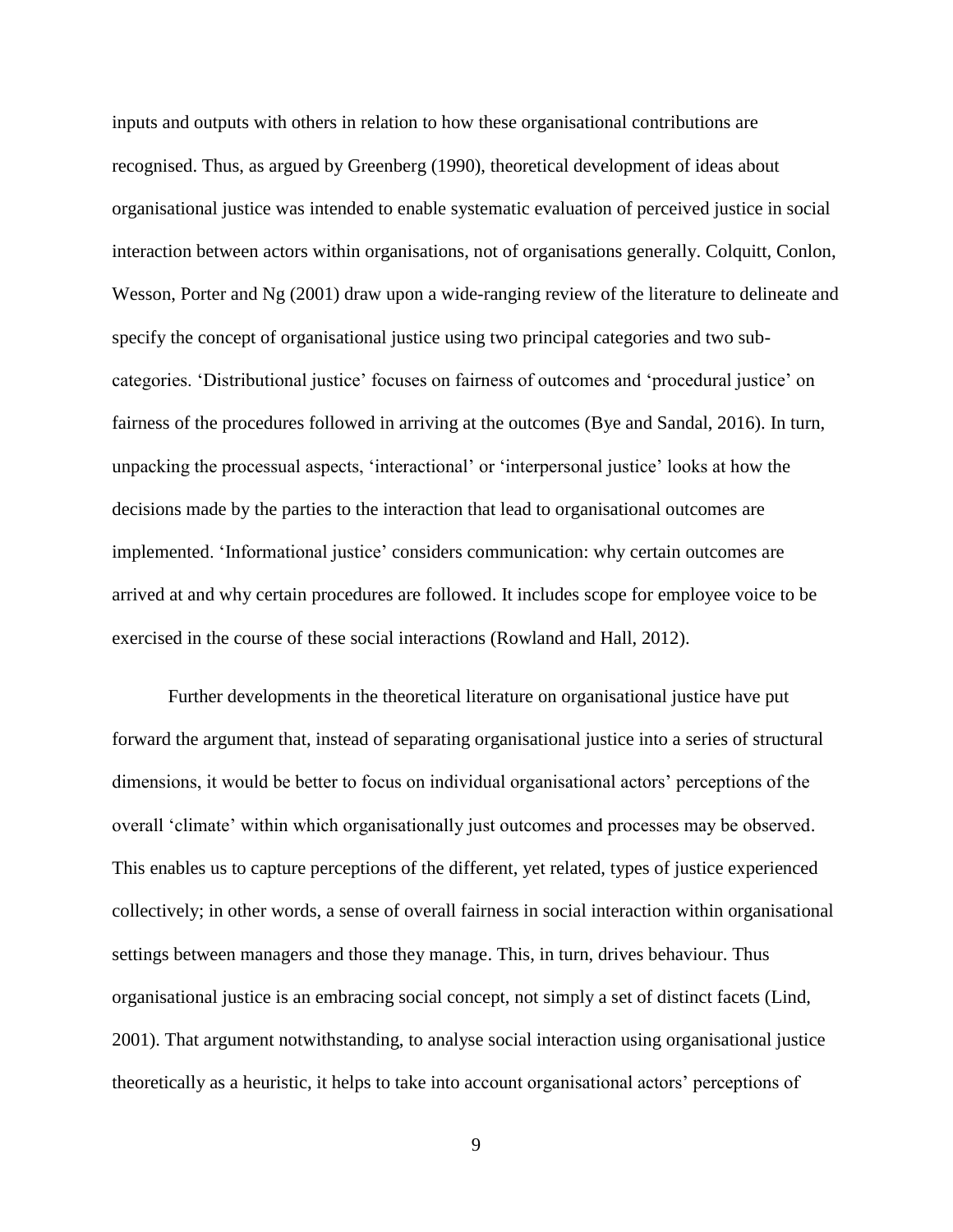whether the outcomes of social interaction are consistent with norms applicable to social institutions. This includes equal treatment, an issue of particular concern when it comes to fostering diversity (Rubino, Avery, McKay, Moore, Wilson, Van Driel, Witt, and McDonald, 2018). Thus, as Rubino *et al*. (2018) suggest, taking responsibility for equitable allocation decisions, such as access to career development opportunities, is crucial to serve distributional justice. The ability of employees to have a meaningful influence on those outcomes by having scope to engage freely in dialogue with decision-makers is necessary for procedural justice. In addition, consistent, ethical regulation of relevant procedures based on accurate information, free from unfair bias, is also critical to serve procedural justice. Explanations for decision-making outcomes and processes need to be candid and open so as to be credible, comprehensive, reasonable, timely, and personalised in order that informational justice is served. Finally, dignity and respect must characterise how people are treated. Due politeness and sensitivity when dealing with individuals with their own character, aspirations, and needs from the organisational experience are also required so that interpersonal justice can be served.

#### *Implications for expatriates' performance and development reviews and career paths*

The pool of expatriate talent is not large and, as more firms compete globally across an increasing range of destinations, the demand for competent and capable individuals rises (Collings *et al.*, 2007). This raises the issue of perceived equity to access expatriate opportunities and the role of performance and development reviews and career path planning in facilitating this. Employees' perceptions of the fairness of the processes used to deliver an offer of an expatriate role are crucial given the implications of expatriate assignments for building career capital (Haslberger and Brewster, 2009). A healthy sense of procedural justice (Palaiologos, Papazekos and Panayotopoulou, 2011) is important because expatriates' dealings with those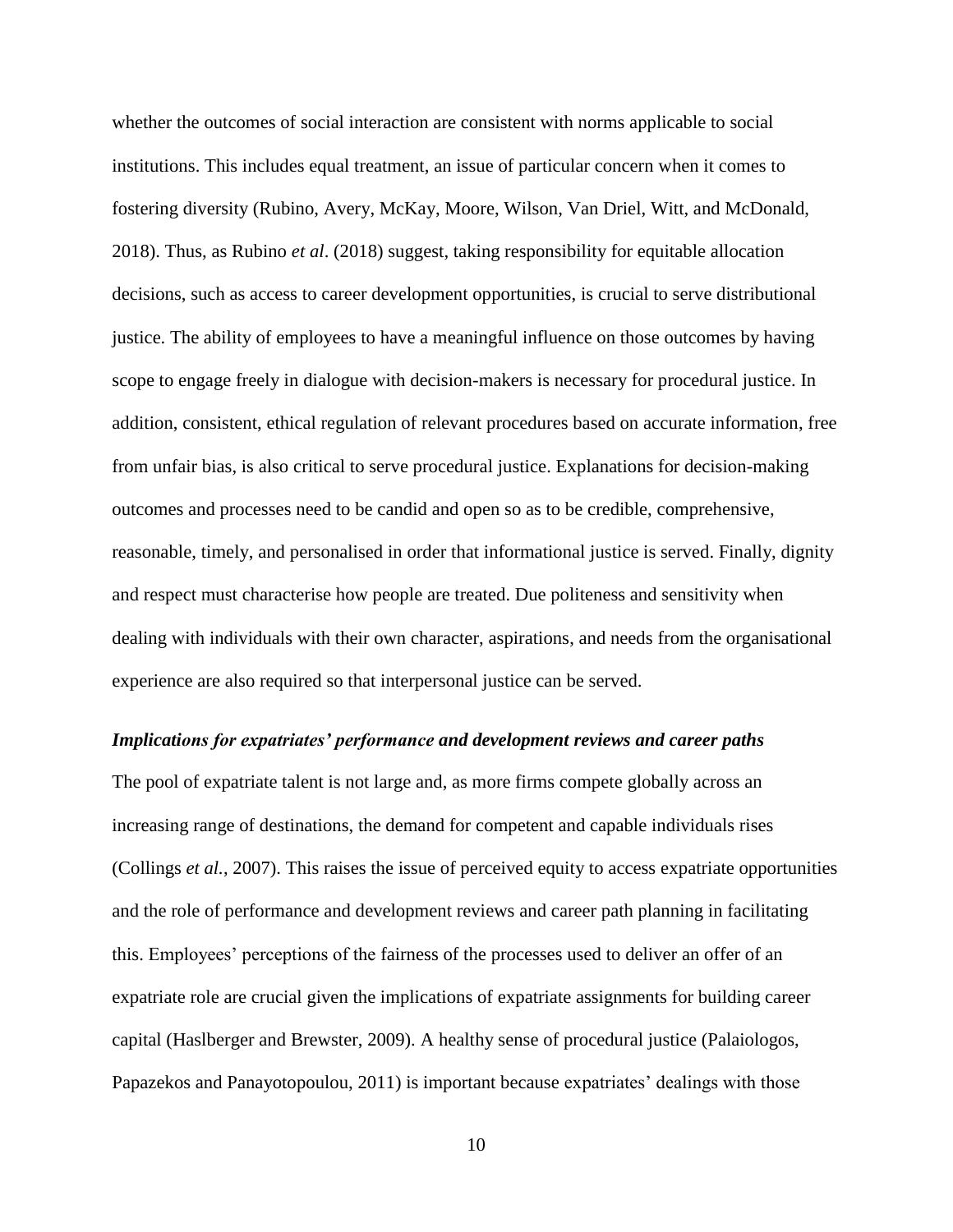involved in performance and development review and career planning processes can generate the potential for expatriate failure (Perera, Chew and Nielsen, 2017). Given the potential high contribution that expatriates make to organisational wealth creation (Dickmann and Baruch, 2011), if individual performance declines through perceptions of unjust procedures, levels of organisational performance might also be expected to fall. Open and honest communication is required and hence interactional justice is also important (Rubino *et al*., 2018).

With respect to the mechanics of organisational policy in relation to performance, development and career path processes, organisations are reported to vary in their approaches. For example, the frequency of conducting performance reviews, the number of elements in the process, and linking performance outcomes with pay may differ. Nonetheless, there are a number of commonalities. For example, performance and development reviews enable structured feedback, discussion and the opportunity to identify future developmental career moves, reflecting an inter-relationship between performance and development review policies and career path planning and talent review processes conducted within organisations. In addition, the trend of performance review processes becoming increasingly development-led has enabled individuals to realise their potential while improving organisational performance (Armstrong and Baron, 2000). However, it is still important to differentiate between management-led performance reviews and development reviews which tend to be employee-led to a greater extent. For example the personal development plans (PDPs), constructed by individuals under guidance from their managers which underpin development reviews, aim to promote learning, knowledge and transferable skills which facilitate career progression. For employees seeking access to expatriate roles, development reviews can present a potential opportunity to signal intentions to expatriate and set out development needs in order to achieve this.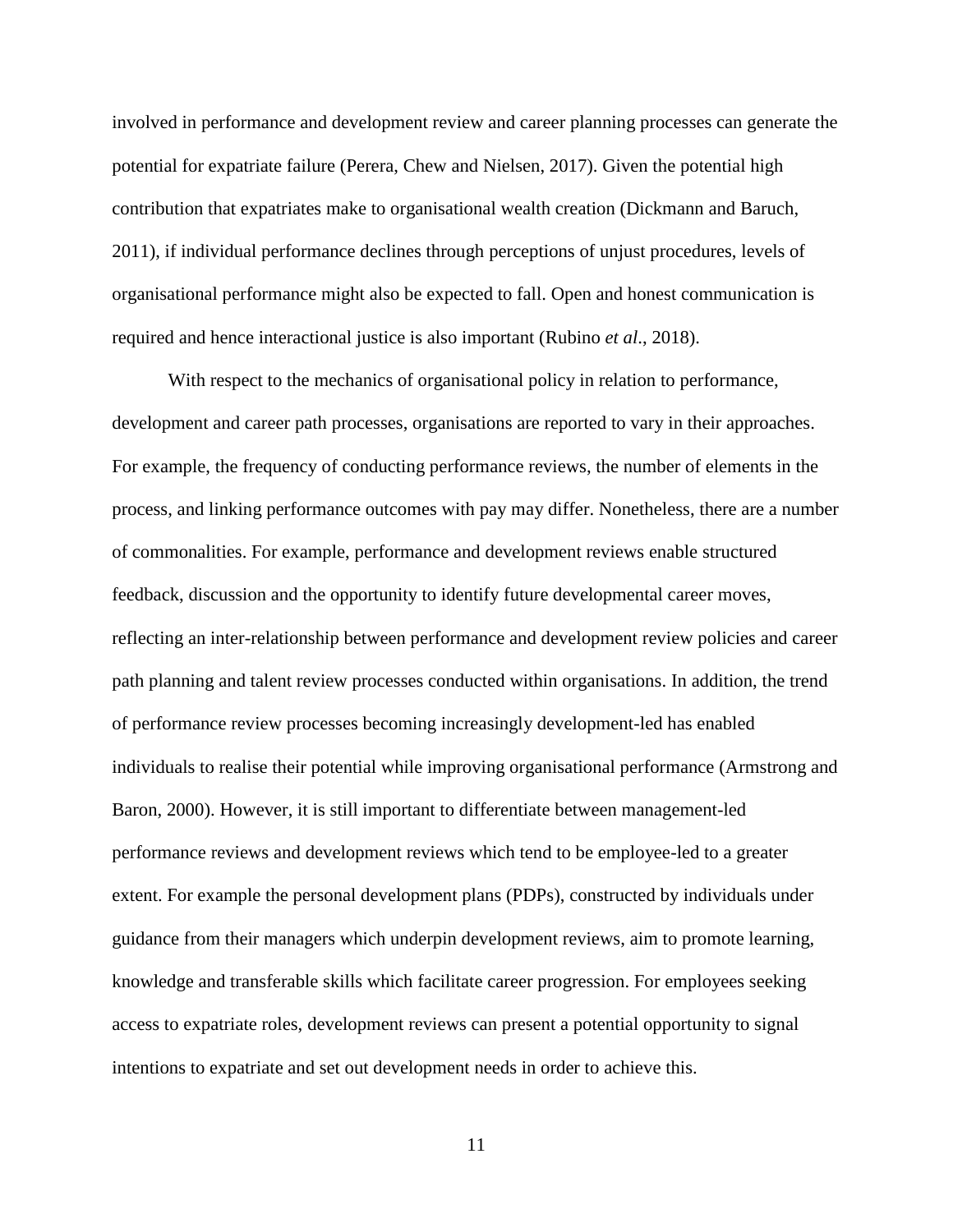When considering the effect of organisational outcomes of performance reviews, in particular the role of giving feedback, the focus needs to be on factors mediating and moderating the quality of the process involved, regardless of whether it is conducted for administrative reasons (pay, promotion reviews) or for developmental reasons (career path progression). If feedback contradicts employee expectations, potentially countering expectations of interactional justice (Colquitt *et al*., 2001), this can create feelings of anger or disappointment and have negative effects on future performance – thus operating counterintuitively to arguments suggesting that clear feedback will enhance performance (CIPD, 2016). Thus, in relation to performance reviews potentially contributing towards access to expatriate roles, a clear articulation of performance objectives is required by expatriates before their postings. This is particularly necessary given the complexity of performance measures in different international contexts (Tarique, Briscoe and Schuler, 2016). For those on assignment who seek access to further expatriate opportunities once their current posting has ended, a dual home-host focus is necessary, with performance and development reviews carried out by appropriate personnel taking into account local host country factors. For example, direct host country supervisory input together with contributions from managers in headquarters will be necessary (Kang and Shen, 2016), and the limitations of standard systems must be recognised and tailored to local context (Collings *et al.*, 2007). Employer practices relating to how expatriates are managed link to levels of organisational commitment (Pate and Scullion, 2010). This has particular resonance with performance reviews as these take place on an on-going basis throughout the period abroad (Dickmann and Baruch, 2011) and thereby influence expatriates' perceptions of access to future international assignments as part of their career aspirations.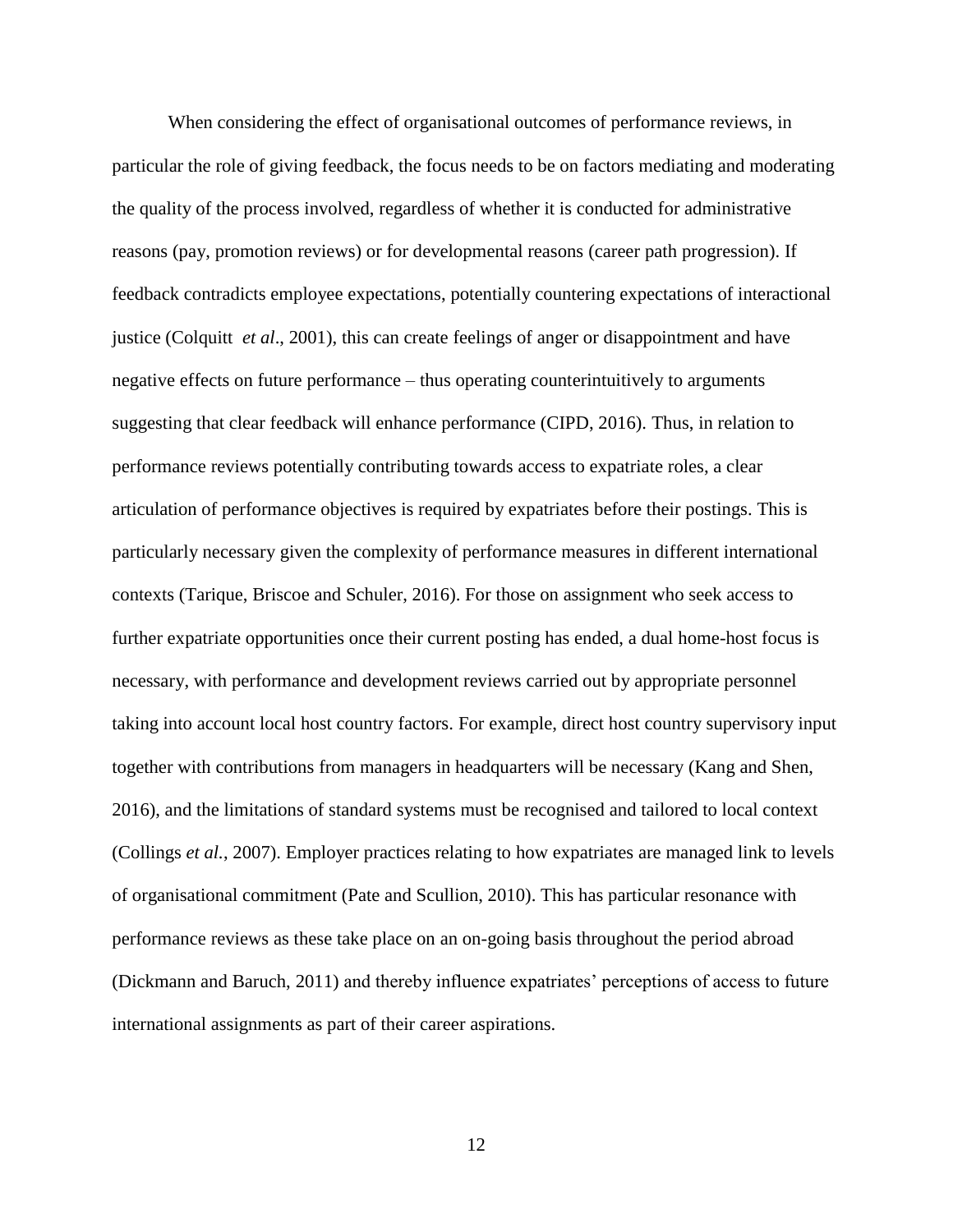#### **Method**

This research represents one strand of a major project on female organisationally-assigned expatriation in the UK-based oil and gas industry. A case study approach was selected as this is appropriate for broad research topics that draw upon multiple evidence sources set within complex contextual conditions (Yin, 2003). Case study research enables in-depth understanding of social phenomena and permits a range of different analysis techniques; it also enables a line of enquiry that can explore unclear boundaries between data subjects and their environment, such as expatriates and their real-life employment contexts, to gain a deeper understanding of contextual issues on individuals' experiences (Richardson, 2017).

To gain access, the research proposal was presented to the membership of the UK Oil and Gas Industry Peer Group. From the 18 global oil and gas firms represented, two International Assignment Managers (IAMs) volunteered their organisations to participate. To preserve anonymity, company names and countries of operation were withheld. Background data on Oil Co. and Rig Co. (pseudonyms) are presented in Table 1. The firms operated in mainly similar host locations.

#### Table 1

Qualitative interviews were considered to be the most appropriate means of capturing points of view to gain insight as to what was seen as relevant and important by the organisational actors (Bryman and Bell, 2003). Both IAMs agreed to be interviewed in depth and offered the facility to analyse their international assignment, and performance and development review policy documentation. They provided interview access to 12 other HR professionals (three in Oil Co.; nine in Rig Co.) who had designed/developed these policies and/or who had responsibility for their implementation, monitoring and evaluation (Table 2). The IAMs supplied background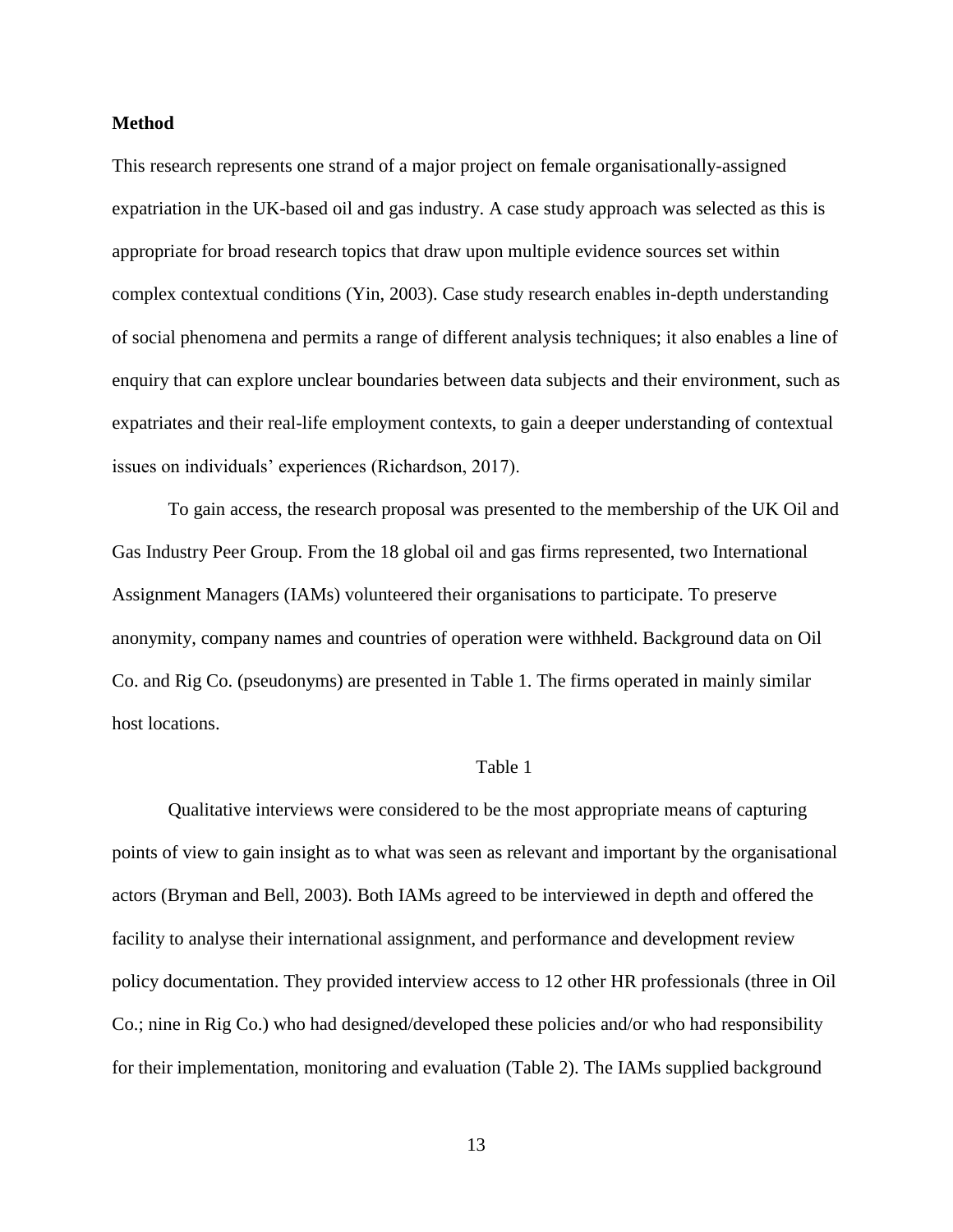demographic data on all their current female assignees together with their assignment types, locations, job grades, and functions. They also contacted them to ask if they were willing to participate in the research and be interviewed.

#### Table 2

Oil Co. employed 27 female expatriates (8% of its expatriate population) and Rig Co. employed 66 female expatriates (11% of its expatriate population). Of their current 93 female expatriates, 55 were willing to be interviewed (11 in Oil Co.; 44 in Rig Co.). The majority in both firms were engaged in long-term assignments, typically three to five years' duration. Job demands, time zones, travel and business schedules precluded all from being interviewed during the access period offered; thus stratified sampling was used to select an appropriate sample (Collis and Hussey, 2009) ensuring representation of assignment locations, occupational function groups, seniority (grades), and marital, accompanied and family status. In total, 21 women on long-term assignments were selected for interview (seven in Oil Co.; 14 in Rig Co.). Although it was accepted that there can be significant variations within countries in a given region, locations were classified regionally and assignees were not named to preserve anonymity; grade descriptors (numeric/alphabetic) were anonymised through a three-fold classification: senior, middle, and junior. Assignee profiles are summarised in Table 3.

#### Table 3

As Table 3 shows, 16 female assignees were married or partnered and, of these, 12 were accompanied on their assignment by their partner. Eight women had young children and one had grown-up children. All of the female expatriates with young children were accompanied by them on assignment. The majority of the female assignees were aged between early-30s and mid-40s and in the middle grades. There were only two senior-graded female assignees – one in each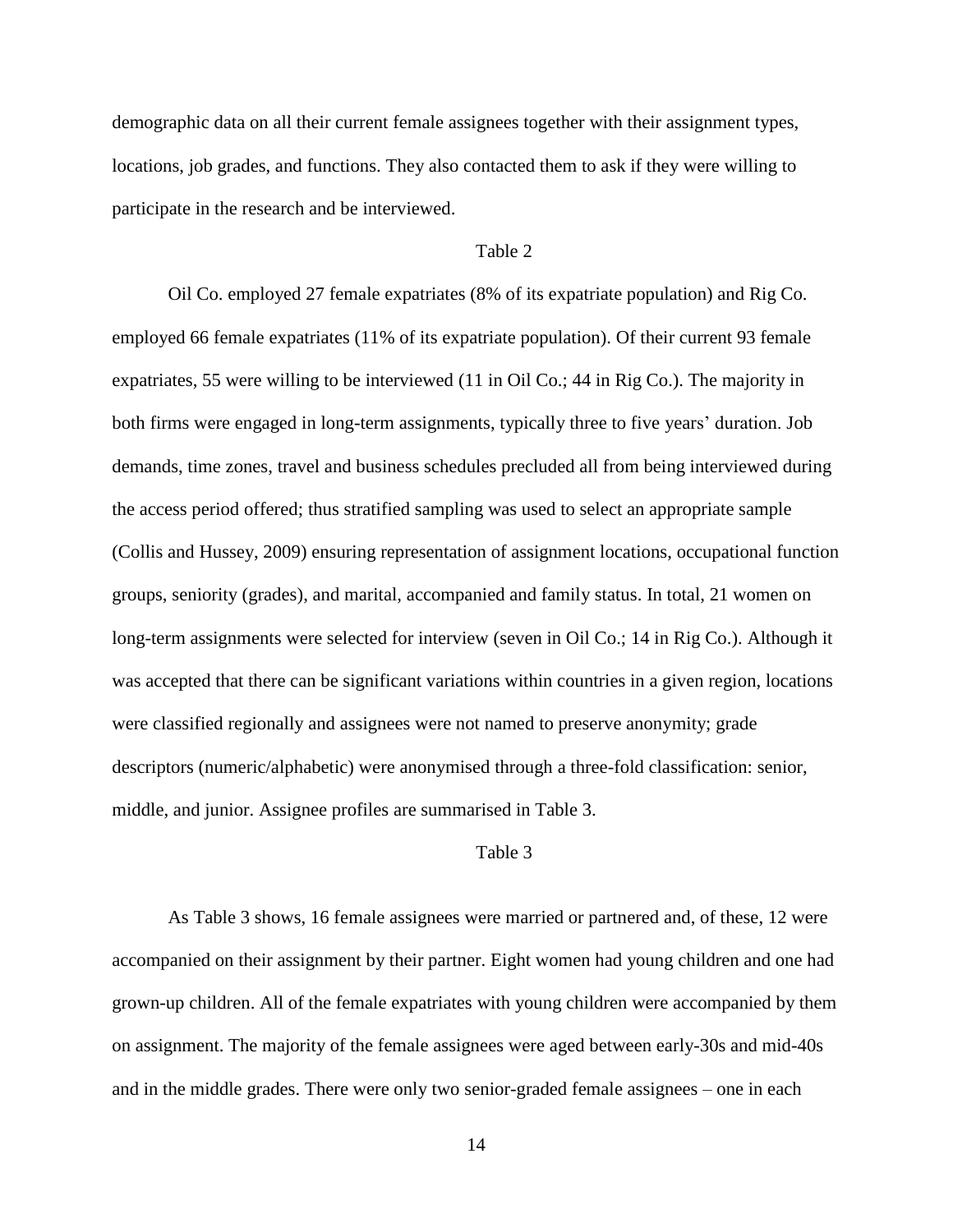company. While Europe and North America featured as receiving locations, the majority of the host locations were considered remote (such as Australasia, and Central and East Asia) or potentially dangerous (such as North and West Africa, and the Caribbean). Given the locations of oil and gas exploration, worksites were typically distant from major cities and thus transport and infrastructure facilities were limited. Remote locations were classed as isolated, with long travel times between the host location and the home country where family members (parents/siblings) and friends resided, and where company headquarters or main regional offices were located. Potentially dangerous locations had poor security and/or prevalent disease. Precautionary safety measures were necessary including requirements for guards, personal drivers, and secure housing; limited healthcare provision was also a feature of some of the developing economies.

Documentation relating to the two organisations' annual performance and development review and international assignment policies was examined to identify any assurances or possibilities of expatriation leading to career development outcomes. If articulated, such written policy assurances could lead to women seeking access to expatriate roles to further their careers during their annual reviews. This organisational policy data, combined with pertinent aspects of the literature review, were used to formulate semi-structured interview questions for the IAM/HR policy custodians to establish how the policies operated in practice and their perceptions of women's desire to expatriate (Appendix 1).

The detail gleaned from the policy documentation (stating organisational intent) and the semi-structured IAM/HR interview research (providing confirmation of - or differences from policy as implemented in practice) were used to draw up the semi-structured interview questions posed to the 21 current female assignees. It is important to note that all of the women in this study had already achieved expatriate positions and were currently on assignment – typically for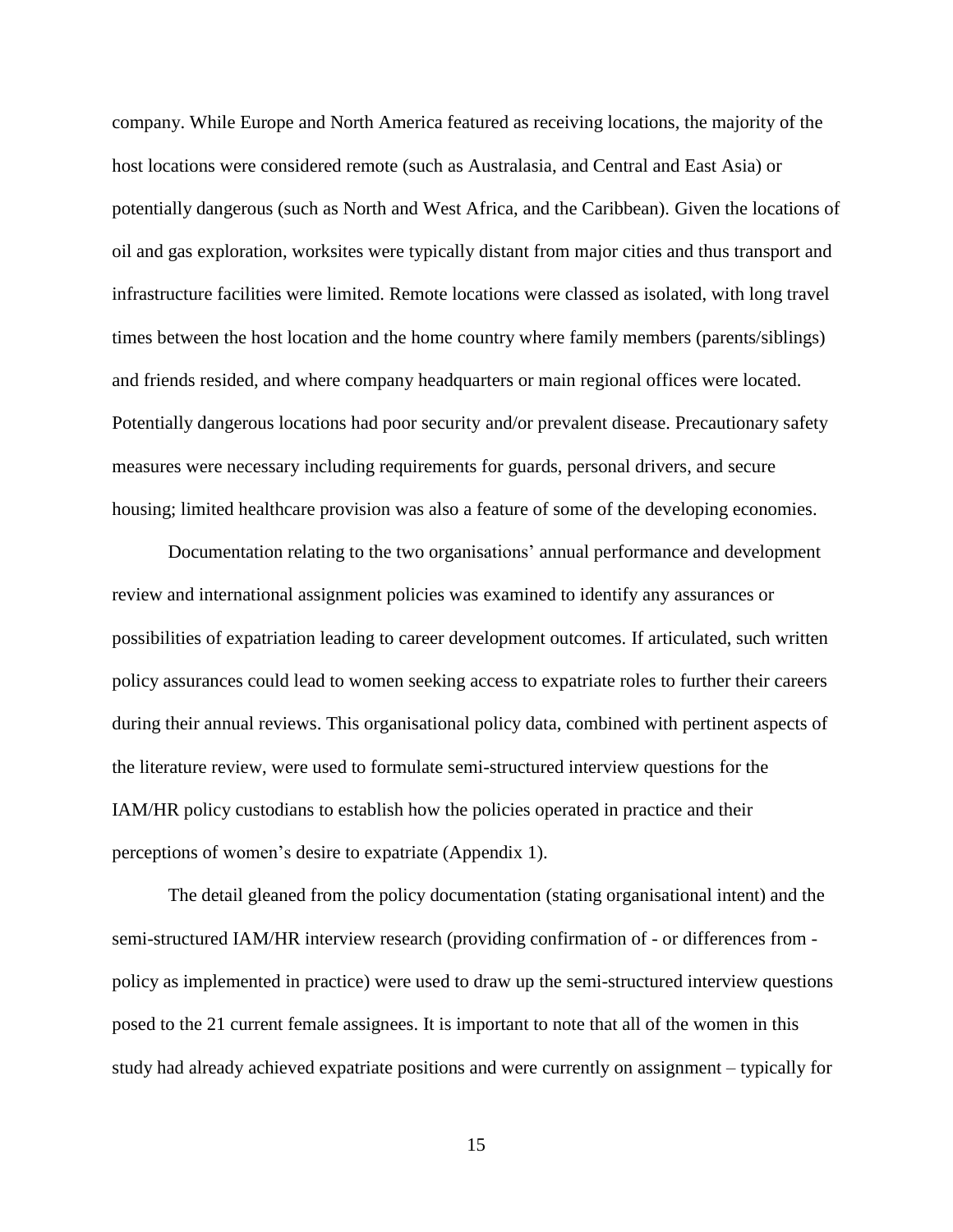three to five years – after which they would return to their home country or apply for a further expatriate position. The assignee interviews thus addressed women's actual experiences of performance and development reviews in supporting their access to their current expatriate assignment and their perceptions of these organisational processes in supporting access to further expatriate posts if desired (Appendix 2).

The assignees were interviewed separately from the IAM/HR managers and their candid responses were recorded confidentially. In this way, independent sources of information were obtained for analysis ensuring a triangulated research approach (Saunders, Lewis and Thornhill, 2009). Interviews were carried out on company premises. Before each interview, participants were asked if the conversation could be recorded, subject to confidentiality; all agreed. All of the in-depth semi-structured interviews were conducted in the UK by telephone (with privacy ensured) if the assignee/HR professional was abroad, or face-to-face in a private room in the UK. Each IAM/HR interview took 30-90 minutes and each assignee interview 60-90 minutes.

All recordings were transcribed. The qualitative data analysis was first carried out using colour coding in Microsoft Word to identify and code main themes. Given the large volume of data, the decision was taken subsequently to use NVivo with coding carried out afresh to help eliminate coding drift to aid its reliability. A template analysis was undertaken (King, 2004). Coding trees were interrogated to group linked themes together. Data analysis highlighted agreement and disagreement between policy and practice, the views of the IAM/HR representatives, and the assignees, with rival explanations helping to support the internal validity of the research (Yin, 2009).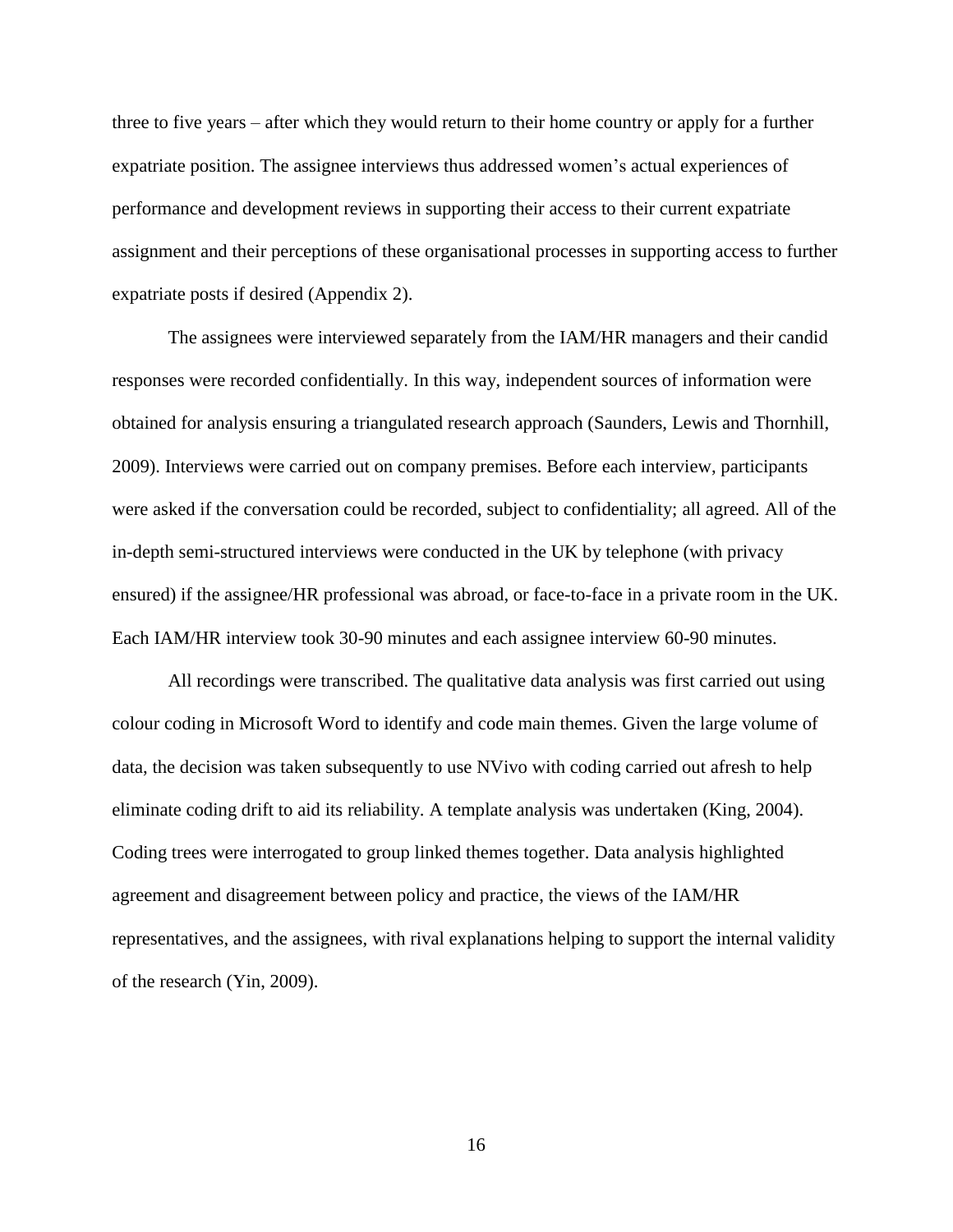#### **Findings**

The findings are presented as a three-fold 'storyline' to demonstrate these 'rival explanations'. First, 'the policy documentation perspective', as laid out in the organisational policies reviewed, indicates the two firms' espoused line on access to expatriate careers, drawing upon organisational international assignment, annual performance review (APR) and annual development review (ADR) policies. Second, 'the HR managers' perspective' addresses the IAM and HR managers' views on the implementation of these policies in practice. Finally to conclude the storyline, 'the female assignees' perspective' articulates the women expatriates' experiences of accessing their current expatriate posts and then their views on the efficacy of succession planning and talent management processes with their APR/ADR input in facilitating access to future assignments.

#### *The policy documentation perspective*

Rig Co.'s long-term international assignment policy states: *"All employees may be considered for international assignments in line with the Company's normal procedures, including the annual performance review/annual development review process"*. In contrast, Oil Co. makes no mention of procedures to access to expatriation in its long-term international assignment policy. Both firms' annual performance review (APR) policies address similar issues (setting objectives, rating performance and undertaking formal reviews). In both, the APR is mandatory. Outcomes are clearly linked to bonuses/pay. APR policy includes the identification of individual skills development necessary to aid career advancement objectives. Both organisations have policies on, and operate, three stage annual development review (ADR) processes to identify and address development needs. Individuals prepare their development plans, discuss and set objectives with line managers and agree implementation actions and timing. Although both firms highlight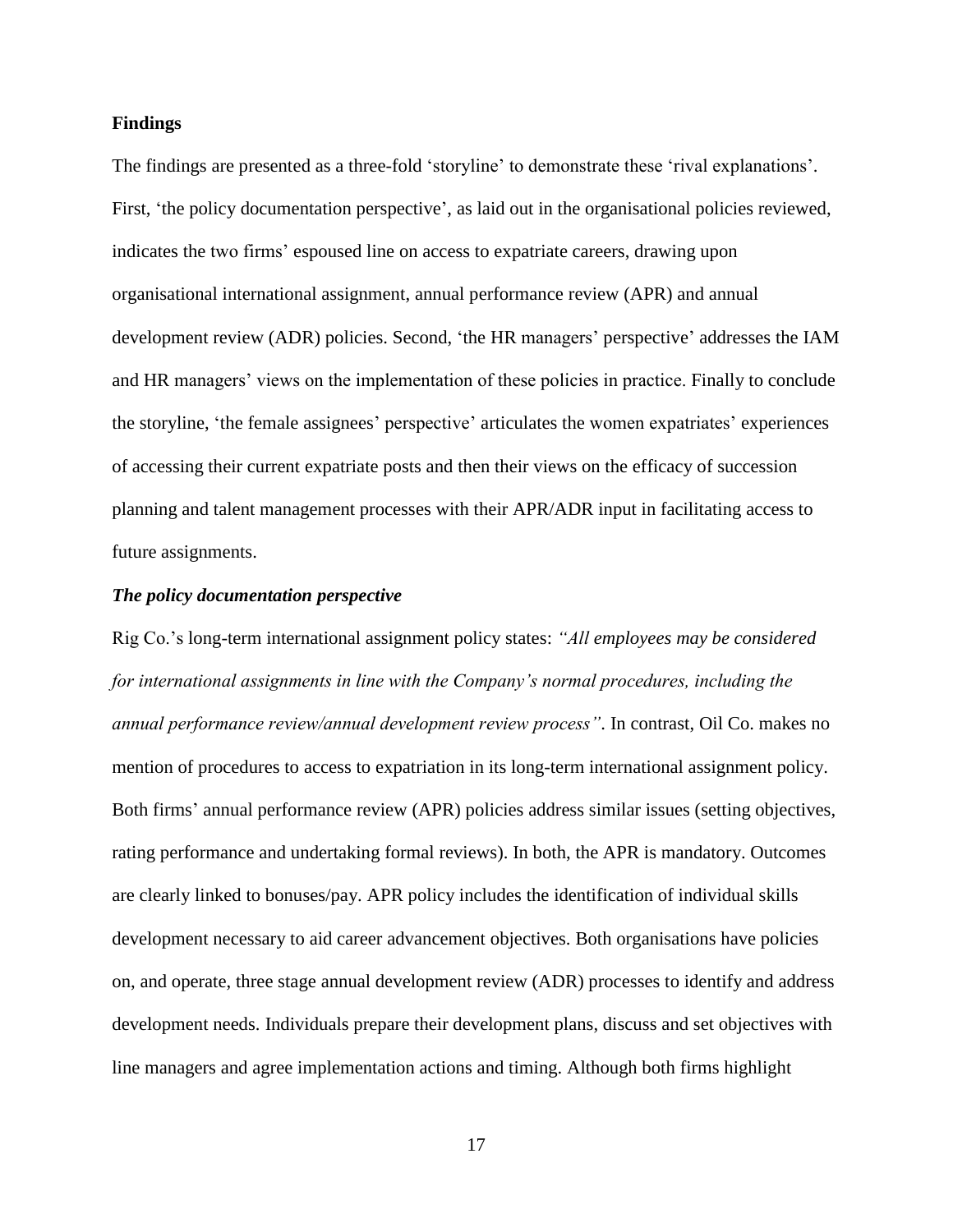employee, line manager and organisational roles and responsibilities, the ADR is not mandatory. The broad similarity of policy across the two case study firms can be explained by peer groups sharing policy approaches.

#### *The HR managers' perspective*

Although Oil Co.'s policy documentation does not link access to international assignments with its APR and ADR processes, the HR professionals interviewed highlight accessing expatriate assignments as an important route to career enhancement. To initiate the process of gaining expatriate positions, Oli Co.'s HR acknowledge that the APR and ADR do play an important role; APR and ADR outcomes are used to identify *"emerging talent, high potential and our critical professionals" (L & D, Oil Co.)*. These data are used in succession planning and talent reviews and to ascertain individuals suitable for expatriate roles:

*"…where they (managers) think there is potential for them to go to, where they (employees) see their career going … that may be another part of the selection process for determining expat assignments." (IAM, Oil Co.)*

Oil Co. has no long-term structured career paths and no written policy on succession planning. For employees, career uncertainty is the norm, but its HR representatives believe that this is advantageous:

*"One of the things that is positive about working in (Oil Co.) is it is an independent, smallish company compared to (the major firms). We … make decisions quickly … We are not process-burdened … you know if you join (Oil Co.) … you do not know where you're going to be in five years' time. We will have the opportunities. You could well be working in a different country. Whereas, if you are working in (the oil and gas majors) your career plan is mapped out for 10 years hence, and in three years' time you know*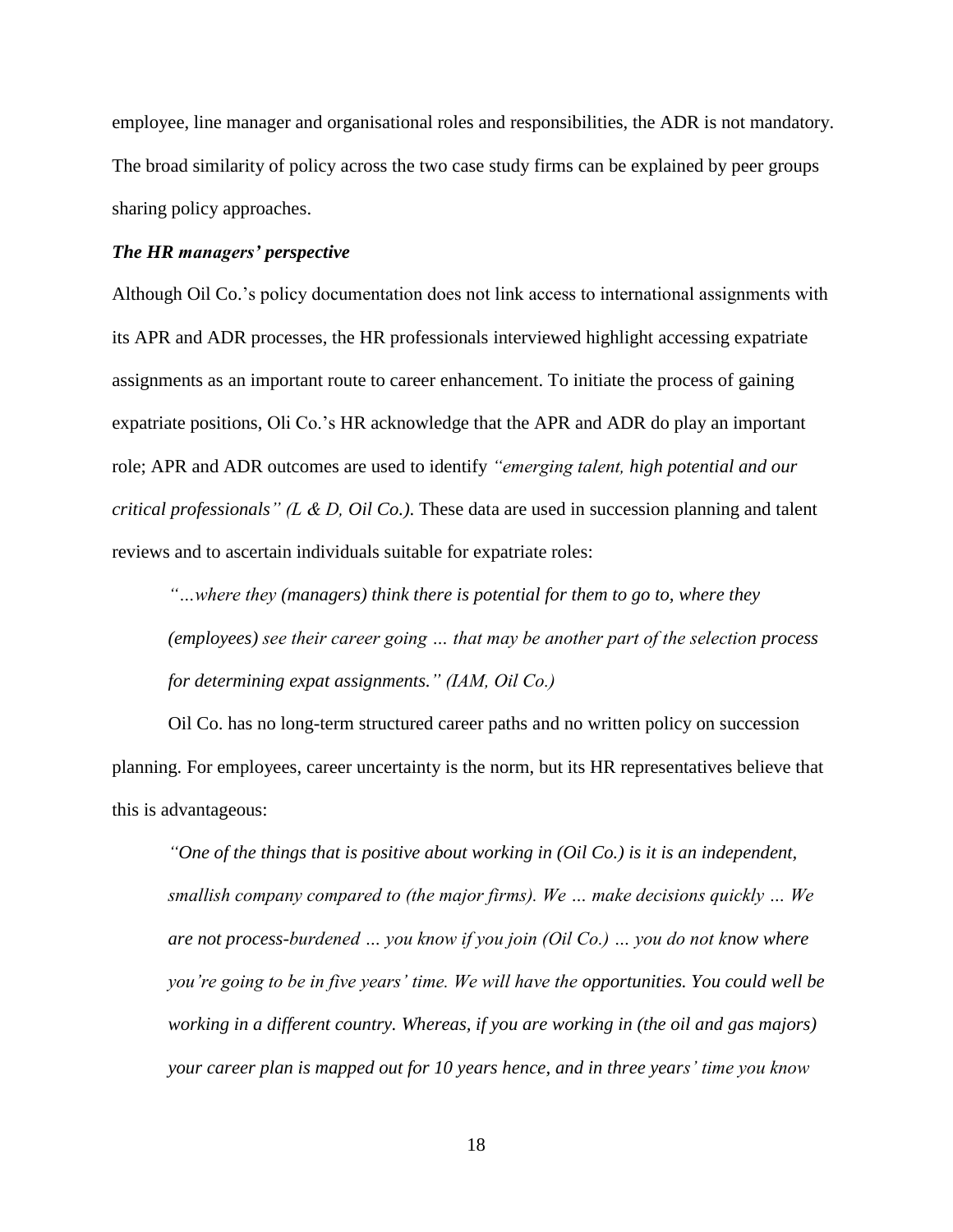*you will be going there and … there are no surprises, whereas (here) there are lots of opportunities and change." (L & D, Oil Co.)*

Despite no written policy, Oil Co. operates a talent review process annually, through which succession planning and career path decisions are made. The executive vice presidents (EVPs), vice presidents (VPs) and function heads comprise an exploration and production leadership team which, with HR input, reviews the performance and development of all current assignees, maps their positions and discusses their performance and development. Existing expatriates' access to further assignment opportunities is discussed by this team:

*"We have a formal talent process whereby we hold formal meetings and during the first quarter and second quarter of each year, we identify talent … emerging talent and high potential talent, and we keep a list. The talent process is very transparent, with all the data on line." (HR-EA, Oil Co.)*

This formal process has operated for several years and, as Oil Co.'s L & D representative notes, it raises *"awareness of who we have in the business"*. When new assignment opportunities are identified, access to these may be offered to individuals identified via the succession planning and talent review process with career benefits highlighted. Oil Co.'s L & D representative points out that employees are receptive to being able to access expatriate posts as a means of formalising their career development because this is *"something that you control"*. With respect to women's access to expatriation, the HR professionals are unanimous in proclaiming that women are equally able to access expatriate opportunities as men but they are not given special consideration. Oil Co.'s IAM explains: *"we haven't got enough resources to … say 'yes we would like this to be a woman' (but) that is an opportunity for women to say 'yes, I*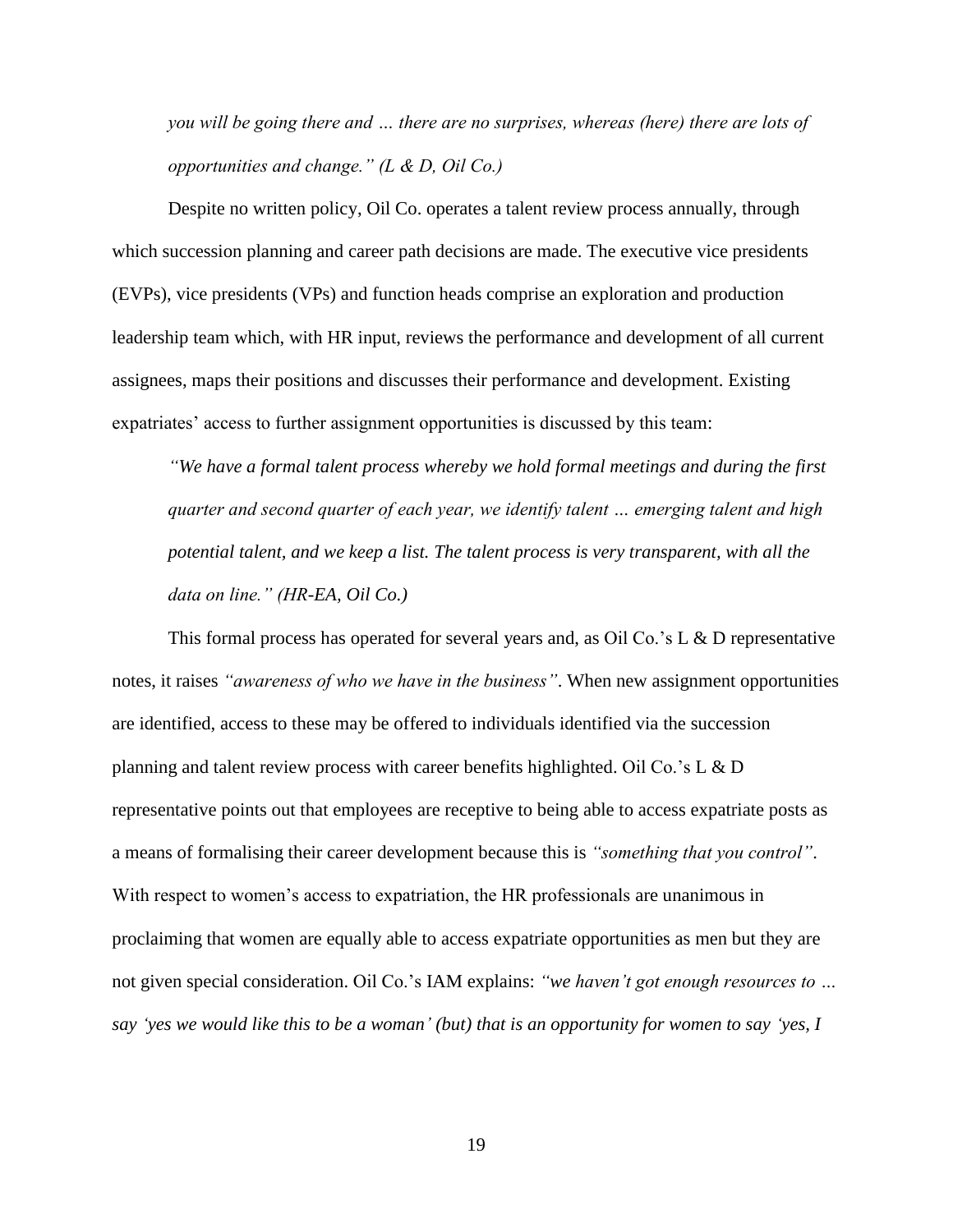*can go'*." Nonetheless, she reports that sometimes women are encouraged to access an expatriate opportunity: *"you need to have international experience and this is your opportunity to get it"*.

In Rig Co., the HR personnel acknowledge the importance of accessing expatriate roles for career growth. However, they face a contradiction in terms of implementing potentially inconsistent policies in this respect: the firm's APR and ADR policies make no mention of expatriation, contrasting with the explicit reference to the contribution of the ADR and APR processes in the long-term international assignment policy. Rig Co.'s HR representatives appear to side-step this by referring to line and functional managers' contribution to enabling employees to access expatriation, remaining silent on their own HR input. Rig Co.'s HR managers thus report that line and functional managers are critical to expatriate career access because line managers carry out the APR and ADR and function heads manage any succession planning and talent management reviews:

*"So if you have got a good manager who has got good understanding of (Rig Co.) and*  has got a reasonably good handle of what sort of experience blocks you need to get, *(they'll say) … 'you really need to get out to an asset, John, and so let's see what roles are out there for you'." (HR-D, Rig Co.)*

*"We have a very powerful (functional) manager structure. So (in) each skill set or function … they are ultimately responsible for the career development of all the people for whom they are responsible, by definition." (IAM, Rig Co.)*

Interestingly though, while recognising line managers' role in the APR and how this review can be used to access expatriation, Rig Co.'s HR managers say that this is not really the appropriate forum to state mobility aspirations and discuss access to expatriate opportunities. Instead they highlight the APR's main function as being to *"look at their performance within the*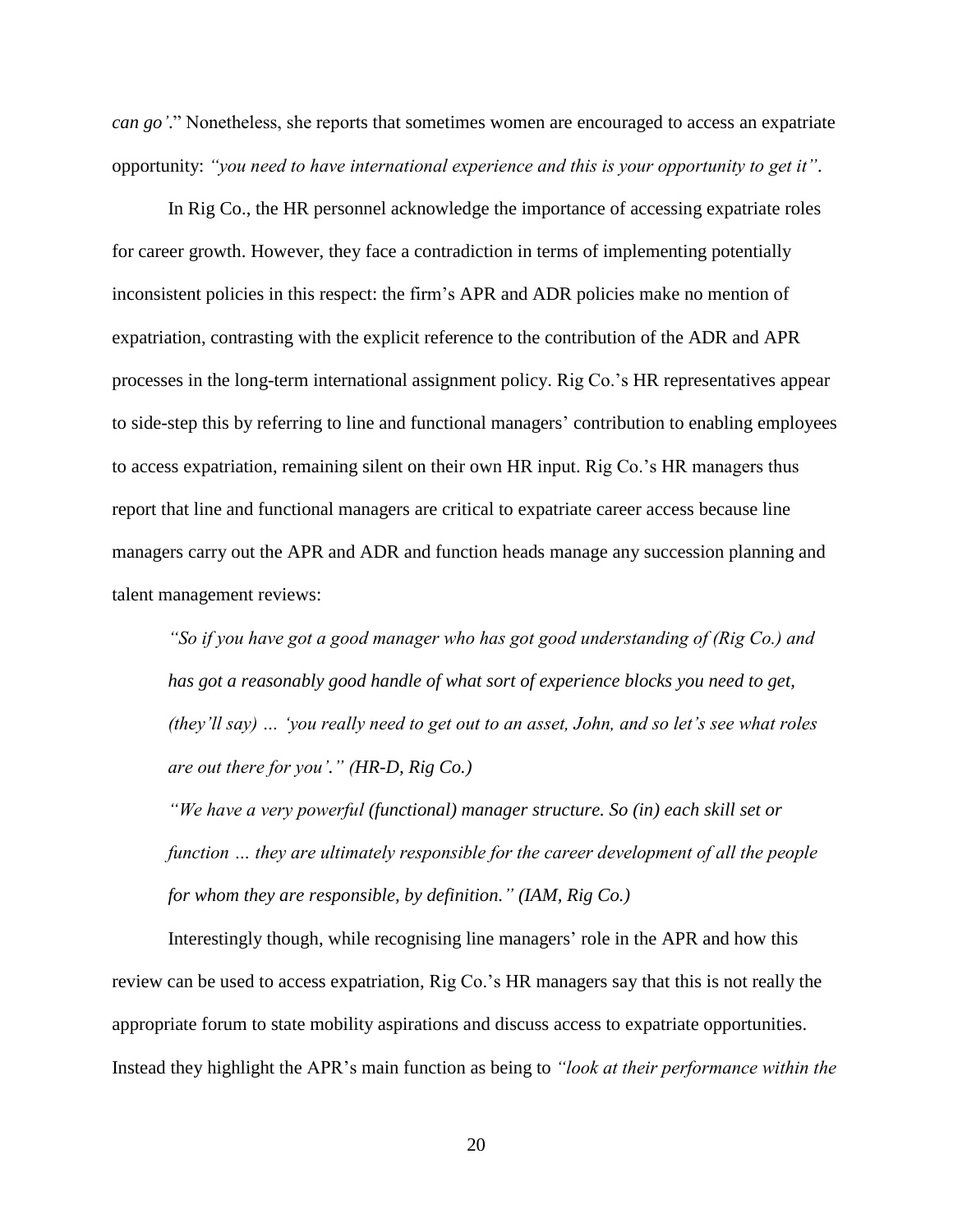*year, and their short-term development needs" (HR-R, Rig Co.)*. The focus is strongly on current performance, not future roles:

*"We (have) a performance contract culture … people … have a set of objectives that are very clear-cut business-related objectives in terms of 'deliver this report', 'make this much profit', 'hit this milestone by this date'." (HR-P, Rig Co.)*

*"As soon as you start talking about new roles, next jobs and things like that, that is then more the development review discussion" (HR-Rec, Rig Co.)*

That said there is HR recognition that the APR can play a role in accessing expatriate opportunities: *"Sometimes these things cross over, you know it might just be the opportune moment*." *(HR-Rec, Rig Co.)*

The ADR is reported by Rig Co.'s HR personnel as the main forum to explore access to expatriation. However, as the ADR is *"not mandatory" (HR-T, Rig Co.)* it is described as *"questionable … not taken seriously" (L & D, Rig Co.)*. Rig Co.'s career ladders aim to provide transparent and structured routes to career opportunities but its HR managers say that adherence to the ADR process timelines is inconsistent across regions and functions. This leads to gaps in employee data and results in unstructured implementation of succession planning and talent management processes. Indeed, the talent management process that ostensibly enables access to expatriate positions receives considerable criticism:

*"We haven't got particularly structured talent management systems in place, we keep trying to, but the organisation keeps throwing it out because actually the organisation quite likes, well, the senior people quite like, to be able to say 'well sod the process'. I just want to take so-and-so because I trust him and I like him, so you know a lot of our senior roles tend to be done more in that way and we might occasionally put the veneer*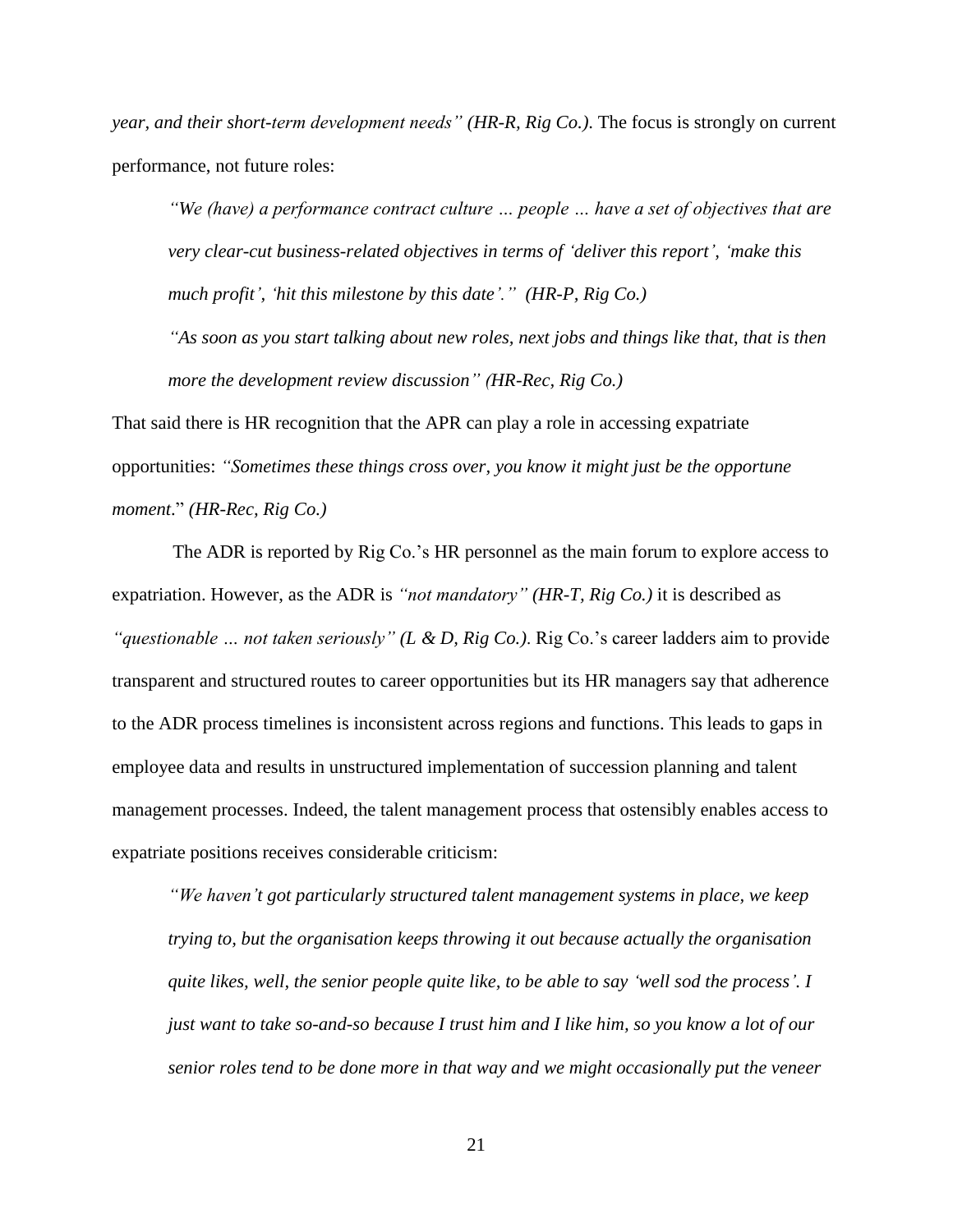*of the process on top of it but the bottom line is, it is still done this way, because it is someone you know". (HR-D, Rig Co.)*

This has particularly negative implications for women trying to access expatriate posts: *"The women … find it harder to build up the same level of patronage and sponsorship." (HR-D, Rig Co.)*

#### *The female assignees' perspective: access to current expatriate posts*

In both firms the women interviewed had already gained access to expatriate assignments. Looking back over the steps taken to gain entry to their current postings, the women reported using the APR process in a manner closely aligned to policy intention. Written objectives and good quality conversations with line/functional managers helped the women to formulate their career thinking, state development objectives and alert others to these. In addition, they took advantage of the opportunity of this mandatory review to raise their desire to expatriate, speaking of how they signalled their interest in expatriate opportunities and pressed their bosses to gain access to their current posts:

*"I sat down with (boss) and had a chat with him about it (via) the formal review process" (D)*

*"You can say anything that you want … and … I have always taken those opportunities to express … what I wanted" (H)* 

*"Every year, we have a performance review, and as part of that review, we talked about what I would like to do within (my) career for the next two, three, five … years and where (I) would like to go." (U)*

With respect to the ADR, the assignees in both firms reported that this helped to crystallise their career intentions and that they had used it to state their desire to access their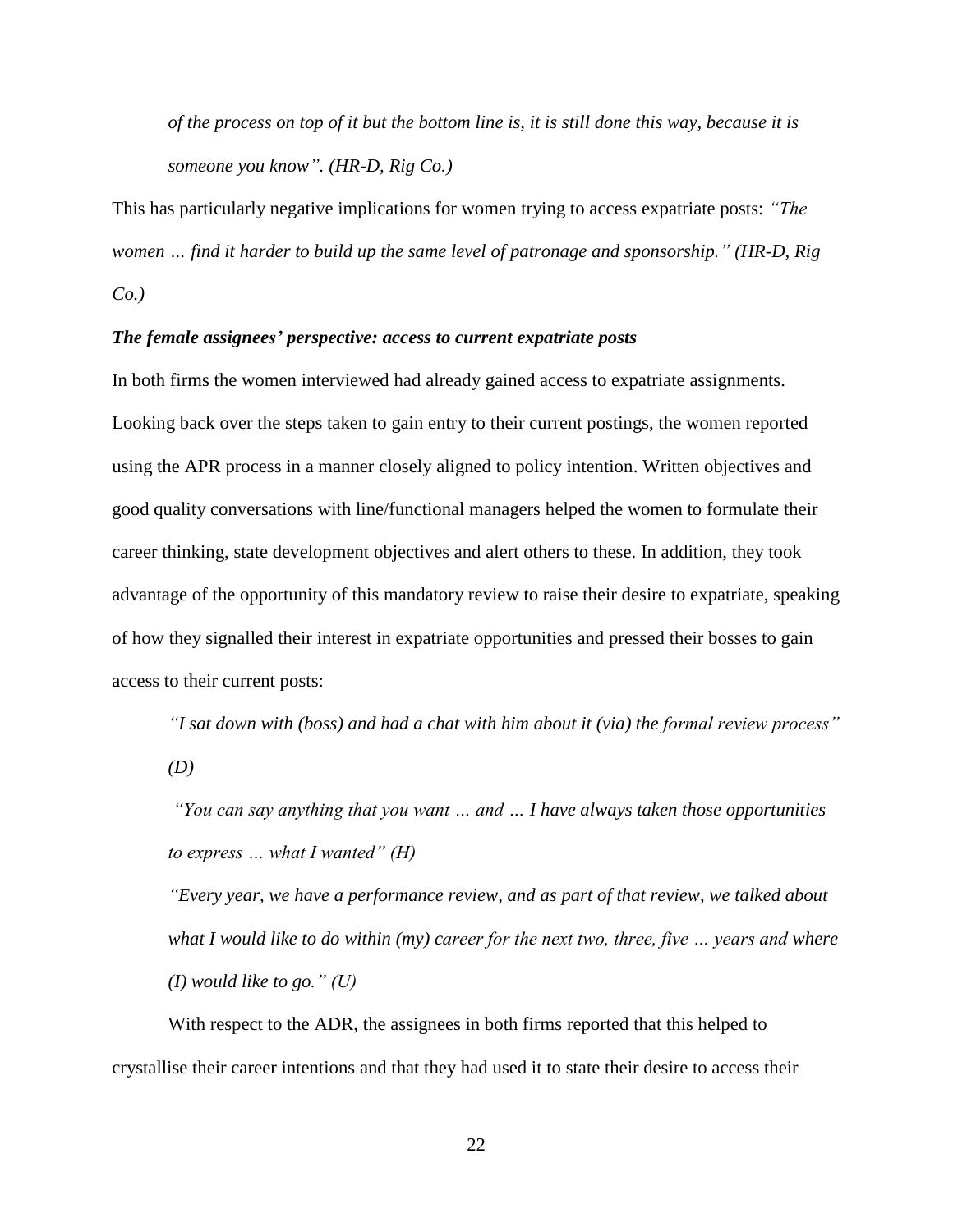current expatriate roles. It was also cited as an opportunity to highlight their future availability for international mobility:

*"I put in my application, that in my ADR I said I want to move into (this post)… I told everybody that I said I was interested in it in my ADR so they (didn't) just think it's some random application … So I am using it for myself in that way." (Y)*

*"I used the usual internal process, through the annual development reviews, to do that and there is always a section on the forms that we fill in that talks about mobility and … where you see yourself going in five years, what kind of mobility you expect to have or want in the future." (W)*

However, the female assignees in both firms said they did not know what happened to their ADR paperwork once it was completed:

*"Now how (Oil Co.) uses that I have no idea, if it gets thrown in the trash or actually gets put into a database and then when they say, 'oh, we need somebody for (location) do they actually pull up the list and see who is willing to go? I don't know how that is used internally." (F)*

*"But the development review, the ADR, that is supposed to have a bearing on the next assignment and would help meet your career goals. However, I don't know who looks at these things. Your manager signs it off, and then it hits a dead zone somewhere." (K)*

Yet not knowing what happened to the paperwork was not seen as a particular concern; the women said that the opportunity to gain access to expatriation rested on the APR/ADR conversations:

*"The processes help the conversation. It is a conversation that will get you the assignment. So yes, they are important, but just filling out the form and writing things*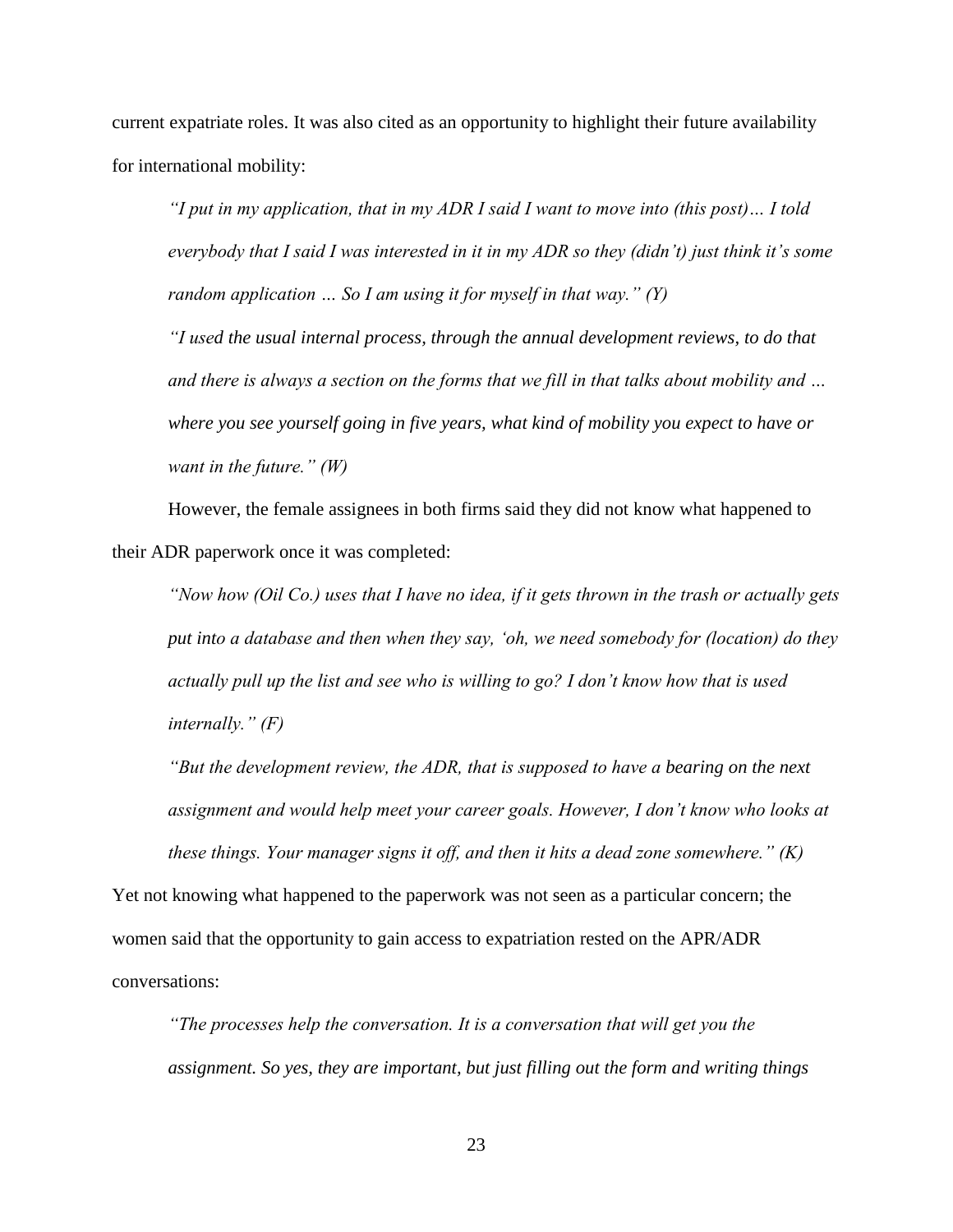*down and saying I want to go to, does it really do much? But it obviously aids the conversation with your manager and as long as your line manager buys into your … posting, then that helps." (P)*

*"So, I had a plan to go and talk to different people and tell them what I was interested in and obviously I put it on my ADR and APR." (Y)*

#### *The female assignees' perspective: access to future expatriate posts*

With respect to looking forward to accessing future expatriate roles, the women report that the formal career management channels (the APR/ADR) do not necessarily provide the means to alert the succession planning decision-makers to their expectations:

*"You articulate that to your line manager and then if he/she gets asked 'heh we have got this position coming up in this far-flung corner of the world do you know anybody who might be interested?' … that line manager may then think well so-and-so is looking for a job … but it is a bit of a long shot, really. I don't see the ADR and APR as particularly feeding into that." (S)*

Although the female assignees in both firms believe that career-enhancing international assignments can flow from succession planning, their expectations of being able to access such future opportunities are reduced by what they believe to be unclear links between the APR/ADR and the management conversations within the succession planning/talent review processes. Oil Co.'s women expatriates express greater awareness of succession planning than those in Rig Co., reflecting Oil Co.'s more formal, centralised and time-scaled talent review scheme. Nonetheless, Oil Co.'s assignees are by no means more confident of process transparency and links with the APR/ADR than those women in Rig Co.: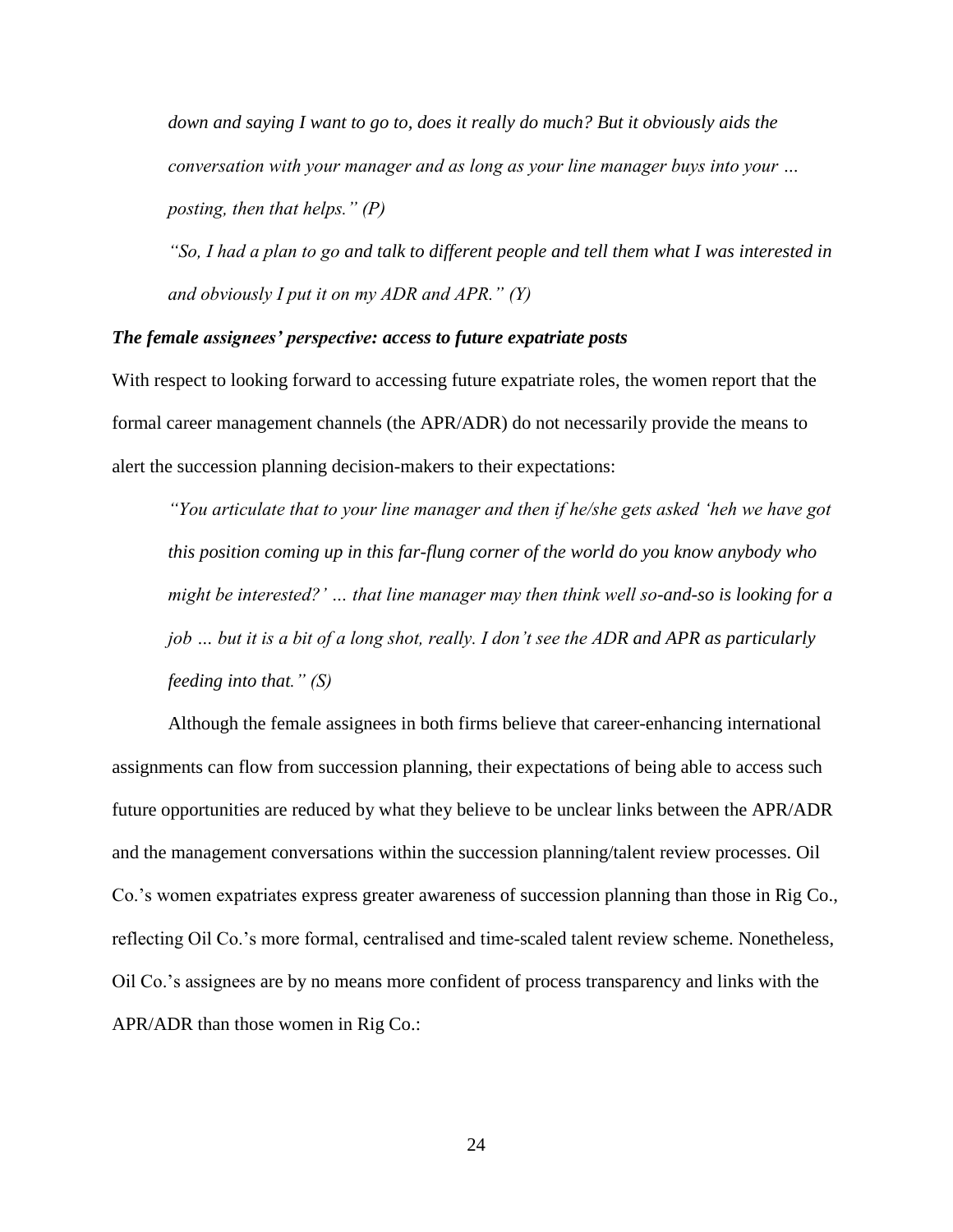*"The quality of that conversation really depends on your manager to be honest, and I have worked for good guys and I have worked for bad guys in that respect. Some managers are very engaged in the process, and some really don't care." (D) "It just depends on well, what are your goals and what you are saying in your APR and ADR to make sure you are in that talent management box. And that you are actively being managed as opposed to not actively being managed. You have to perform to be there to be fair, I mean, why should they move people around that don't perform? And I agree with that. But then, it still falls into a bit of a black box." (M)*.

Women also report their dissatisfaction with international career path uncertainty in both firms:

*"You know, I am coming in from a company that succession planned to the nth degree so I have no idea what my career holds for me here. (Previous firm) wasn't specific about where your assignments were going to be, but you knew what they thought of you and you knew to some degree whether you had what they would call ultimate potential, were you going to be the next CEO, were you going to be a level of VP, were you going to be a manager or were you always going to be a worker here? Sooner or later you would get an idea of where you were, and the system, and I don't get any of that here. I don't know what they think of me. I do my work and I've stopped worrying. I have stopped, and I don't want to say being interested, because I am very much interested in my career, I just have stopped guessing and I have stopped asking." (F)*

The women state that they prefer a far more systematic approach:

*"What I am missing is … you are going to go to this assignment and we are going to expect you to develop in this way and we have got this vision for you." (N)*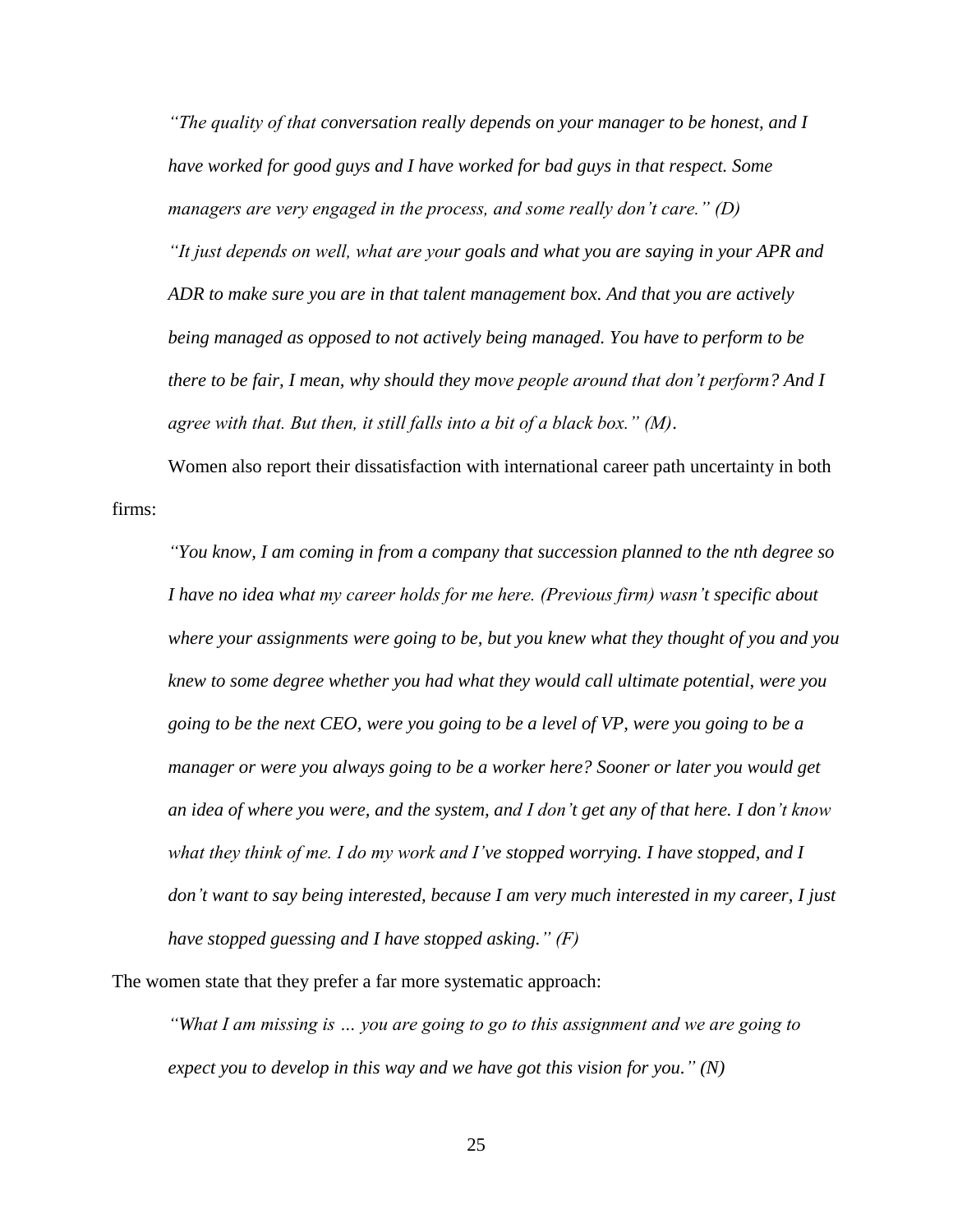In an attempt to combat the lack of expatriate career path certainty, the women assignees in both firms say that they extend their conversations about willingness to expatriate beyond the APR/ADR processes to improve their likelihood of getting access to future international positions:

*"I am always going to have to drive my career … if I need certain opportunities I've got to ask." (K)*

They highlight their reliance on their line managers for information and how they maintain conversations with them so as to advance their expatriate careers in the future:

*"He will know when we want to move. He won't need the ADR or the APR to tell him that." (I)*

Yet, reorganisations and changes in line management responsibilities are reported as detrimental to this strategy. As a result, formal line manager reviews alone are considered insufficient. Women assignees confirm the need to build strong relationships with their *"boss's boss … He knows what jobs are coming up" (W)*. The importance of ensuring that host country managers know of their capabilities and desire to expatriate are also viewed as critical: *"You've got to have a face on it" (M).* Thus, to supplement the role of the APR/ADR in contributing to the succession planning process (which the women see as opening up future access to expatriation opportunities), they report taking direct action via networking with higher ranking male contacts.

#### **Discussion**

The findings from this research indicate that Oil Co.'s written international assignment and APR/ADR policies do not directly highlight access to expatriate opportunities and thus do not intend to set up automatic employee expectations of international mobility as a means of gaining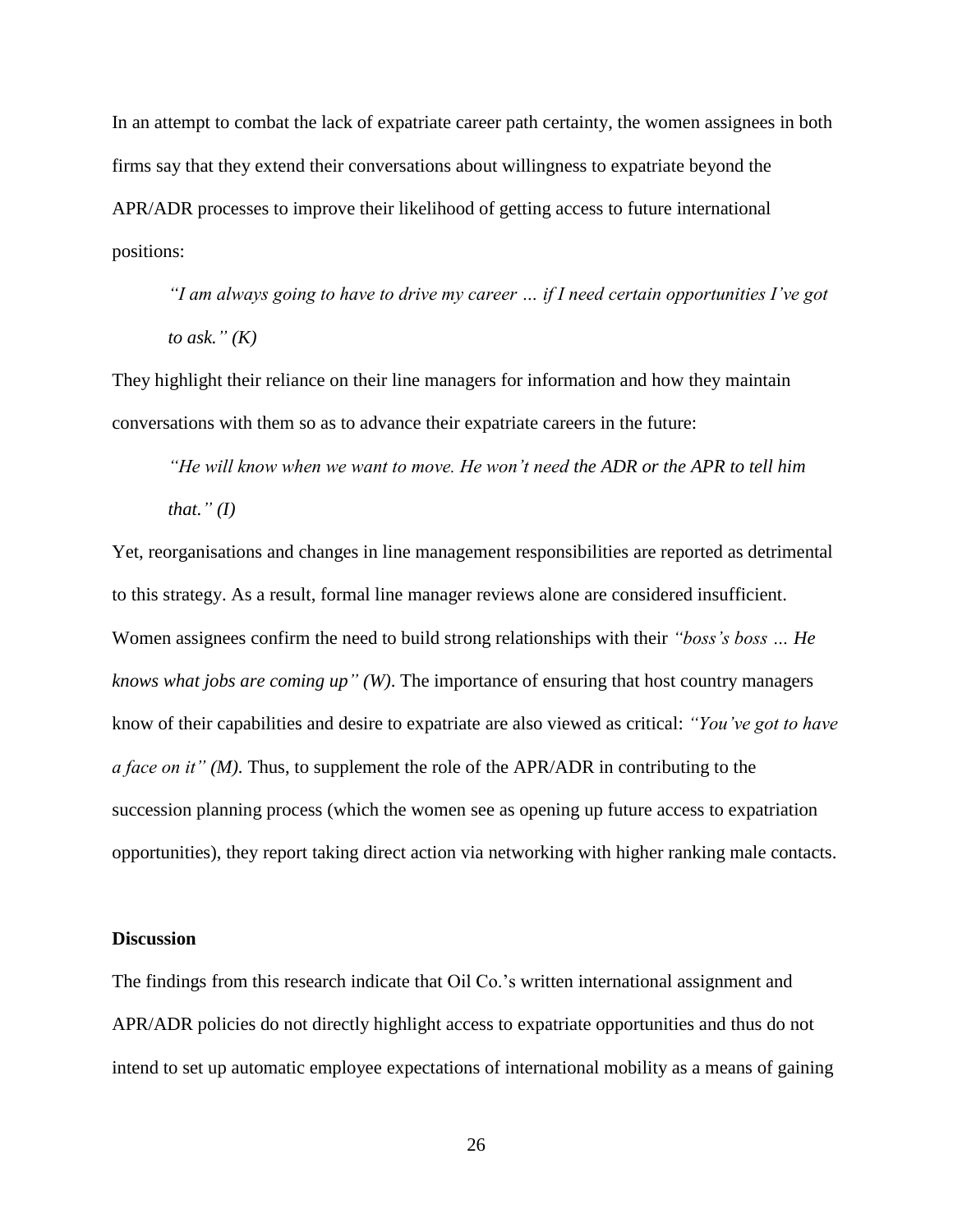career growth. Rig Co.'s written international assignment policy suggests access to expatriate opportunities via the APR and ADR processes but the review policies themselves make no mention of expatriate career opportunities. Despite the literature highlighting career benefits from undertaking organisationally-initiated expatriation (Suutari *et al*., 2018) and long-term assignments in particular (PWC/Cranfield, 2006), organisational performance and development review policy in the case study firms presents a surprisingly neutral picture. This might suggest the firms are cognisant of uncertainties linked to long-term international mobility and repatriation career problems (De Cieri, Sheehan, Costa, Fenwick and Cooper, 2009) or, more simply, that expatriation does not provide a publicly acknowledged route to career development.

However, Oil Co.'s HR professionals do imply career growth will flow from expatriation under their firm's succession planning process, which has input from the APR/ADR processes. This suggests implications for procedural and interactional justice: a neutral effect should result from policy documentation by itself but potentially women may have expectations of access to expatriation from the implementation of the succession planning/talent review process. Rig Co.'s HR professionals are explicit – access to expatriate career opportunities is unlikely to flow from its APR, ADR and talent management and succession planning actions and women face particular difficulties in navigating through the obstacles to gain any opportunities that may be available. This suggests negative procedural justice implications in Rig Co.; women's expectations of access to expatriation emanating from the implementation of formal organisational policy are likely to be dashed.

In practice though the picture that emerges in both firms is one of women's determination to make the best use of their organisations' annual review opportunities to access expatriation and to raise their profiles such that they can be considered for any future international mobility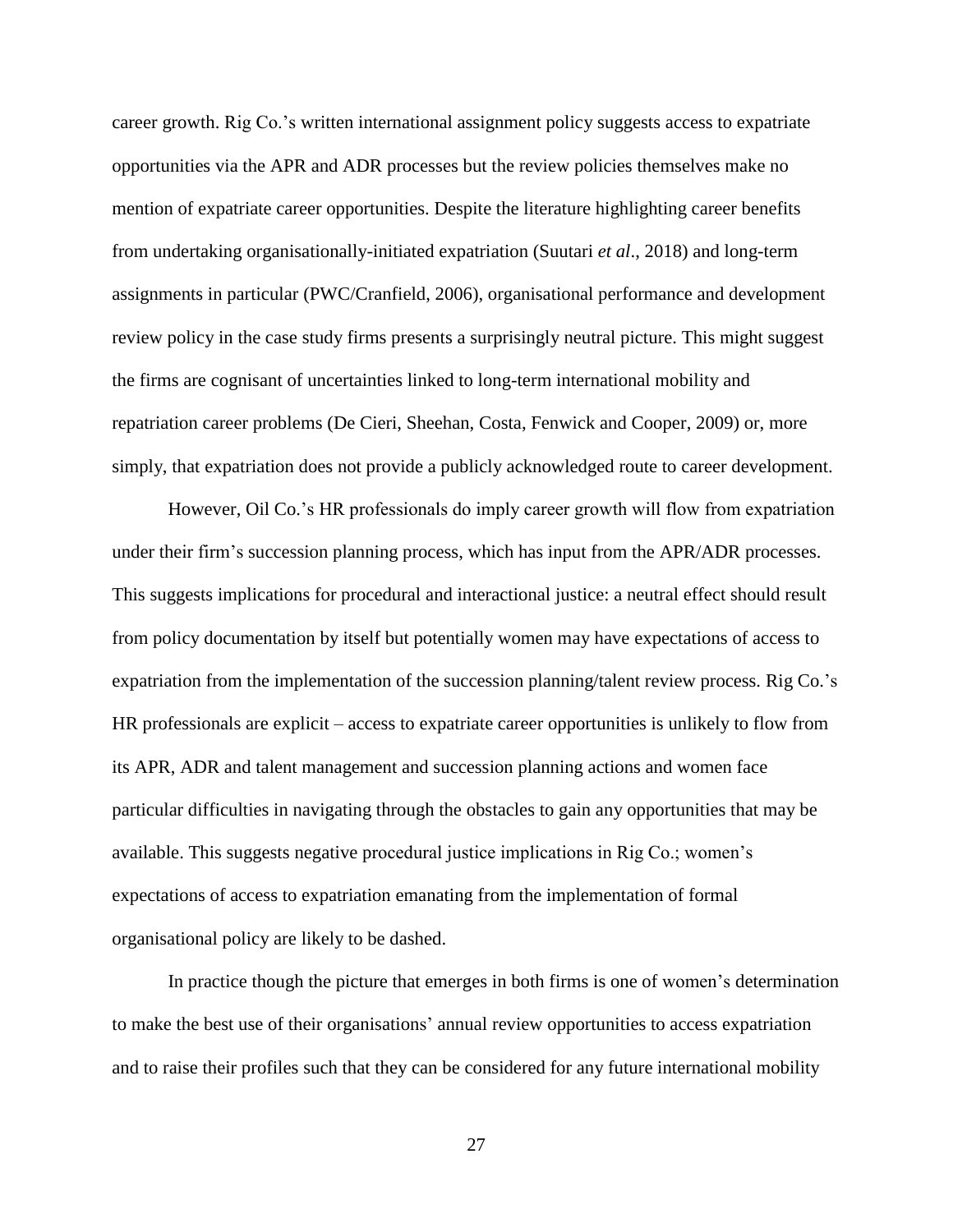via the succession planning/talent management processes. The women assignees understand that the APR is primarily concerned with performance in their current role, but they are also cognisant that APR policy includes reference to career advancement and development opportunities, even if not explicitly around expatriation. As such the women pursue these career aspects of the process in a resolute fashion, contributing to securing their current expatriate positions. They also make use of the mandatory APR conversations to highlight their interest in future expatriate positions, reflecting their knowledge that the APR feeds into succession planning in some way or another, even if they are unclear as to exactly how the firms' talent reviews operate. The ADR presents a further opportunity to engage in conversations with their line managers to state their availability for international mobility, highlight interest in specific positions, press to gain access to expatriate postings, and signal desire for future expatriate roles.

Once again, although they have no clear knowledge of how the paperwork from the ADR contributes to succession planning and talent reviews, the women believe that these conversations with their managers are crucial to making their ambitions known. They therefore place much effort into the ADR process as part of their career strategy, despite it not being a mandatory activity. Women thus report using the ADR in conjunction with the APR, saying that the ADR also contributed to them accessing their current roles, and that they plan to engage with it in future as part of their career plans to secure further expatriation. While the two firms make no specific promises of career advancement, women are concerned about what their firms actually deliver (Montes and Zweig, 2009). They are particularly dissatisfied with the lack of structured career paths and thus they take additional action beyond the annual APR/ADR reviews via networking in senior male circles to further highlight their expatriate ambitions and pave the way for access to these roles.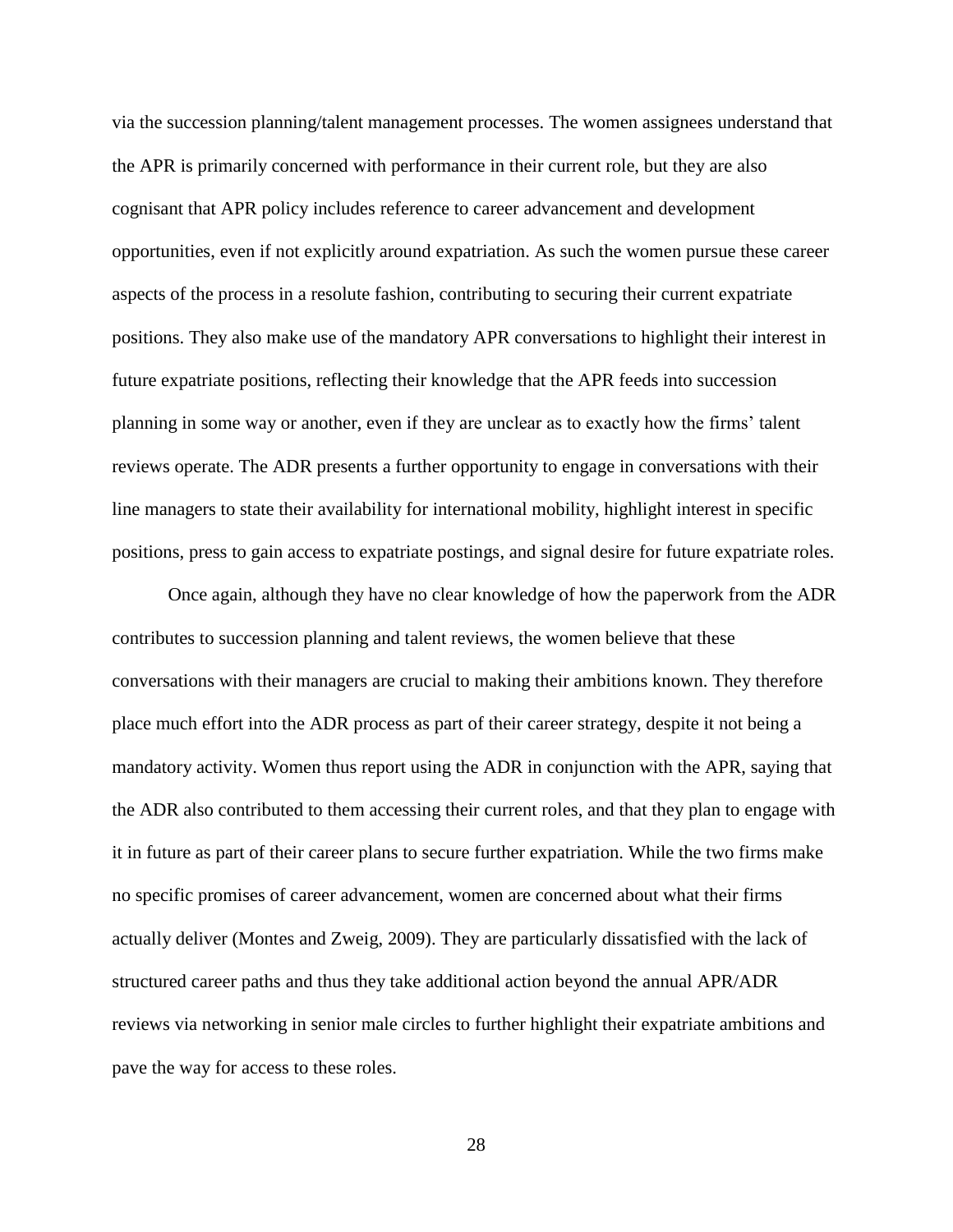Organisational justice has been theorised in ways that help us contextualise the analysis in this paper. The relative perceptions between the parties of the 'effectiveness' of performance and development reviews in multinational organisations can be considered within this theoretical frame in terms of the outcomes for women wishing to access expatriation and the processes for arriving at expatriate access decisions based upon formalised and informal interactions.

Human interaction gives rise to judgement between the parties as to the effectiveness of that interaction and the outcomes it produces. Effectiveness is, however, a relative term – what one interlocutor regards as 'effective' may vary considerably from another. This is particularly so where the roles being played are those of line manager on the one hand and subordinate on the other with the latter, in the context of this paper, being the subject of a performance and development review process, and being on the receiving end of application of organisational policy in respect of these activities. Attention is required to the quality of the social exchange taking place (Bye and Sandal, 2016). By applying relevant organisational policy and related procedural guidelines devised by the HR function, the line manager whose responsibility it is to undertake the review should expect an 'effective outcome'. That is likely, in the case of performance and development review processes, to result in positioning the subordinate employee as a resource, part of the collection of 'human resources' under the manager's purview, that will achieve corporately mandated (or strategic) priorities. The manager will wish to ensure that the capability of the subordinate to make that contribution is maximised against criteria specified by the organisation, linked to its plans and goals. As one in the chain (or 'line') of command, the line manager will wish to be able to justify to their own superior(s) that the human resources made available to them to achieve organisational effectiveness outcomes do just that. At face value this is an administrative issue for the manager, namely one of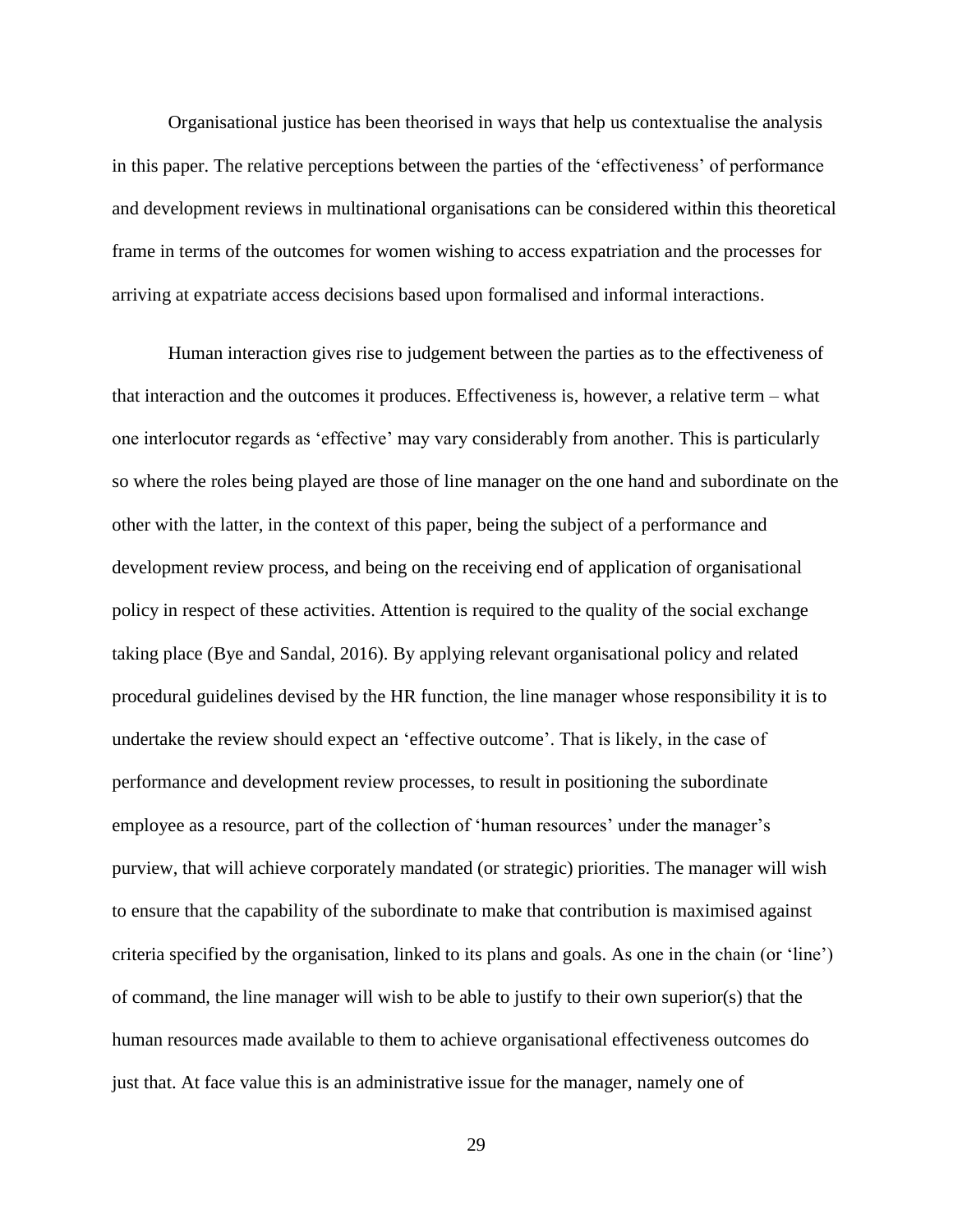coordinating human potential to perform and, in turn, to be 'developed' against organisational criteria so as to perform further in accordance with corporate priorities in the future.

However, simply executing an administrative process as part of a line manager's activities implies the willing cooperation of subordinates. Yet, each individual subordinate's perceptions of what an 'effective outcome' is, is indeterminate. For example, in the context of this research in relation to performance and development reviews to access expatriation, each woman subordinate has agency. She has to decide on the extent to which she wishes to cooperate and, in turn, to feel satisfied with the basis of her cooperation. While an individual's agency in the context of performance and development processes may, in principle, be subject to the terms of an employment contract, in practice, it is unlikely such a contract will specify the details of the degree of cooperation (Marsden, 1999). In addition, the level of satisfaction achieved from engaging in the interaction with management around performance and development, in turn creates conditions for whether or not any willing cooperation is sustainable.

Thus, the question arises of the basis upon which a subordinate employee will judge whether or not the interaction may be considered effective. For a woman who is interested in career development in the form of expatriate assignments within a multinational organisation, among these possible criteria will be her perceptions of the extent to which outcomes from performance and career development interactions are just. The organisational justice 'climate' (Rubino *et al*., 2018) provides a lens through which to describe and interpret individuals' "justice experiences" (Ambrose and Schminke, 2009:491). Do individuals view organisational outcome decisions, processes and interactions as justified? At one level, effectiveness as a basis for an employee to assess a just outcome may be viewed in terms of the relative distribution of positive outcomes (Colquitt *et al*., 2001). Does the female subordinate in this study, when comparing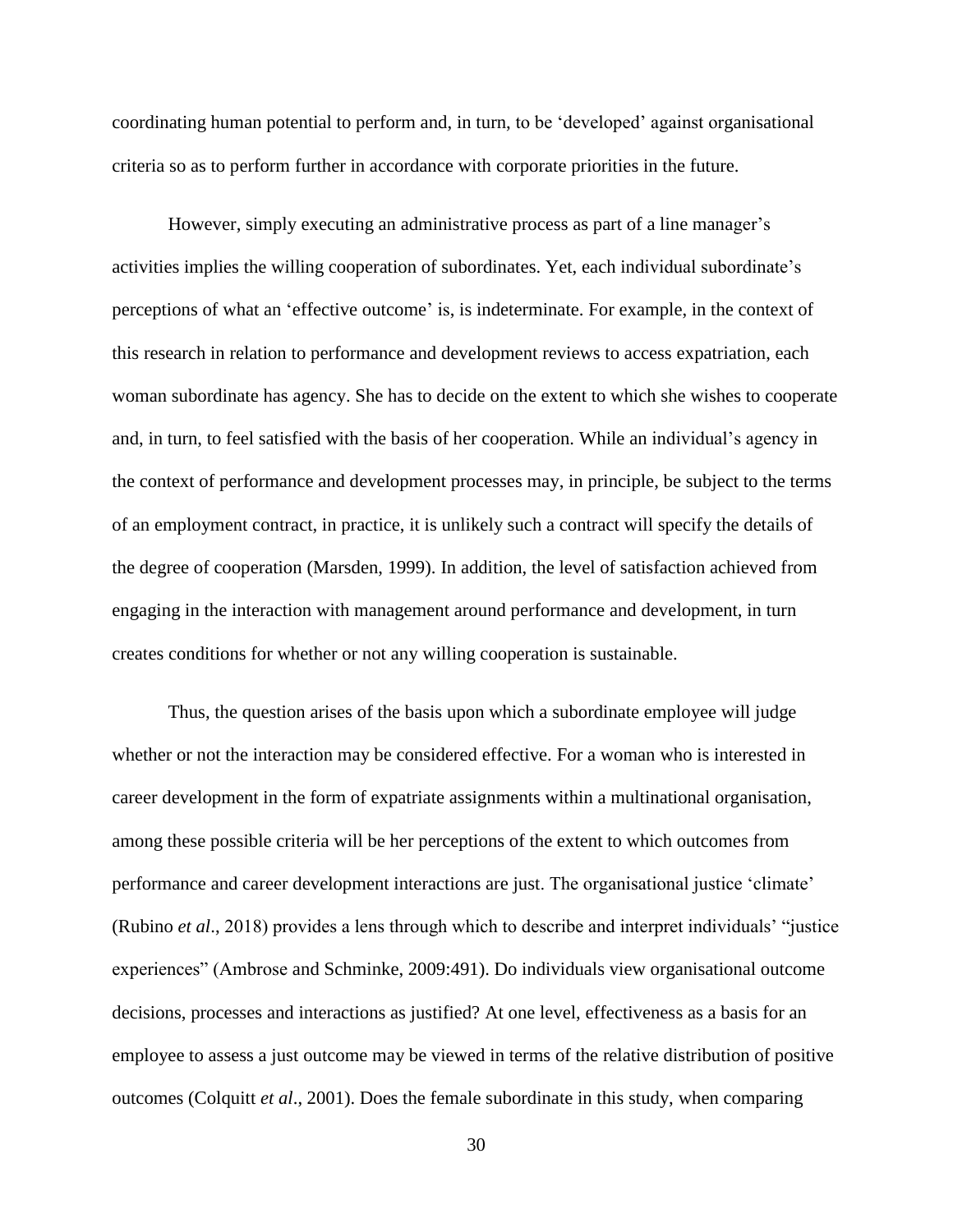herself against peers, consider that the distribution of performance assessment and career development opportunities arising from her own and her (predominantly male) peers' interactions with her (male) line manager are justified? This leads to the following research proposition:

 Organisational performance and development review and career path planning processes influence women expatriates' views of procedural justice within an overall organisational justice climate measured in terms of the individual's assessment of whether their agency within these social interactions is enabled or constrained in terms of accessing one or additional expatriate assignments in comparison with (male or female) peers, as one element in career capital building.

However, additionally it may be theorised that in order to evaluate the justness or otherwise of effective outcomes from performance and career development interactions for access to expatriate careers, female employees will pay attention to additional factors going beyond the structural considerations of the distributional results that prevail. In addition to 'what' occurs, attention may be directed to the character of 'how' outcomes are arrived at. Thus, women will consider the application by the line manager of relevant organisational policies through procedures mandated by the organisation, taking into account the interplay between the effectiveness of performance and development review systems, and ethical and fairness considerations (Rowland and Hall, 2012). This leads to the following research proposition:

 Perceived influence on organisational performance and development review and career path planning process outcomes by aspiring new or continuing women expatriates, and assessment as to whether these are procedurally just, will be informed by their sense of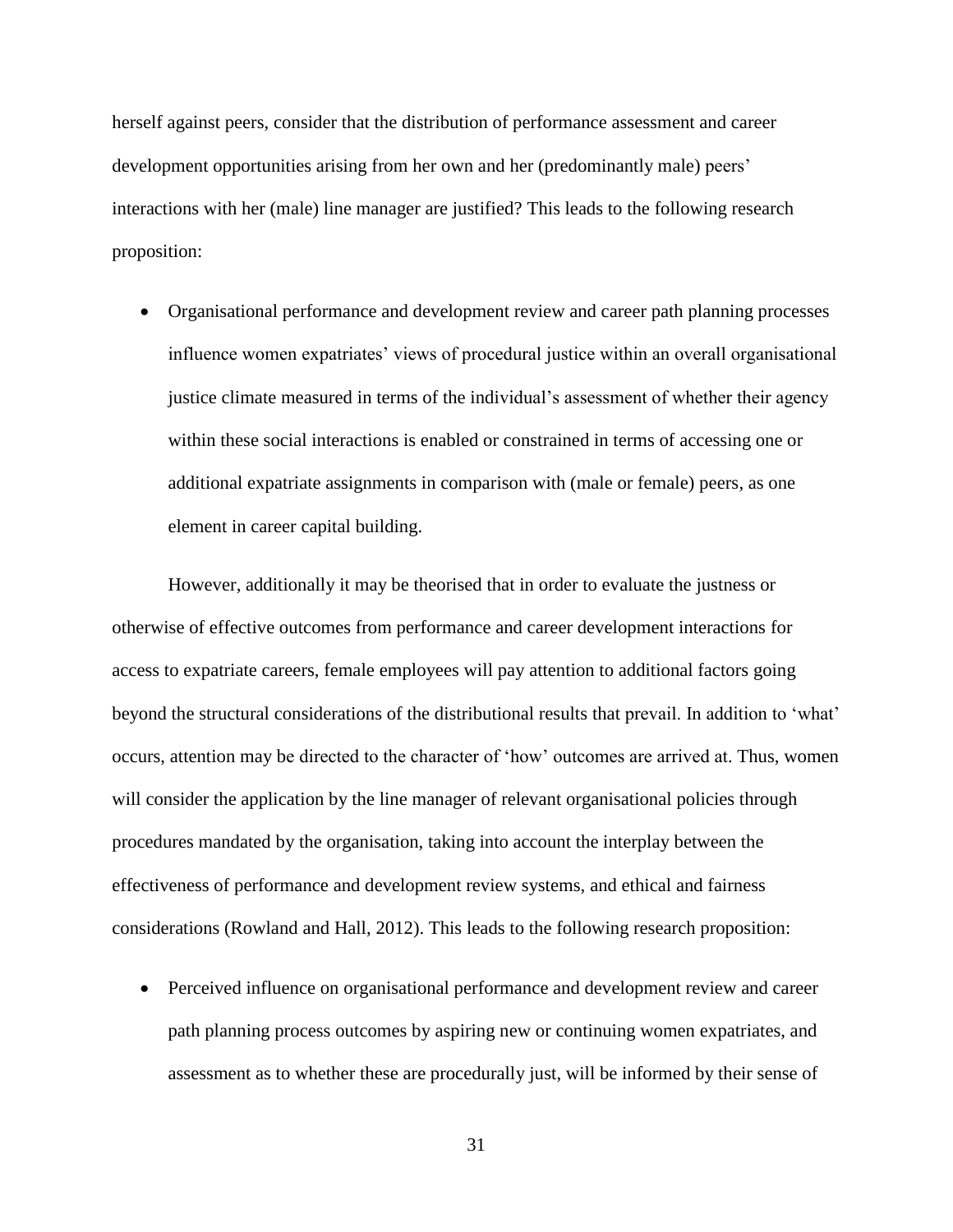having scope (or not) to engage freely in dialogue with decision-makers based on accurate information, free from unfair bias, and being treated overall with the same level of dignity applicable to male counterparts.

Beyond such formalised processes, the perceived quality of the interpersonal interaction itself is also an important consideration. The characteristics of such interactions may not be wholly subject to organisationally specified criteria as to how the interactive process of performance and development reviews are carried out. In effect, these characteristics may vary depending on how the line manager concerned chooses to interpret procedural requirements, with scope therefore for variation between individual managers (Folger and Cropanzano, 1998). This variation, depending upon how the female subordinate wishing to access expatriation perceives it, may influence the extent to which she regards the entire interaction and its outcomes as 'effective'. Again, this is not just an issue in terms of administrative efficiency in matching their resource potential to a manager's view of organisational international mobility priorities, but also in terms of whether the process feels just to women attempting to further their careers via accessing expatriate opportunities. This leads to the following research proposition:

 Aspiring or continuing women expatriates' views of the procedural justice associated with organisational performance and development review and career path planning processes will be informed by their perceptions as to whether interactions with decisionmakers at first-line and additional levels up the corporate hierarchy reside within a framework of consistent, ethical regulation of relevant procedures.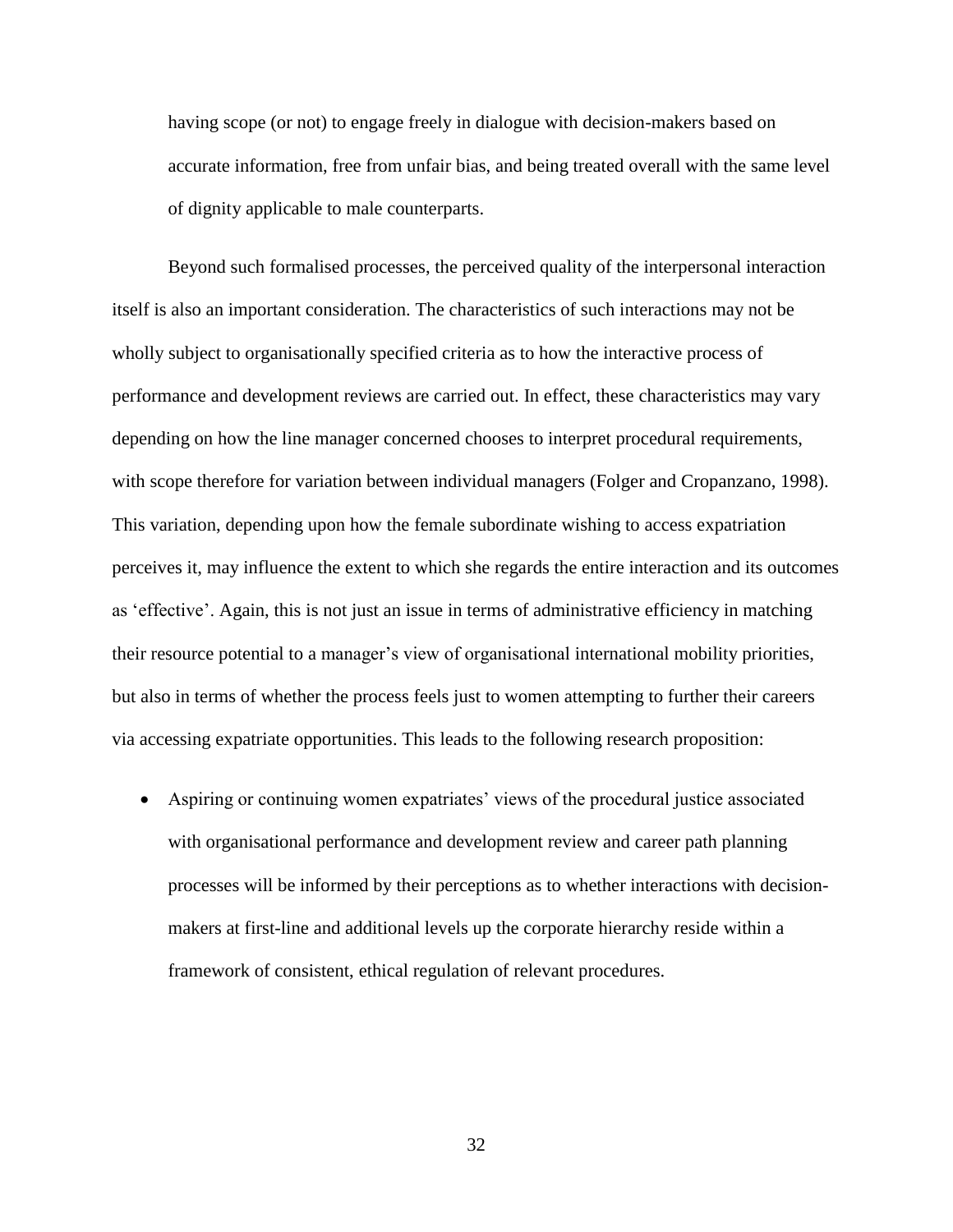#### *Implications for practice*

Women assignees welcome formalised, transparent expatriate career management and need to be confident in their managers to act justly in relation to their performance and development reviews in ways that create and sustain conditions for their success. The roles of key personnel in determining expatriate career paths require clarification and clear articulation of how APR/ADR processes link into organisational succession planning are required. Alongside formal processes, networking continues to play an important part in women's access to expatriation. The facilitation of networking initiatives that embrace women to further their access to international career opportunities should also be considered.

#### **Concluding remarks**

The case study firms' annual performance and development review policies do not specifically make mention of expatriate careers. However, these reviews do contribute to organisational succession planning and talent review processes which include expatriation. Although performance reviews focus strongly on performance targets and development reviews on developmental interventions, both mention career advancement. Women make use of this aspect of the annual reviews to steer discussions towards gaining access to expatriate roles. They report a lack of understanding of how annual performance and development review processes are used by top management within organisational succession planning and talent reviews. Nonetheless, women recognise the value of review conversations and use these to ensure their future expatriate ambitions are known. Thus, women's perceptions of organisational justice remain intact while they maintain belief in the efficacy of the procedures used to implement review policies to access expatriation. Notwithstanding this, women are cognisant that annual reviews may be insufficient by themselves to gain access to expatriate positions, so they cultivate other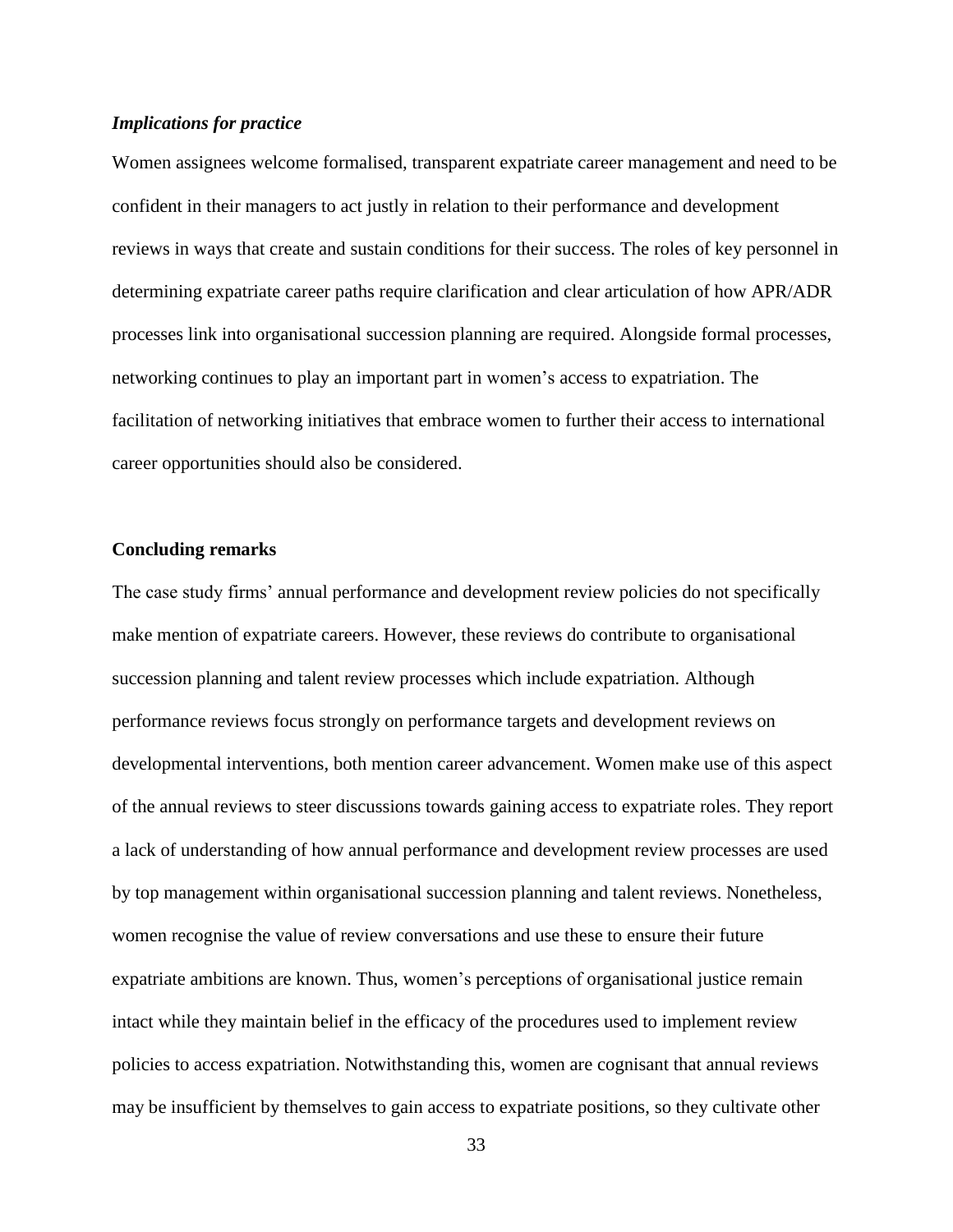means of raising awareness of their expatriate ambitions, including informal networking with senior management. As such interpersonal conversations support women's sense of interactional justice in their pursuit of international careers.

#### *Limitations and directions for further research*

This study uses a cross-sectional research design in two medium-sized oil and gas organisations. The majority of the female assignees are mid-graded and undertaking long-term assignments, with many based in emerging economies. Neither firm has long-term career path planning structures nor policy and practice to support these. Further research is needed to examine different industries, organisational sizes, and lengths, types and locations of assignments. Research is also needed in firms with more defined long-term career paths. Longitudinal research is also needed to follow young women's careers as they rise up organisational hierarchies to monitor changes in their perceptions of organisational policy, process and culture in supporting women's access to expatriation.

Access was not given to women who were, for whatever reason, unable to access expatriate roles and thus further research might usefully explore the issues that prevented women from gaining expatriate opportunities to advance their careers. As more firms send expatriates into emerging economies, it would be valuable to research whether women's access to expatriation is affected by assignments being of 'pioneer status', that is whether organisations are less likely to send women as the 'first expatriates' into a developing country.

Access was not granted to line, functional and senior management due to resource constraints. Further research would benefit from hearing from these organisational representatives to cross-check their interpretations against those of HR. For similar reasons, access was also not granted to male expatriates. A comparative study that examines men and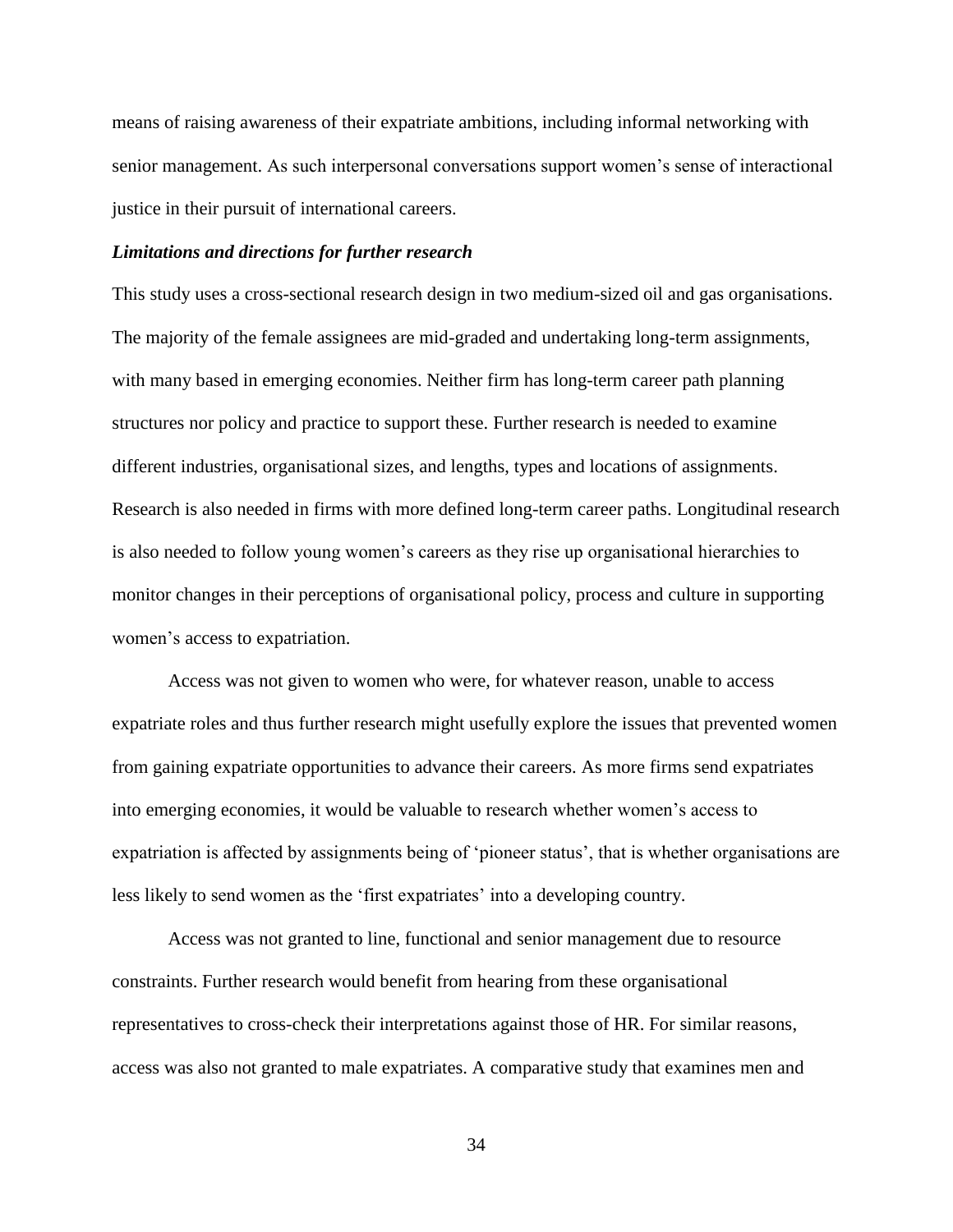women undertaking various assignment types and their experiences of career management processes is needed to assess any differences between the sexes regarding perceptions of performance and development reviews in promoting expatriate career access. Once an expatriate role has been accessed, further research might then consider how career management processes can assist with gaining career development, advancement and leadership opportunities for both women and men.

### **References**

Adams, J.S. (1963). "Towards an understanding of inequity", *Journal of Abnormal and Social Psychology*, Vol. 67 No. 5, pp. 422-436.

Air Inc. (2017), *2017 Mobility Outlook Survey*, Air Inc., Cambridge, MA.

Ambrose, M. and Schminke, M. (2009). "The role of overall justice judgments in organizational justice research: A test of mediation", *Journal of Applied Psychology*, Vol. 94 No. 2, pp. 491- 500.

Andresen, M., Bergdolt, F., Margenfeld, J. and Dickmann, M. (2014). "Addressing international mobility confusion – developing definitions and differentiations for self-initiated and assigned expatriates as well as migrants", *The International Journal of Human Resource Management*, Vol. 25 No. 16, pp. 2295-2318.

Armstrong M. and Baron, A. (2000). *Performance Management: The New Realities,* CIPD, London.

Baruch, Y., Altman, Y. and Tung, R.L. (2016). "Career mobility in a global era: advances in managing expatriation and repatriation", *The Academy of Management Annals*, Vol. 10 No. 1, pp. 841-889.

Bryman, A. and Bell, E. (2003). *Business Research Methods*, Oxford University Press, Oxford.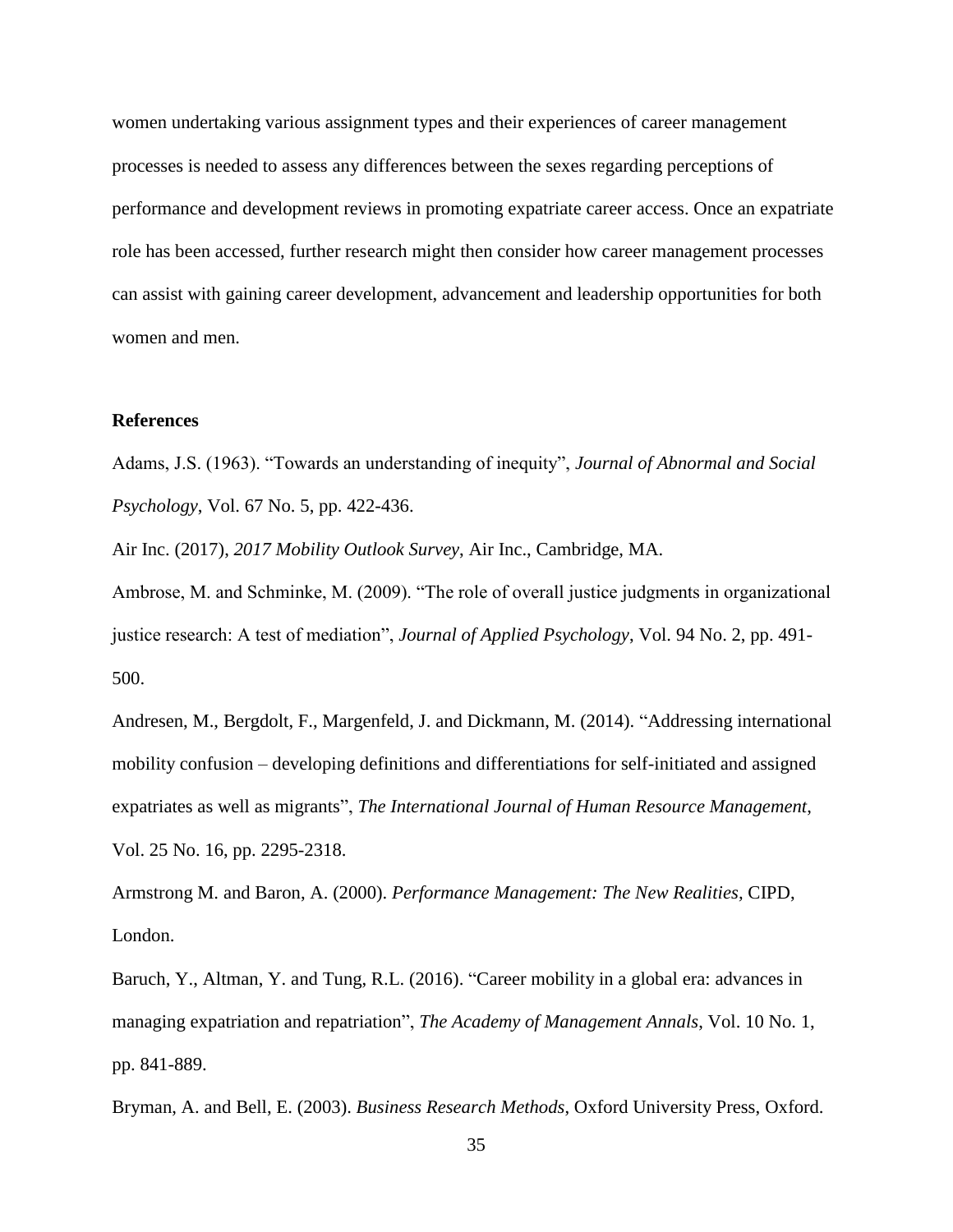Bye, H.H. and Sandal, G.M. (2016). "Applicant personality and procedural justice perceptions of group selection interviews", *Journal of Business Psychology*, Vol. 31 No. 4, pp. 569-582. Cartus (2018). *Biggest Challenges Survey Report*, Cartus, Danbury, CT.

CIPD (2016). *Rapid Evidence Assessment of the Research Literature on the Effect of Performance Appraisal on Workplace Performance*, *Technical Report*, CIPD, London.

Collings, D.G., Scullion, H. and Morley, M.J. (2007). "Changing patterns of global staffing in the multinational enterprise: challenges to the conventional expatriate assignment and emerging alternatives", *Journal of World Business*, Vol. 42 No. 2, pp. 198-213.

Collis, J. and Hussey, R. (2009). *Business Research: A Practical Guide for Undergraduate and Postgraduate Students*, Palgrave Macmillan, Basingstoke.

Colquitt, J.A., Conlon, D.E., Wesson, M.J., Porter, C. and Ng, K.Y. (2001). "Justice at the millennium: A meta-analytic review of 25 years of organizational justice research", *Journal of Applied Psychology*, Vol. 86 No. 3, pp. 425-445.

De Cieri, H., Sheehan, C., Costa, C., Fenwick, M. and Cooper, B.K. (2009). "International talent flow and intention to repatriate: an identity explanation", *The International Journal of Human Resource Management*, Vol. 12 No. 3, pp. 243-261.

de Eccher, U. and Duarte, H. (2018). "How images about emerging economies influence the willingness to accept expatriate assignments", *The International Journal of Human Resource Management*, Vol. 29 No. 4, pp.637-663.

Dickmann, M. and Baruch, Y. (2011). *Global Careers*, Routledge, Abingdon.

Dickmann, M. and Doherty, N. (2010). "Exploring organizational and individual career goals, interactions, and outcomes of developmental international assignments", *Thunderbird International Business Review*, Vol. 52 No. 4, pp. 313-324.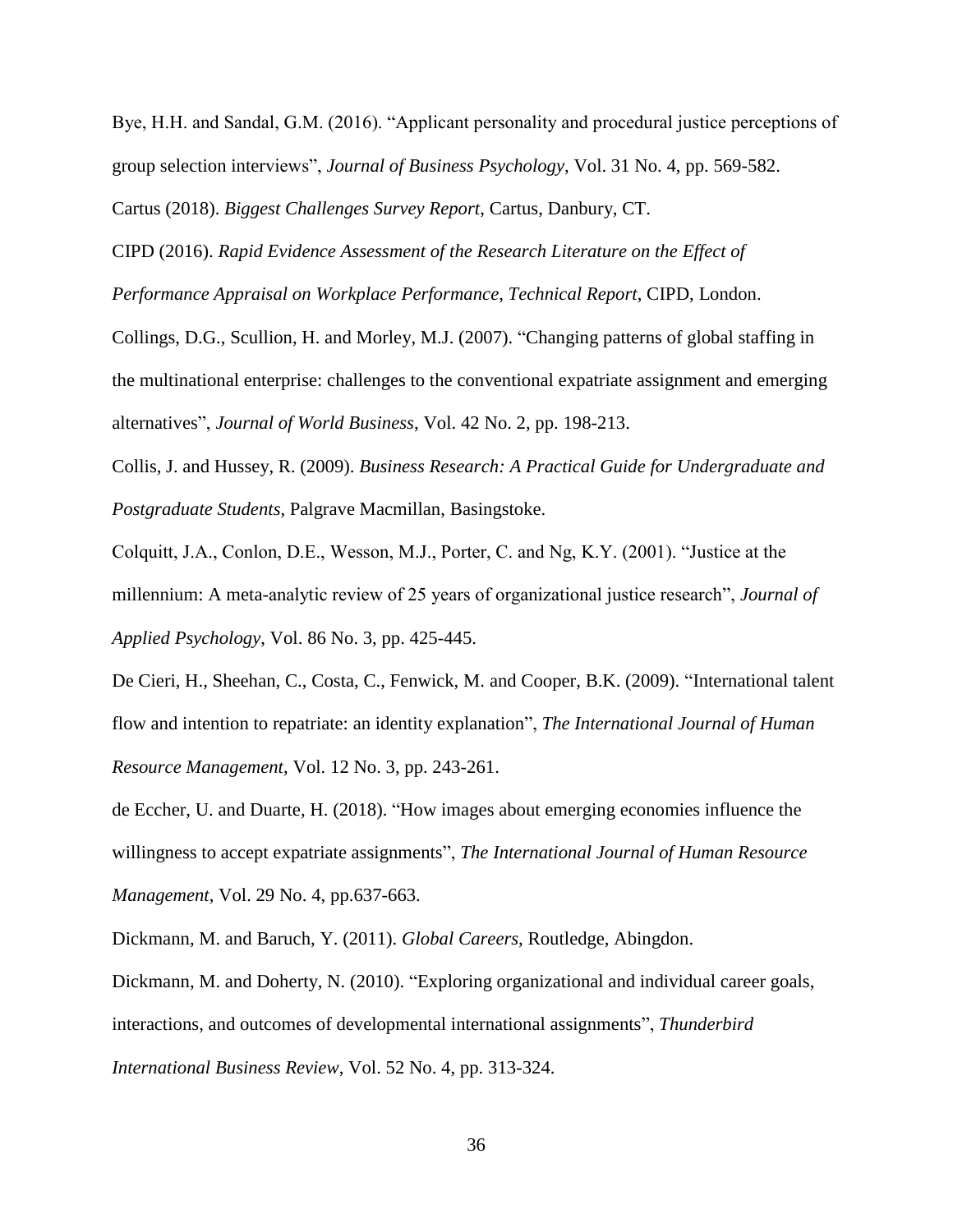Dickmann, M., Suutari, V., Brewster, C., Mäkelä, L., Tanskanen, J. and Tornikoski, C. (2018). "The career competencies of self-initiated and assigned expatriates: assessing the development of career capital over time", *The International Journal of Human Resource Management*, Vol. 29 No. 16, pp. 2353-2371.

Dupuis, M.-J., Haines III, V.Y. and Saba, T. (2008). "Gender, family ties, and international mobility: cultural distance matters", *The International Journal of Human Resource Management*, Vol. 19 No. 2, pp. 274-295.

Eisenhardt, K.M. and Graebner, M.E. (2007). "Theory building from cases: Opportunities and challenges", *The Academy of Management Journal*, Vol. 50 No. 1, pp. 25-32.

Folger, R. and Cropanzano, R. (1998). *Organizational Justice and Human Resource Management*, Sage, Thousand Oaks, CA.

Greenberg, J. (1990). "Organizational justice: Yesterday, today and tomorrow", *Journal of Management*, Vol. 16 No. 2, pp. 399-432.

Groeneveld, S. (2008). "Dual careers and diplomacy", *Review of Public Personnel Administration*, Vol. 28 No. 1, pp. 20-43.

Harris, H. (2002). "Think international manager, think male: Why are women not selected for international management assignments?" *Thunderbird International Business Review*. Vol. 44 No. 2, pp. 175-203.

Haslberger, A. and Brewster, C. (2009). "Capital gains: expatriate adjustment and the psychological contract in international careers", *Human Resource Management*, Vol. 48 No. 3, pp. 379-397.

Holmes, R. (2013). "Fuelling the talent pipeline: energising the oil and gas sector", *Re:Locate*, Autumn, pp. 16-18.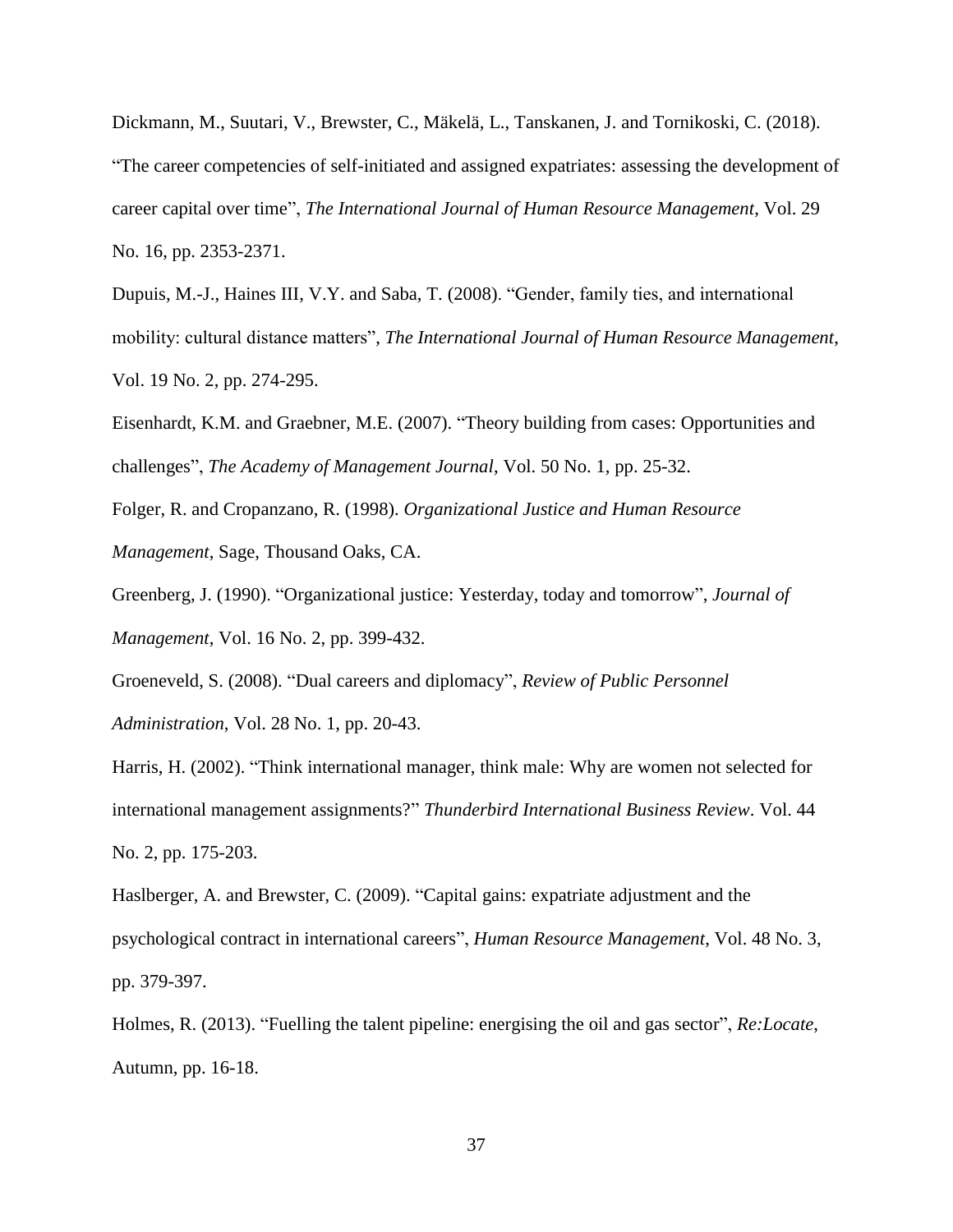Homans, G.C. (1961). *Social Behaviour: Its Elementary Forms*. Harcourt, Brace and World, New York, NY.

Hutchings, K., Metcalfe, B.D. and Cooper, B.K. (2010). "Exploring Arab Middle Eastern women's perceptions of barriers to, and facilitators of, international management opportunities", *The International Journal of Human Resource Management*, Vol. 21 No. 1, pp. 61-83.

Kang, H. and Shen, J. (2016). "International performance appraisal practices and approaches of South Korean MNEs in China", *The International Journal of Human Resource Management*, Vol. 27 No. 3, pp. 291-310.

King, N. (2004). "Using templates in the thematic analysis of text", in Cassell, C. and Symon G. (Eds.), *Essential Guide to Qualitative Methods in Organizational Research*, Sage, London, pp. 256-270.

Konopaske, R. and Werner, S. (2005). "US managers' willingness to accept a global assignment: Do expatriate benefits and assignment length make a difference?", *The International Journal of Human Resource Management*, Vol. 16 No. 7, pp. 1159-1175.

Lind, E.A. (2001). "Fairness heuristic theory: Justice judgments as pivotal cognitions in organizational relations", in: Greenberg, J. and Cropanzano, R. (Eds.), *Advances in Organizational Justice*, Stanford University Press, Stanford, CA, pp. 56-88.

Mäkelä, K., Känsälä, M. and Suutari, V. (2011). "The roles of expatriates' spouses among dual career couples", *Cross Cultural Management: An International Journal*, Vol. 18 No. 2, pp. 185- 197.

Marsden, D. (1999). *A Theory of Employment Systems: Micro-foundations of Societal Diversity*, Oxford University Press, Oxford.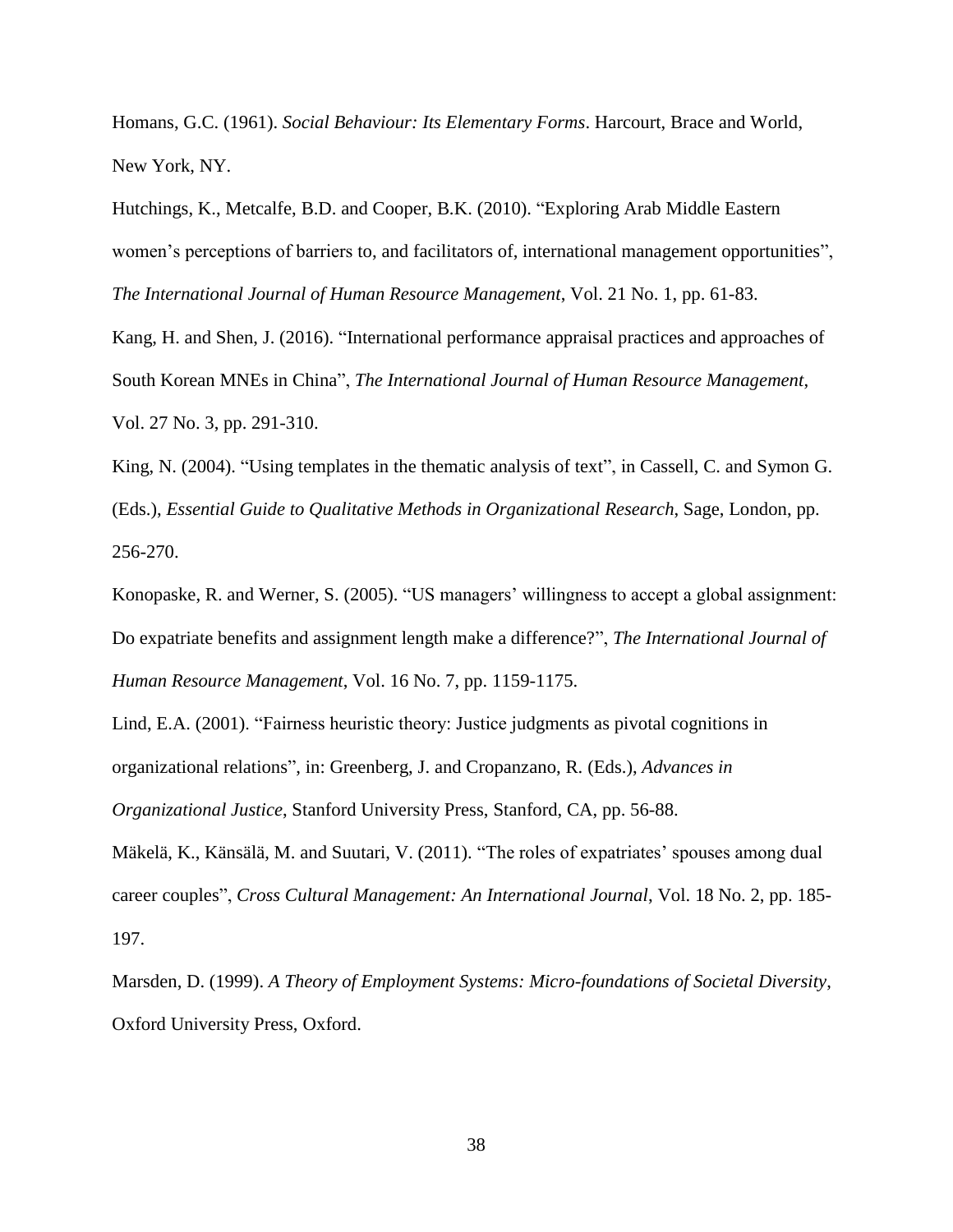Mayerhofer, H., Hartmann, L. C. and Herbert, A. (2004). "Career management issues for flexpatriate international staff", *Thunderbird International Business Review*, Vol. 46 No. 6, pp. 647-666.

McNulty, Y., De Cieri H. and Hutchings, K. (2013). "Expatriate return on investment in the Asia Pacific: an empirical study of individual ROI versus corporate ROI", *Journal of World Business*, Vol. 48 No. 2, pp. 209-221.

Montes, S.D. and Zweig, D. (2009). "Do promises matter? An exploration of the role of promises in psychological contract breach", *Journal of Applied Psychology*, Vol. 94 No. 5, pp. 1243-1260.

Orser, B. and Leck, J. (2010). "Gender influences on career success outcomes", *Gender in Management: An International Journal*, Vol. 25 No. 5, pp. 386-407.

Palaiologos, A., Papazekos, P. and Panayotopoulou, L. (2011), "Organizational justice and employee satisfaction in performance appraisal", *Journal of European Industrial Training*, Vol. 35, No. 8, pp. 826-840.

Pate, J. and Scullion, H. (2010). "The changing nature of the traditional expatriate psychological contract", *Employee Relations*, Vol. 32 No. 1, pp. 56-73.

Permits Foundation (2018). "Our Agenda".<https://www.permitsfoundation.com/agenda/> accessed 13 November 2018.

Perera, H.K., Chew, Y.T. and Nielsen, I. (2017). "A psychological contract perspective of expatriate failure", *Human Resource Management*, Vol. 56 No. 3, pp. 479-499.

Pinto, L.H., Cabral-Cardoso, C. and Werther, W.B. (2012). "Compelled to go abroad? Motives and outcomes of international assignments", *The International Journal of Human Resource Management*, Vol. 23 No. 11, pp. 2295-2314.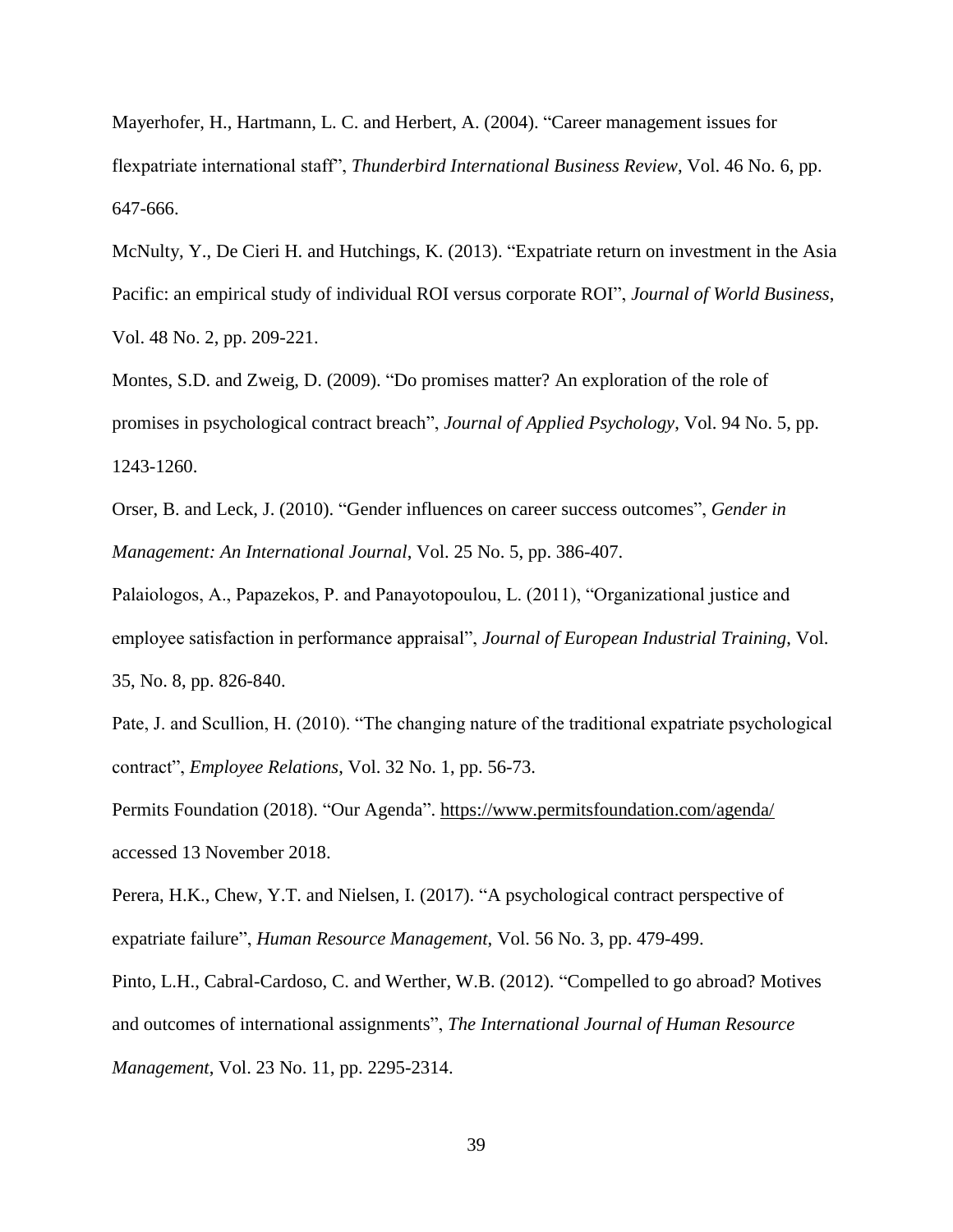PWC/Cranfield. (2006). *Measuring the Value of International Assignments*,

PricewaterhouseCoopers LLP, London.

Pratt, M.G. (2009). "From the editors: For the lack of a boilerplate: Tips on writing up (and

reviewing) qualitative research", *Academy of Management Journal*, Vol. 52 No. 5, pp. 856-862.

Richardson, J. (2017). "Case study research on expatriates", in McNulty, Y. and Selmer, J.

(Eds.), *Research Handbook of Expatriates*, Edward Elgar, Cheltenham, UK, pp. 434-447.

Richardson, J., McKenna, S. and Dickie, C. (2014). ""They always look at you a bit oddly":

women developing career capital through international mobility in the mining industry", in

Hutchings, K. and Michailova, S. (Eds.), *Research Handbook on Women in International* 

*Management*, Edward Elgar, Cheltenham, pp. 367-394.

Rowland, C.A. and Hall, R. D. (2012). "Organizational justice and performance: Is appraisal fair?", *EuroMed Journal of Business*, Vol. 7 No. 3, pp. 280-293.

Rubino, C., Avery, D.R., McKay, P.F., Moore, B.L, Wilson, D.C, Van Driel, M.S., Witt, L.A, McDonald, D.P. (2018). "And justice for all: How organizational justice climate deters sexual harassment", *Personnel Psychology*, Vol. 71 No. 4, pp. 519-544.

Sandberg, J. and Alvesson, M. (2011). "Ways of constructing research questions: Gap-spotting or problematization?", *Organization*, Vol. 18 No. 1, pp. 23-44.

Santa Fe Relocation. (2018). *The Global Mobility Survey 2018*, Santa Fe Relocation, London.

Saunders, M., Lewis, P. and Thornhill, A. (2009). *Research Methods for Business Students*, Pearson Education, Harlow.

Shortland, S. (2009). "Gender diversity in expatriation: Evaluating theoretical perspectives", *Gender in Management: An International Journal*, Vol. 24 No. 5, pp. 365-386.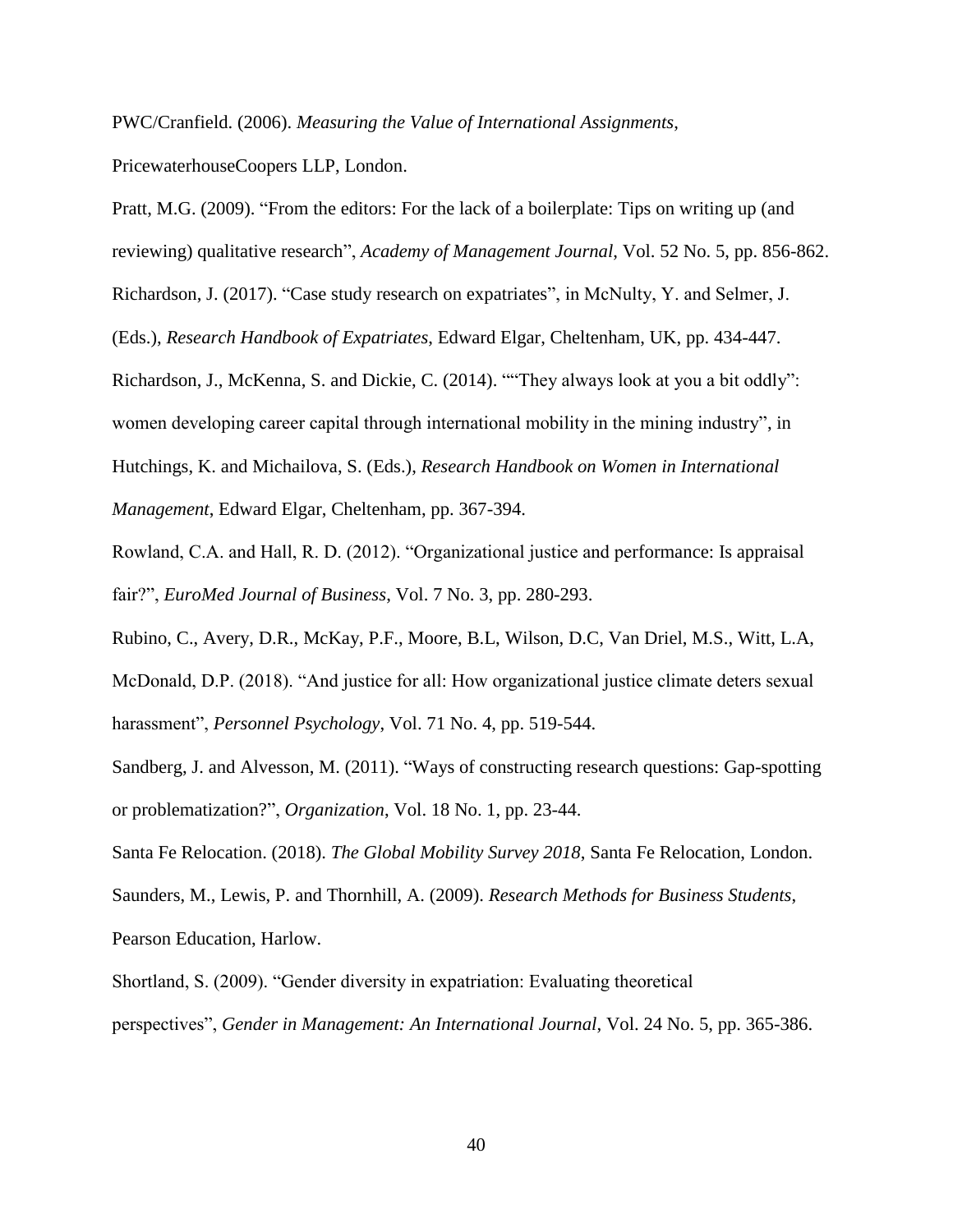Shortland, S. (2014a). "Role models: expatriate gender diversity pipeline or pipe-dream?", *Career Development International*, Vol. 19 No. 5, pp. 572-594.

Shortland, S. (2014b). "Networking", in Hartung, P., Savickas, M.L. and Walsh, W.B. (Eds.), *APA Handbook of Career Intervention (Vol 2)*, American Psychological Association,

Washington, DC, pp. 351-363.

Shortland, S. (2016a). "The purpose of expatriation: why women undertake international assignments", *Human Resource Management*, Vol. 55 No. 4, pp. 655-678.

Shortland, S. (2016b) "Extreme expatriation: The effect of location factors and masculine environments on women's international assignment participation in oil and gas exploration and production", in Connerley, C. and Wu, J. (Eds.), *Handbook on Well-Being of Working Women*, Springer, New York, NY, pp. 393-411.

Shortland, S. and Perkins, S.J. (2016) "Long-term assignment reward (dis)satisfaction outcomes: hearing women's voices", *Journal of Global Mobility*, Vol. 4 No. 2, pp. 225-250.

Suutari, V., Brewster, C., Mäkelä, L., Dickmann, M. and Tornikoski, C. (2018). "The effect of international work experience on the career success of expatriates: a comparison of assigned and self-initiated expatriates", *Human Resource Management*, Vol. 57 No. 1, pp. 37-54.

Tarique, I., Briscoe, D. and Schuler, R. (2016). *International Human Resource Management*, Routledge, Abingdon.

Tharenou, P. (2009). "Self-initiated international careers: Gender differences and career outcomes", in: Baugh, S.G. and Sullivan, S.E. (Eds.), *Maintaining Focus, Energy, and Options over the Career*, Information Age Publishing, Charlotte, NC, pp. 198-226.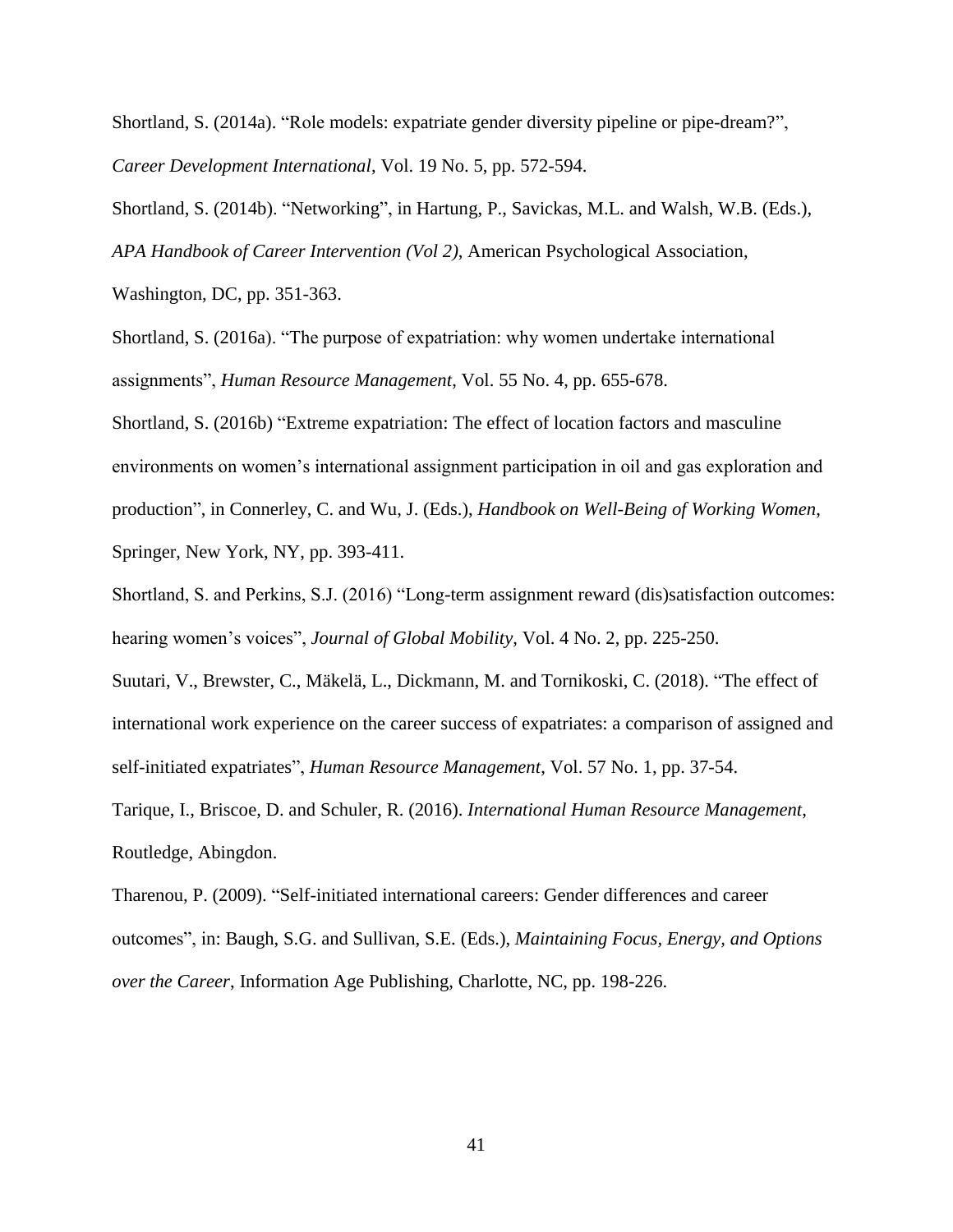Varma, A., Stroh, L.K. and Schmitt, L.B. (2001). "Women and international assignments: The impact of supervisor-subordinate relationships", *Journal of World Business*, Vol. 36 No. 4, pp. 380-388.

Yin, R.K. (2003). *Applications of Case Study Research*, Sage, Thousand Oaks, CA.

Yin, R.K. (2009). *Case Study Research: Design and Methods*, Sage, Thousand Oaks, CA.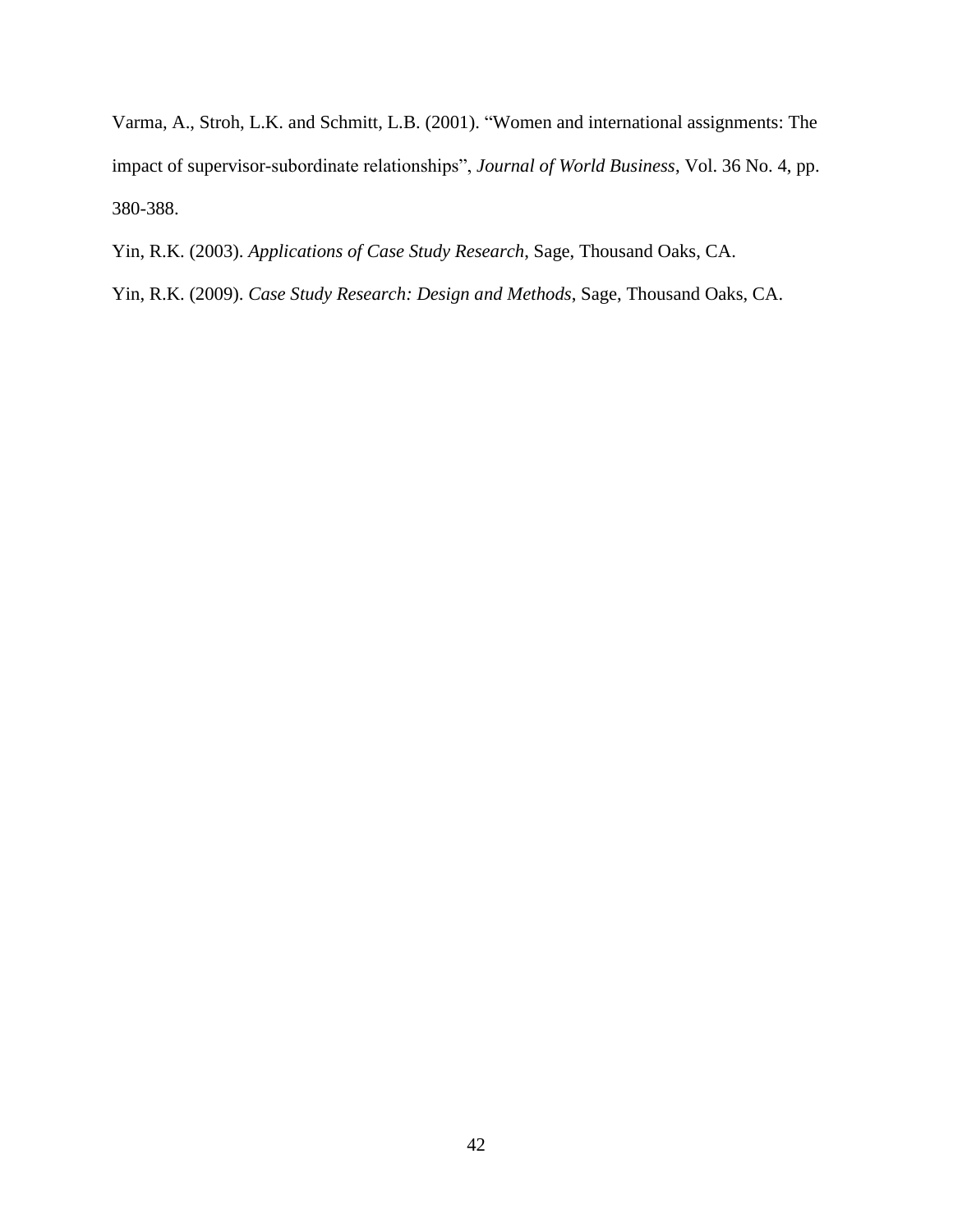# **Table 1: Organisational background**

|                                     | Oil Co.    | Rig Co. |
|-------------------------------------|------------|---------|
| Countries of operation              | 20         | 30      |
| Headquarters base                   | <b>USA</b> | UK      |
| Employees worldwide                 | 12,000     | 6,000   |
| Expatriates as % of workforce       | 3%         | 10%     |
| Number of women expatriates         | 27         | 66      |
| Women as % of expatriate population | 8%         | 11%     |

# **Table 2: HR manager interviewees' roles and responsibilities**

| Oil Co.                                 | Rig Co.                                 |
|-----------------------------------------|-----------------------------------------|
| International Assignments Manager (IAM) | International Assignments Manager (IAM) |
| Learning and Development (L $\&$ D)     | Function Head (FH)                      |
| Resourcing (HR-R)                       | Graduate Scheme (GS)                    |
| HR East Asia (HR-EA)                    | Resourcing (HR-R)                       |
|                                         | Development (HR-D)                      |
|                                         | Recruitment (HR-Rec)                    |
|                                         | Training (HR-T)                         |
|                                         | Performance (HR-P)                      |
|                                         | Learning and Development (L $\&$ D)     |
|                                         | Training and Development $(T & D)$      |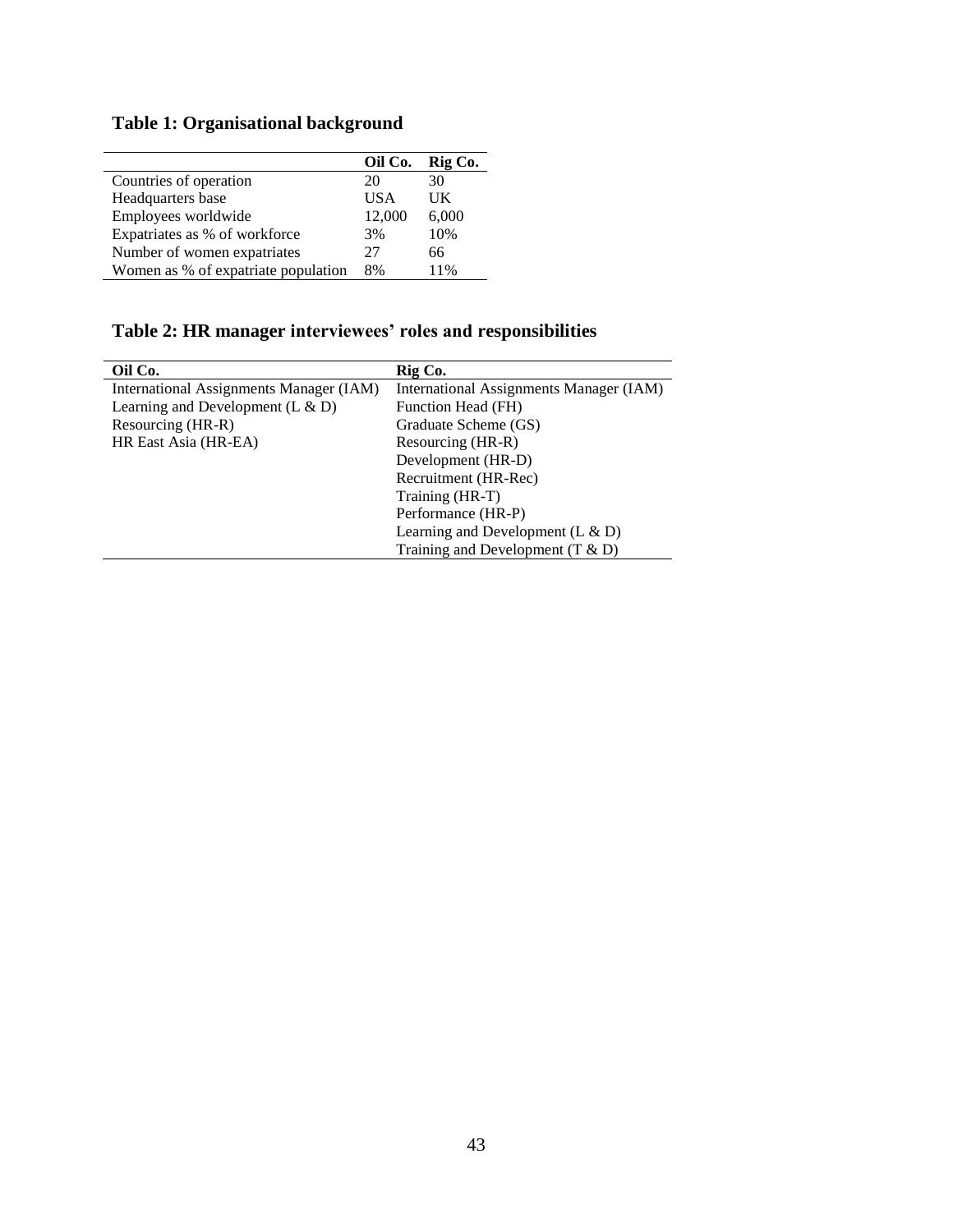| <b>Assignee</b> | Home<br>region    | Host<br>region    | <b>Current</b><br>occupational<br>function | <b>Current</b><br>Grade | Age<br>range | <b>Marital</b><br>status    | <b>Children</b>  | Accompanied<br>status           |
|-----------------|-------------------|-------------------|--------------------------------------------|-------------------------|--------------|-----------------------------|------------------|---------------------------------|
| Oil Co.         |                   |                   |                                            |                         |              |                             |                  |                                 |
| A               | Western<br>Europe | East Asia         | Engineering                                | Middle                  | 40-44        | Married/<br>partnered       | $\mathbf{1}$     | Yes, by partner<br>and child    |
| $\, {\bf B}$    | North<br>America  | Central<br>Asia   | Engineering                                | Senior                  | $50+$        | Divorced/<br>widowed        | $\boldsymbol{0}$ | N <sub>o</sub>                  |
| D               | Western<br>Europe | East Asia         | Exploration                                | Middle                  | 30-34        | Married/<br>partnered       | 1                | Yes, by partner<br>and child    |
| E               | East Asia         | Western<br>Europe | Human<br>Resources                         | Middle                  | 35-39        | Single                      | $\boldsymbol{0}$ | N <sub>o</sub>                  |
| ${\bf F}$       | North<br>America  | East Asia         | Exploration                                | Middle                  | 35-39        | Married/<br>partnered       | $\boldsymbol{0}$ | Yes, by partner                 |
| G               | East Asia         | North<br>America  | Engineering                                | Junior                  | 30-34        | Single                      | $\boldsymbol{0}$ | N <sub>o</sub>                  |
| H               | North<br>America  | Western<br>Europe | Information<br>Technology                  | Middle                  | $50+$        | Divorced/<br>widowed        | $\overline{2}$   | No, children<br>were adults     |
| Rig Co.         |                   |                   |                                            |                         |              |                             |                  |                                 |
| Ι               | Western<br>Europe | Caribbean         | Exploration                                | Middle                  | 40-44        | Married/<br>partnered       | 3                | Yes, by partner<br>and children |
| K               | Australasia       | West<br>Africa    | Commercial                                 | Middle                  | 40-44        | Married/<br>partnered       | $\boldsymbol{0}$ | Yes, by partner                 |
| L               | Western<br>Europe | Australasia       | Commercial                                 | Middle                  | 30-34        | Married/<br>partnered       | $\boldsymbol{0}$ | N <sub>o</sub>                  |
| $\mathbf M$     | Western<br>Europe | Central<br>Asia   | Commercial                                 | Middle                  | 40-44        | Married/<br>partnered       | $\boldsymbol{0}$ | Yes, by partner                 |
| ${\bf N}$       | Western<br>Europe | Middle<br>East    | Engineering                                | Middle                  | 35-39        | Married/<br>partnered       | $\boldsymbol{0}$ | N <sub>o</sub>                  |
| $\mathbf O$     | Western<br>Europe | Australasia       | Information<br>Technology                  | Middle                  | 40-44        | Married/<br>partnered       | $\boldsymbol{0}$ | Yes, by partner                 |
| ${\bf P}$       | Western<br>Europe | Western<br>Europe | Commercial                                 | Middle                  | 25-29        | Married/<br>partnered       | $\mathbf{1}$     | Yes, by partner<br>and child    |
| $\mathbf R$     | Western<br>Europe | Australasia       | Corporate<br>Social<br>Responsibility      | Middle                  | 30-34        | Married/<br>partnered       | $\boldsymbol{0}$ | Yes, by partner                 |
| S               | Western<br>Europe | North<br>Africa   | Commercial                                 | Senior                  | 35-39        | Married/<br>partnered       | 1                | Yes, by partner<br>and child    |
| $\mathbf U$     | Western<br>Europe | North<br>Africa   | Legal                                      | Middle                  |              | 40-44 Married/<br>partnered | $\mathbf{1}$     | Yes, by partner<br>and child    |
| $\mathbf V$     | Caribbean         | North<br>America  | Legal                                      | Middle                  | 40-44        | Married/<br>partnered       | $\mathbf{1}$     | Yes, by child                   |
| W               | Western<br>Europe | East Asia         | Exploration                                | Middle                  | 35-39        | Married/<br>partnered       | $\overline{2}$   | Yes, by partner<br>and children |
| X               | Caribbean         | West<br>Africa    | Commercial                                 | Middle                  | 40-44        | Single                      | $\boldsymbol{0}$ | N <sub>0</sub>                  |
| $\mathbf Y$     | Western<br>Europe | Central<br>Asia   | Commercial                                 | Middle                  | 40-44        | Married/<br>partnered       | $\boldsymbol{0}$ | N <sub>0</sub>                  |

# **Table 3: Expatriate interviewee profile**